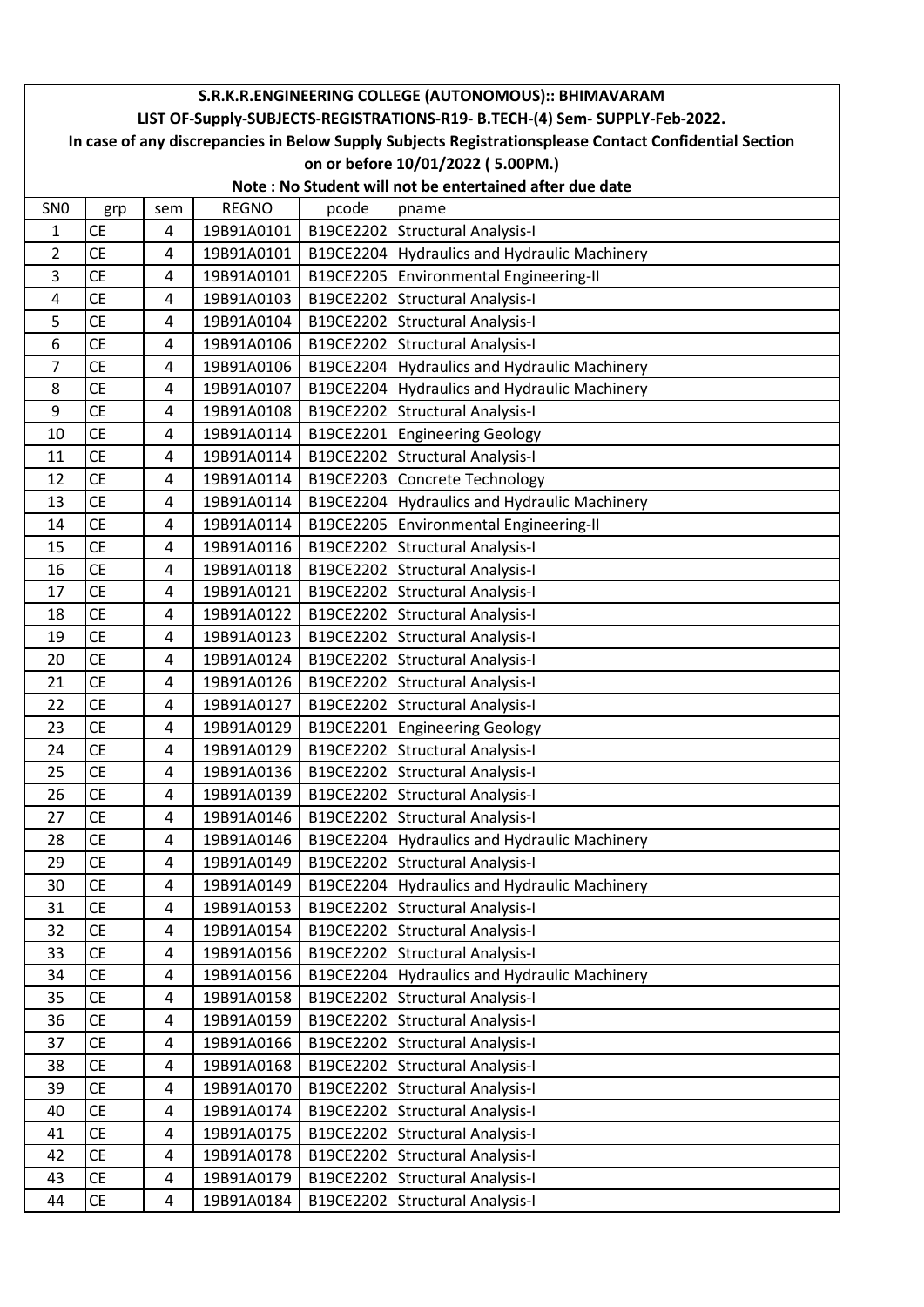|                 | S.R.K.R.ENGINEERING COLLEGE (AUTONOMOUS):: BHIMAVARAM                                                  |                |              |           |                                                         |  |  |  |  |
|-----------------|--------------------------------------------------------------------------------------------------------|----------------|--------------|-----------|---------------------------------------------------------|--|--|--|--|
|                 | LIST OF-Supply-SUBJECTS-REGISTRATIONS-R19- B.TECH-(4) Sem- SUPPLY-Feb-2022.                            |                |              |           |                                                         |  |  |  |  |
|                 | In case of any discrepancies in Below Supply Subjects Registrationsplease Contact Confidential Section |                |              |           |                                                         |  |  |  |  |
|                 |                                                                                                        |                |              |           | on or before 10/01/2022 (5.00PM.)                       |  |  |  |  |
|                 |                                                                                                        |                |              |           | Note: No Student will not be entertained after due date |  |  |  |  |
| SN <sub>0</sub> | grp                                                                                                    | sem            | <b>REGNO</b> | pcode     | pname                                                   |  |  |  |  |
| 45              | <b>CE</b>                                                                                              | 4              | 19B91A0188   |           | B19CE2202 Structural Analysis-I                         |  |  |  |  |
| 46              | <b>CE</b>                                                                                              | 4              | 19B91A0189   |           | B19CE2204 Hydraulics and Hydraulic Machinery            |  |  |  |  |
| 47              | <b>CE</b>                                                                                              | $\overline{4}$ | 19B91A0195   |           | B19CE2202 Structural Analysis-I                         |  |  |  |  |
| 48              | <b>CE</b>                                                                                              | 4              | 19B91A0196   |           | B19CE2202 Structural Analysis-I                         |  |  |  |  |
| 49              | <b>CE</b>                                                                                              | $\overline{4}$ | 19B91A0196   |           | B19CE2203 Concrete Technology                           |  |  |  |  |
| 50              | <b>CE</b>                                                                                              | 4              | 19B91A01A2   |           | B19CE2202 Structural Analysis-I                         |  |  |  |  |
| 51              | <b>CE</b>                                                                                              | 4              | 19B91A01A2   |           | B19CE2204 Hydraulics and Hydraulic Machinery            |  |  |  |  |
| 52              | <b>CE</b>                                                                                              | 4              | 19B91A01A9   |           | B19CE2205 Environmental Engineering-II                  |  |  |  |  |
| 53              | <b>CE</b>                                                                                              | 4              | 19B91A01B1   |           | B19CE2205 Environmental Engineering-II                  |  |  |  |  |
| 54              | <b>CE</b>                                                                                              | 4              | 19B91A01B3   |           | B19CE2204 Hydraulics and Hydraulic Machinery            |  |  |  |  |
| 55              | <b>CE</b>                                                                                              | 4              | 19B91A01B6   |           | B19CE2202 Structural Analysis-I                         |  |  |  |  |
| 56              | <b>CE</b>                                                                                              | 4              | 19B91A01B8   |           | B19CE2202 Structural Analysis-I                         |  |  |  |  |
| 57              | <b>CE</b>                                                                                              | 4              | 19B91A01C3   |           | B19CE2202 Structural Analysis-I                         |  |  |  |  |
| 58              | <b>CE</b>                                                                                              | 4              | 19B91A01D5   |           | B19CE2202 Structural Analysis-I                         |  |  |  |  |
| 59              | <b>CE</b>                                                                                              | 4              | 19B91A01D8   |           | B19CE2202 Structural Analysis-I                         |  |  |  |  |
| 60              | <b>CE</b>                                                                                              | 4              | 19B91A01D9   |           | B19CE2202 Structural Analysis-I                         |  |  |  |  |
| 61              | <b>CE</b>                                                                                              | $\overline{4}$ | 19B91A01E3   |           | B19CE2201 Engineering Geology                           |  |  |  |  |
| 62              | <b>CE</b>                                                                                              | 4              | 19B91A01E3   | B19CE2204 | Hydraulics and Hydraulic Machinery                      |  |  |  |  |
| 63              | <b>CE</b>                                                                                              | 4              | 19B91A01E4   |           | B19CE2202 Structural Analysis-I                         |  |  |  |  |
| 64              | <b>CE</b>                                                                                              | 4              | 19B91A01E4   |           | B19CE2204 Hydraulics and Hydraulic Machinery            |  |  |  |  |
| 65              | <b>CE</b>                                                                                              | 4              | 19B91A01E8   |           | B19CE2203 Concrete Technology                           |  |  |  |  |
| 66              | <b>CE</b>                                                                                              | $\overline{4}$ | 19B91A01E8   | B19CE2204 | Hydraulics and Hydraulic Machinery                      |  |  |  |  |
| 67              | <b>CE</b>                                                                                              | 4              | 19B91A01E8   | B19CE2205 | Environmental Engineering-II                            |  |  |  |  |
| 68              | <b>CE</b>                                                                                              | 4              | 19B91A01E9   |           | B19CE2202 Structural Analysis-I                         |  |  |  |  |
| 69              | <b>CE</b>                                                                                              | 4              | 19B91A01F1   |           | B19CE2203 Concrete Technology                           |  |  |  |  |
| 70              | <b>CE</b>                                                                                              | 4              | 19B91A01F2   |           | B19CE2202 Structural Analysis-I                         |  |  |  |  |
| 71              | СE                                                                                                     | 4              | 19B91A01F2   |           | B19CE2204 Hydraulics and Hydraulic Machinery            |  |  |  |  |
| 72              | <b>CE</b>                                                                                              | 4              | 19B91A01F7   |           | B19CE2205 Environmental Engineering-II                  |  |  |  |  |
| 73              | <b>CE</b>                                                                                              | 4              | 19B91A01F7   |           | B19CE2203 Concrete Technology                           |  |  |  |  |
| 74              | <b>CE</b>                                                                                              | 4              | 19B91A01F7   | B19CE2201 | <b>Engineering Geology</b>                              |  |  |  |  |
| 75              | <b>CE</b>                                                                                              | 4              | 19B91A01F7   |           | B19CE2202 Structural Analysis-I                         |  |  |  |  |
| 76              | <b>CE</b>                                                                                              | 4              | 19B91A01F7   | B19CE2204 | Hydraulics and Hydraulic Machinery                      |  |  |  |  |
| 77              | <b>CE</b>                                                                                              | 4              | 19B91A01G1   | B19CE2202 | <b>Structural Analysis-I</b>                            |  |  |  |  |
| 78              | СE                                                                                                     | 4              | 19B91A01G1   | B19CE2204 | Hydraulics and Hydraulic Machinery                      |  |  |  |  |
| 79              | <b>CE</b>                                                                                              | 4              | 19B91A01G1   | B19CE2205 | Environmental Engineering-II                            |  |  |  |  |
| 80              | <b>CE</b>                                                                                              | 4              | 19B91A01G8   |           | B19CE2202 Structural Analysis-I                         |  |  |  |  |
| 81              | <b>CE</b>                                                                                              | 4              | 19B91A01H1   |           | B19CE2202 Structural Analysis-I                         |  |  |  |  |
| 82              | <b>CE</b>                                                                                              | 4              | 19B91A01H2   |           | B19CE2202 Structural Analysis-I                         |  |  |  |  |
| 83              | <b>CE</b>                                                                                              | 4              | 19B91A01H2   |           | B19CE2206 Engineering Geology Lab                       |  |  |  |  |
| 84              | <b>CE</b>                                                                                              | 4              | 19B91A01H3   | B19CE2202 | <b>Structural Analysis-I</b>                            |  |  |  |  |
| 85              | <b>CE</b>                                                                                              | 4              | 19B91A01H5   |           | B19CE2202 Structural Analysis-I                         |  |  |  |  |
| 86              | <b>CE</b>                                                                                              | 4              | 19B91A01H6   |           | B19CE2202 Structural Analysis-I                         |  |  |  |  |
| 87              | <b>CE</b>                                                                                              | 4              | 19B91A01H7   |           | B19CE2202 Structural Analysis-I                         |  |  |  |  |
| 88              | СE                                                                                                     | 4              | 19B91A01H7   | B19CE2204 | Hydraulics and Hydraulic Machinery                      |  |  |  |  |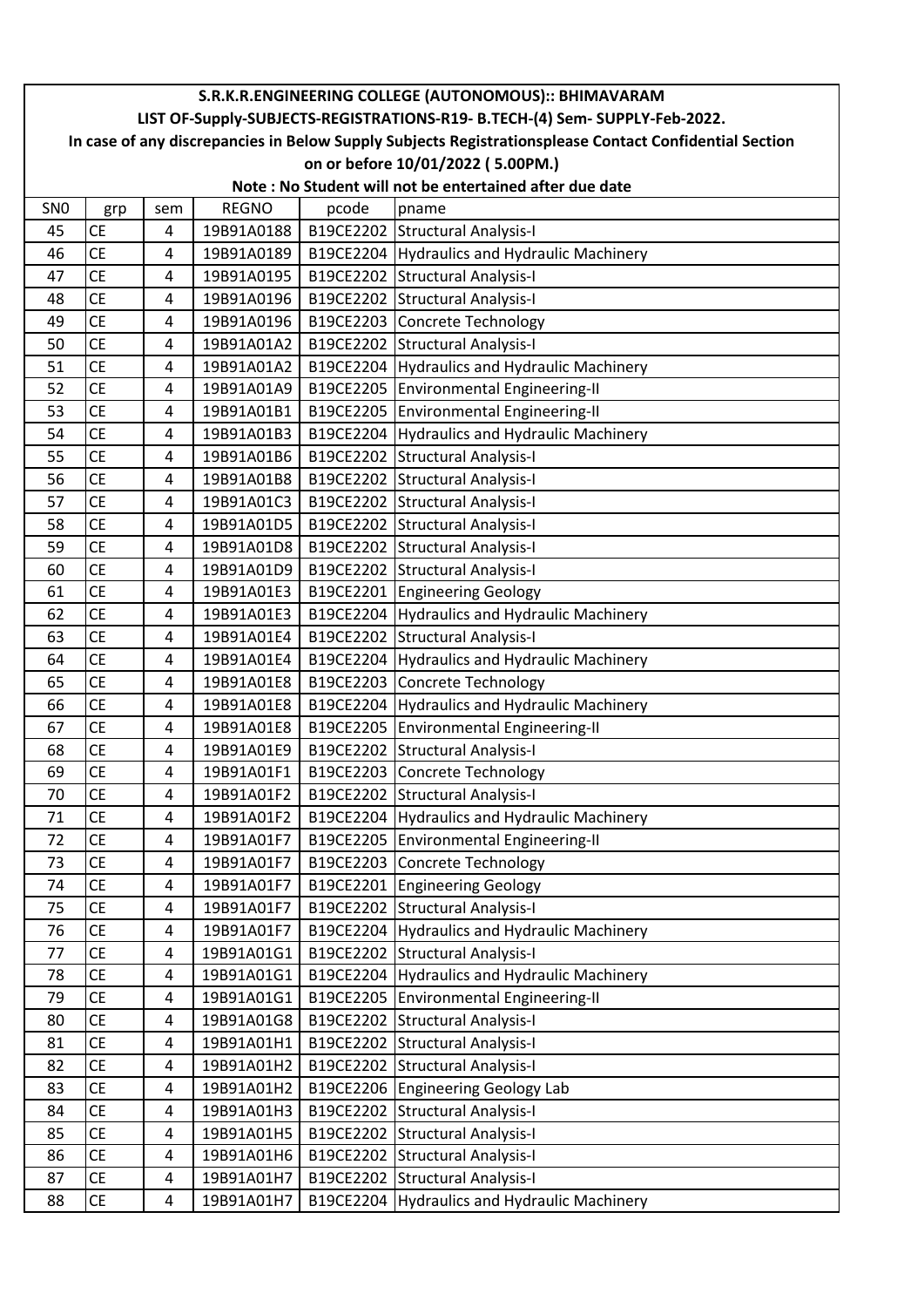|                 | S.R.K.R.ENGINEERING COLLEGE (AUTONOMOUS):: BHIMAVARAM                                                  |                |                          |           |                                                                                     |  |  |  |  |
|-----------------|--------------------------------------------------------------------------------------------------------|----------------|--------------------------|-----------|-------------------------------------------------------------------------------------|--|--|--|--|
|                 | LIST OF-Supply-SUBJECTS-REGISTRATIONS-R19- B.TECH-(4) Sem- SUPPLY-Feb-2022.                            |                |                          |           |                                                                                     |  |  |  |  |
|                 | In case of any discrepancies in Below Supply Subjects Registrationsplease Contact Confidential Section |                |                          |           |                                                                                     |  |  |  |  |
|                 | on or before 10/01/2022 (5.00PM.)                                                                      |                |                          |           |                                                                                     |  |  |  |  |
|                 |                                                                                                        |                |                          |           | Note: No Student will not be entertained after due date                             |  |  |  |  |
| SN <sub>0</sub> | grp                                                                                                    | sem            | <b>REGNO</b>             | pcode     | pname                                                                               |  |  |  |  |
| 89              | <b>CE</b>                                                                                              | 4              | 19B91A01H8               |           | B19CE2202 Structural Analysis-I                                                     |  |  |  |  |
| 90              | <b>CE</b>                                                                                              | 4              | 19B91A01H9               |           | B19CE2202 Structural Analysis-I                                                     |  |  |  |  |
| 91              | <b>CE</b>                                                                                              | $\overline{4}$ | 19B91A01I0               |           | B19CE2202 Structural Analysis-I                                                     |  |  |  |  |
| 92              | <b>CE</b>                                                                                              | 4              | 19B91A01I0               |           | B19CE2203 Concrete Technology                                                       |  |  |  |  |
| 93              | <b>CE</b>                                                                                              | 4              | 19B91A01I0               |           | B19CE2204 Hydraulics and Hydraulic Machinery                                        |  |  |  |  |
| 94              | <b>CE</b>                                                                                              | 4              | 19B91A01I0               |           | B19CE2205 Environmental Engineering-II                                              |  |  |  |  |
| 95              | EEE                                                                                                    | 4              | 19B91A0201               |           | B19EE2203 Signals and Systems                                                       |  |  |  |  |
| 96              | EEE                                                                                                    | 4              | 19B91A0209               |           | B19EE2201 Electrical Machines-1                                                     |  |  |  |  |
| 97              | EEE                                                                                                    | 4              | 19B91A0209               |           | B19EE2202 Digital Electronics and Logic Design                                      |  |  |  |  |
| 98              | EEE                                                                                                    | 4              | 19B91A0209               |           | B19EE2203 Signals and Systems                                                       |  |  |  |  |
| 99              | EEE                                                                                                    | 4              | 19B91A0209               |           | B19ME2207 Prime Movers and Pumps                                                    |  |  |  |  |
| 100             | EEE                                                                                                    | 4              | 19B91A0209               |           | B19CS2209 OOPs through JAVA                                                         |  |  |  |  |
| 101             | EEE                                                                                                    | 4              | 19B91A0209               | B19HS2201 | Management and Organizational Behavior                                              |  |  |  |  |
| 102             | EEE                                                                                                    | 4              | 19B91A0210               |           | B19EE2203 Signals and Systems                                                       |  |  |  |  |
| 103             | EEE                                                                                                    | 4              | 19B91A0210               |           | B19CS2209 OOPs through JAVA                                                         |  |  |  |  |
| 104             | EEE                                                                                                    | 4              | 19B91A0213               |           | B19EE2201 Electrical Machines-1                                                     |  |  |  |  |
| 105             | EEE                                                                                                    | 4              | 19B91A0213               |           | B19EE2202   Digital Electronics and Logic Design                                    |  |  |  |  |
| 106             | EEE                                                                                                    | 4              | 19B91A0213               |           | B19EE2203 Signals and Systems                                                       |  |  |  |  |
| 107             | EEE                                                                                                    | 4              | 19B91A0213               |           | B19ME2207 Prime Movers and Pumps                                                    |  |  |  |  |
| 108             | EEE                                                                                                    | 4              | 19B91A0213               |           | B19CS2209 OOPs through JAVA                                                         |  |  |  |  |
| 109             | EEE                                                                                                    | 4              | 19B91A0213               |           | B19HS2201   Management and Organizational Behavior                                  |  |  |  |  |
| 110             | EEE                                                                                                    | 4              | 19B91A0216               |           | B19EE2203 Signals and Systems                                                       |  |  |  |  |
| 111             | EEE                                                                                                    | 4              | 19B91A0218               | B19EE2203 | Signals and Systems                                                                 |  |  |  |  |
| 112             | EEE                                                                                                    | 4              | 19B91A0236               |           | B19EE2203 Signals and Systems                                                       |  |  |  |  |
| 113<br>114      | EEE<br>EEE                                                                                             | 4              | 19B91A0237<br>19B91A0239 |           | B19EE2203 Signals and Systems<br>B19CS2209 OOPs through JAVA                        |  |  |  |  |
| 115             | EEE                                                                                                    | 4              | 19B91A0239               |           |                                                                                     |  |  |  |  |
| 116             | EEE                                                                                                    | 4<br>4         | 19B91A0249               |           | B19EE2203 Signals and Systems<br>B19HS2201   Management and Organizational Behavior |  |  |  |  |
| 117             | <b>EEE</b>                                                                                             | 4              | 19B91A0256               |           |                                                                                     |  |  |  |  |
| 118             | EEE                                                                                                    | 4              | 19B91A0256               | B19HS2201 | B19EE2203 Signals and Systems<br>Management and Organizational Behavior             |  |  |  |  |
| 119             | EEE                                                                                                    | 4              | 19B91A0259               |           | B19EE2203 Signals and Systems                                                       |  |  |  |  |
| 120             | EEE                                                                                                    | 4              | 19B91A0260               |           | B19EE2203 Signals and Systems                                                       |  |  |  |  |
| 121             | EEE                                                                                                    | 4              | 19B91A0263               |           | B19EE2203 Signals and Systems                                                       |  |  |  |  |
| 122             | EEE                                                                                                    | 4              | 19B91A0277               |           | B19EE2201 Electrical Machines-1                                                     |  |  |  |  |
| 123             | EEE                                                                                                    | 4              | 19B91A0290               |           | B19MC2202 Professional Ethics and Human Values                                      |  |  |  |  |
| 124             | EEE                                                                                                    | 4              | 19B91A0293               |           | B19EE2203 Signals and Systems                                                       |  |  |  |  |
| 125             | EEE                                                                                                    | 4              | 19B91A0295               |           | B19EE2201 Electrical Machines-1                                                     |  |  |  |  |
| 126             | EEE                                                                                                    | 4              | 19B91A0295               |           | B19EE2203 Signals and Systems                                                       |  |  |  |  |
| 127             | EEE                                                                                                    | 4              | 19B91A0295               |           | B19ME2207 Prime Movers and Pumps                                                    |  |  |  |  |
| 128             | EEE                                                                                                    | 4              | 19B91A0295               |           | B19CS2209 OOPs through JAVA                                                         |  |  |  |  |
| 129             | EEE                                                                                                    | 4              | 19B91A0295               |           | B19HS2201   Management and Organizational Behavior                                  |  |  |  |  |
| 130             | EEE                                                                                                    | 4              | 19B91A0295               |           | B19MC2202 Professional Ethics and Human Values                                      |  |  |  |  |
| 131             | <b>EEE</b>                                                                                             | 4              | 19B91A0298               |           | B19EE2201 Electrical Machines-1                                                     |  |  |  |  |
| 132             | EEE                                                                                                    | 4              | 19B91A0298               | B19EE2202 | Digital Electronics and Logic Design                                                |  |  |  |  |
|                 |                                                                                                        |                |                          |           |                                                                                     |  |  |  |  |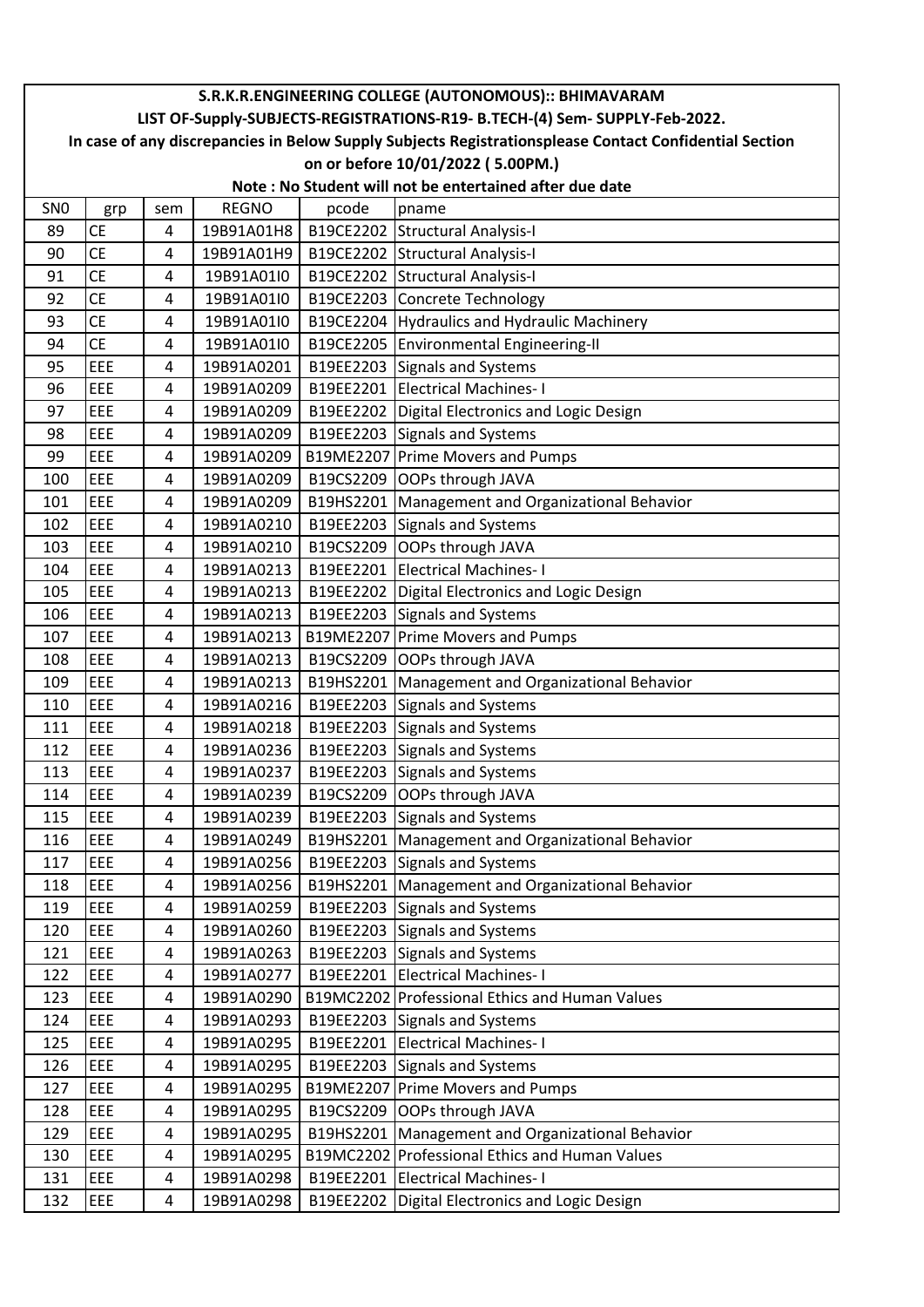|                 | S.R.K.R.ENGINEERING COLLEGE (AUTONOMOUS):: BHIMAVARAM                                                                                                                                 |     |              |           |                                                    |  |  |  |  |
|-----------------|---------------------------------------------------------------------------------------------------------------------------------------------------------------------------------------|-----|--------------|-----------|----------------------------------------------------|--|--|--|--|
|                 | LIST OF-Supply-SUBJECTS-REGISTRATIONS-R19- B.TECH-(4) Sem- SUPPLY-Feb-2022.<br>In case of any discrepancies in Below Supply Subjects Registrationsplease Contact Confidential Section |     |              |           |                                                    |  |  |  |  |
|                 |                                                                                                                                                                                       |     |              |           | on or before 10/01/2022 (5.00PM.)                  |  |  |  |  |
|                 | Note: No Student will not be entertained after due date                                                                                                                               |     |              |           |                                                    |  |  |  |  |
| SN <sub>0</sub> | grp                                                                                                                                                                                   | sem | <b>REGNO</b> | pcode     | pname                                              |  |  |  |  |
| 133             | EEE                                                                                                                                                                                   | 4   | 19B91A0298   |           | B19EE2203 Signals and Systems                      |  |  |  |  |
| 134             | EEE                                                                                                                                                                                   | 4   | 19B91A0298   |           | B19CS2209 OOPs through JAVA                        |  |  |  |  |
| 135             | EEE                                                                                                                                                                                   | 4   | 19B91A02A8   |           | B19CS2209 OOPs through JAVA                        |  |  |  |  |
| 136             | EEE                                                                                                                                                                                   | 4   | 19B91A02A8   |           | B19MC2202 Professional Ethics and Human Values     |  |  |  |  |
| 137             | EEE                                                                                                                                                                                   | 4   | 19B91A02B0   |           | B19EE2201 Electrical Machines-1                    |  |  |  |  |
| 138             | EEE                                                                                                                                                                                   | 4   | 19B91A02B0   |           | B19ME2207 Prime Movers and Pumps                   |  |  |  |  |
| 139             | EEE                                                                                                                                                                                   | 4   | 19B91A02C0   |           | B19EE2203 Signals and Systems                      |  |  |  |  |
| 140             | EEE                                                                                                                                                                                   | 4   | 19B91A02C0   |           | B19ME2207 Prime Movers and Pumps                   |  |  |  |  |
| 141             | EEE                                                                                                                                                                                   | 4   | 19B91A02C0   |           | B19CS2209 OOPs through JAVA                        |  |  |  |  |
| 142             | EEE                                                                                                                                                                                   | 4   | 19B91A02C0   |           | B19HS2201 Management and Organizational Behavior   |  |  |  |  |
| 143             | EEE                                                                                                                                                                                   | 4   | 19B91A02C2   |           | B19ME2207 Prime Movers and Pumps                   |  |  |  |  |
| 144             | EEE                                                                                                                                                                                   | 4   | 19B91A02C9   |           | B19EE2203 Signals and Systems                      |  |  |  |  |
| 145             | EEE                                                                                                                                                                                   | 4   | 19B91A02C9   |           | B19ME2207 Prime Movers and Pumps                   |  |  |  |  |
| 146             | EEE                                                                                                                                                                                   | 4   | 19B91A02D2   |           | B19EE2201 Electrical Machines-1                    |  |  |  |  |
| 147             | EEE                                                                                                                                                                                   | 4   | 19B91A02D2   |           | B19ME2207 Prime Movers and Pumps                   |  |  |  |  |
| 148             | EEE                                                                                                                                                                                   | 4   | 19B91A02D3   |           | B19EE2203 Signals and Systems                      |  |  |  |  |
| 149             | EEE                                                                                                                                                                                   | 4   | 19B91A02D4   |           | B19EE2201 Electrical Machines-1                    |  |  |  |  |
| 150             | EEE                                                                                                                                                                                   | 4   | 19B91A02D4   |           | B19EE2203 Signals and Systems                      |  |  |  |  |
| 151             | EEE                                                                                                                                                                                   | 4   | 19B91A02D4   |           | B19ME2207 Prime Movers and Pumps                   |  |  |  |  |
| 152             | EEE                                                                                                                                                                                   | 4   | 19B91A02D4   | B19CS2209 | OOPs through JAVA                                  |  |  |  |  |
| 153             | EEE                                                                                                                                                                                   | 4   | 19B91A02E1   | B19EE2202 | Digital Electronics and Logic Design               |  |  |  |  |
| 154             | EEE                                                                                                                                                                                   | 4   | 19B91A02E1   |           | B19CS2209 OOPs through JAVA                        |  |  |  |  |
| 155             | EEE                                                                                                                                                                                   | 4   | 19B91A02E1   |           | B19HS2201   Management and Organizational Behavior |  |  |  |  |
| 156             | EEE                                                                                                                                                                                   | 4   | 19B91A02E2   |           | B19CS2209 OOPs through JAVA                        |  |  |  |  |
| 157             | EEE                                                                                                                                                                                   | 4   | 19B91A02E3   |           | B19EE2202 Digital Electronics and Logic Design     |  |  |  |  |
| 158             | EEE                                                                                                                                                                                   | 4   | 19B91A02E3   |           | B19EE2203 Signals and Systems                      |  |  |  |  |
| 159             | EEE                                                                                                                                                                                   | 4   | 19B91A02E3   |           | B19ME2207 Prime Movers and Pumps                   |  |  |  |  |
| 160             | EEE                                                                                                                                                                                   | 4   | 19B91A02E4   |           | B19EE2203 Signals and Systems                      |  |  |  |  |
| 161             | EEE                                                                                                                                                                                   | 4   | 19B91A02E5   |           | B19CS2209 OOPs through JAVA                        |  |  |  |  |
| 162             | EEE                                                                                                                                                                                   | 4   | 19B91A02E6   |           | B19EE2203 Signals and Systems                      |  |  |  |  |
| 163             | EEE                                                                                                                                                                                   | 4   | 19B91A02E6   |           | B19CS2209 OOPs through JAVA                        |  |  |  |  |
| 164             | EEE                                                                                                                                                                                   | 4   | 19B91A02E9   |           | B19EE2203 Signals and Systems                      |  |  |  |  |
| 165             | EEE                                                                                                                                                                                   | 4   | 19B91A02F1   |           | B19EE2201 Electrical Machines-1                    |  |  |  |  |
| 166             | EEE                                                                                                                                                                                   | 4   | 19B91A02F1   |           | B19EE2202 Digital Electronics and Logic Design     |  |  |  |  |
| 167             | EEE                                                                                                                                                                                   | 4   | 19B91A02F1   |           | B19EE2203 Signals and Systems                      |  |  |  |  |
| 168             | EEE                                                                                                                                                                                   | 4   | 19B91A02F1   |           | B19ME2207 Prime Movers and Pumps                   |  |  |  |  |
| 169             | EEE                                                                                                                                                                                   | 4   | 19B91A02F1   | B19CS2209 | OOPs through JAVA                                  |  |  |  |  |
| 170             | EEE                                                                                                                                                                                   | 4   | 19B91A02F3   |           | B19EE2203 Signals and Systems                      |  |  |  |  |
| 171             | EEE                                                                                                                                                                                   | 4   | 19B91A02F5   |           | B19ME2207 Prime Movers and Pumps                   |  |  |  |  |
| 172             | EEE                                                                                                                                                                                   | 4   | 19B91A02F9   |           | B19EE2203 Signals and Systems                      |  |  |  |  |
| 173             | EEE                                                                                                                                                                                   | 4   | 19B91A02G0   |           | B19EE2203 Signals and Systems                      |  |  |  |  |
| 174             | EEE                                                                                                                                                                                   | 4   | 19B91A02G0   | B19CS2209 | OOPs through JAVA                                  |  |  |  |  |
| 175             | EEE                                                                                                                                                                                   | 4   | 19B91A02G0   |           | B19HS2201   Management and Organizational Behavior |  |  |  |  |
| 176             | EEE                                                                                                                                                                                   | 4   | 19B91A02G1   | B19EE2203 | Signals and Systems                                |  |  |  |  |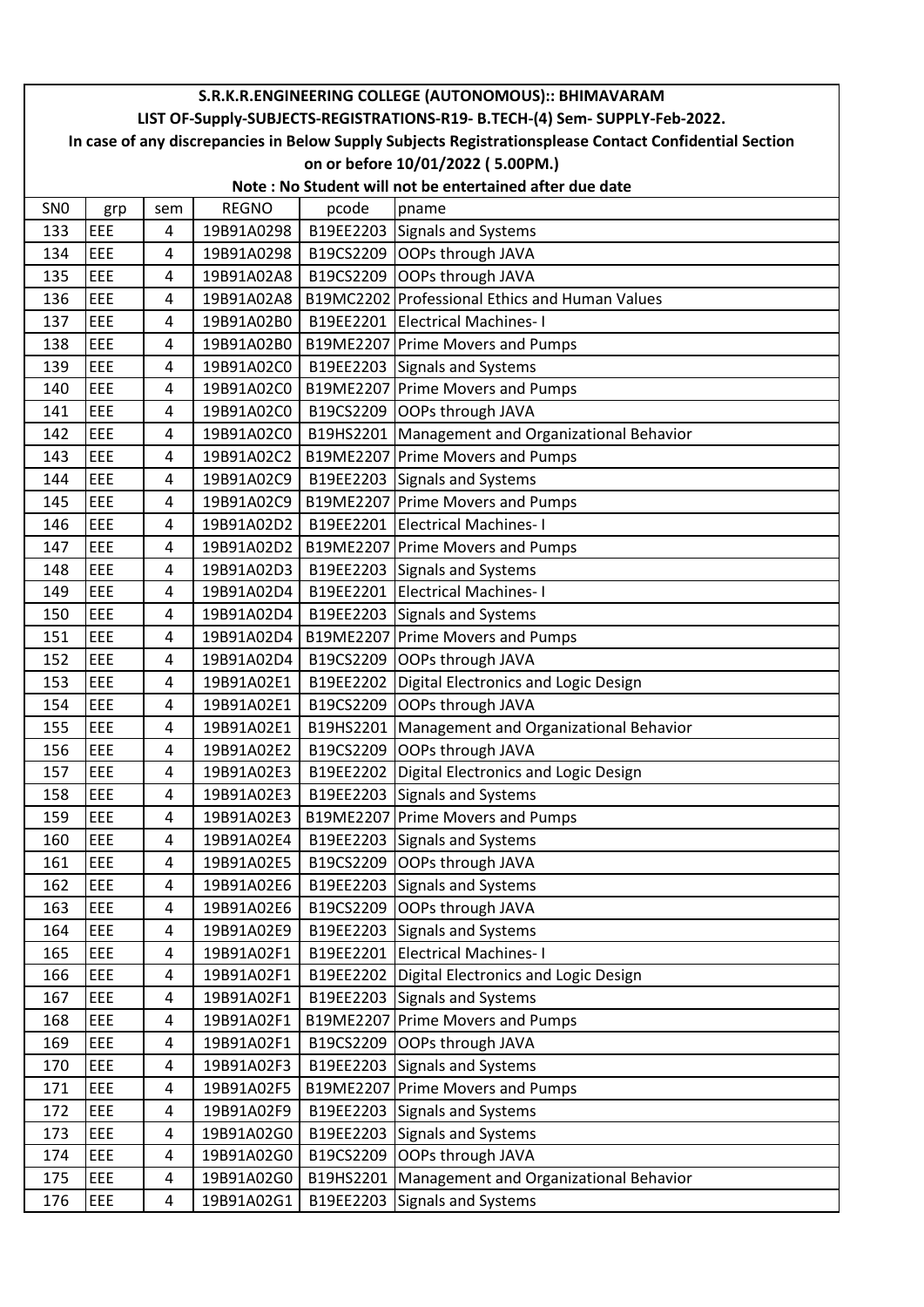|                 | S.R.K.R.ENGINEERING COLLEGE (AUTONOMOUS):: BHIMAVARAM                                        |                     |                          |       |                                                                                                        |  |  |  |
|-----------------|----------------------------------------------------------------------------------------------|---------------------|--------------------------|-------|--------------------------------------------------------------------------------------------------------|--|--|--|
|                 | LIST OF-Supply-SUBJECTS-REGISTRATIONS-R19- B.TECH-(4) Sem- SUPPLY-Feb-2022.                  |                     |                          |       |                                                                                                        |  |  |  |
|                 |                                                                                              |                     |                          |       | In case of any discrepancies in Below Supply Subjects Registrationsplease Contact Confidential Section |  |  |  |
|                 | on or before 10/01/2022 (5.00PM.)<br>Note: No Student will not be entertained after due date |                     |                          |       |                                                                                                        |  |  |  |
|                 |                                                                                              |                     |                          |       |                                                                                                        |  |  |  |
| SN <sub>0</sub> | grp                                                                                          | sem                 | <b>REGNO</b>             | pcode | pname                                                                                                  |  |  |  |
| 177             | EEE                                                                                          | 4                   | 19B91A02G1               |       | B19CS2209 OOPs through JAVA                                                                            |  |  |  |
| 178<br>179      | EEE<br>EEE                                                                                   | 4                   | 19B91A02G4               |       | B19EE2203 Signals and Systems                                                                          |  |  |  |
| 180             | EEE                                                                                          | 4<br>$\overline{4}$ | 19B91A02G4<br>19B91A02G4 |       | B19ME2207 Prime Movers and Pumps<br>B19CS2209 OOPs through JAVA                                        |  |  |  |
|                 | EEE                                                                                          |                     |                          |       |                                                                                                        |  |  |  |
| 181             | EEE                                                                                          | 4                   | 19B91A02G5               |       | B19EE2203 Signals and Systems<br>B19CS2209 OOPs through JAVA                                           |  |  |  |
| 182<br>183      | EEE                                                                                          | 4<br>$\overline{4}$ | 19B91A02G6               |       | B19ME2207 Prime Movers and Pumps                                                                       |  |  |  |
| 184             | EEE                                                                                          |                     | 19B91A02G8               |       |                                                                                                        |  |  |  |
| 185             | EEE                                                                                          | 4                   | 19B91A02G8<br>19B91A02G8 |       | B19CS2209 OOPs through JAVA                                                                            |  |  |  |
| 186             | EEE                                                                                          | 4<br>4              | 19B91A02H6               |       | B19HS2201   Management and Organizational Behavior                                                     |  |  |  |
| 187             | EEE                                                                                          | $\overline{4}$      | 19B91A02H7               |       | B19EE2203 Signals and Systems                                                                          |  |  |  |
|                 | EEE                                                                                          | 4                   |                          |       | B19EE2203 Signals and Systems<br>B19EE2203 Signals and Systems                                         |  |  |  |
| 188             | EEE                                                                                          | $\overline{4}$      | 19B91A02H9               |       | B19ME2207 Prime Movers and Pumps                                                                       |  |  |  |
| 189<br>190      | EEE                                                                                          | 4                   | 19B91A02H9<br>19B91A02I0 |       | B19CS2209 OOPs through JAVA                                                                            |  |  |  |
|                 | EEE                                                                                          |                     |                          |       |                                                                                                        |  |  |  |
| 191             | EEE                                                                                          | 4                   | 19B91A02J4               |       | B19EE2202 Digital Electronics and Logic Design                                                         |  |  |  |
| 192             |                                                                                              | 4                   | 19B91A02J4               |       | B19ME2207 Prime Movers and Pumps                                                                       |  |  |  |
| 193             | EEE<br>EEE                                                                                   | 4                   | 19B91A02J8               |       | B19EE2201 Electrical Machines-1                                                                        |  |  |  |
| 194             | EEE                                                                                          | 4<br>$\overline{4}$ | 19B91A02J8               |       | B19EE2203 Signals and Systems                                                                          |  |  |  |
| 195<br>196      | EEE                                                                                          |                     | 19B91A02K0               |       | B19EE2203 Signals and Systems                                                                          |  |  |  |
| 197             | EEE                                                                                          | 4                   | 19B91A02K1<br>19B91A02K5 |       | B19EE2203 Signals and Systems<br>B19EE2203 Signals and Systems                                         |  |  |  |
| 198             | EEE                                                                                          | 4<br>4              | 19B91A02K7               |       | B19EE2202 Digital Electronics and Logic Design                                                         |  |  |  |
| 199             | EEE                                                                                          | 4                   | 19B91A02K7               |       | B19ME2207 Prime Movers and Pumps                                                                       |  |  |  |
| 200             | EEE                                                                                          | 4                   | 19B91A02L0               |       | B19ME2207 Prime Movers and Pumps                                                                       |  |  |  |
| 201             | EEE                                                                                          | 4                   | 19B91A02L4               |       | B19EE2201 Electrical Machines-1                                                                        |  |  |  |
| 202             | EEE                                                                                          | 4                   | 19B91A02L4               |       | B19EE2203 Signals and Systems                                                                          |  |  |  |
| 203             | EEE                                                                                          | 4                   | 19B91A02L4               |       | B19ME2207 Prime Movers and Pumps                                                                       |  |  |  |
| 204             | EEE                                                                                          | 4                   | 19B91A02L4               |       | B19HS2201   Management and Organizational Behavior                                                     |  |  |  |
| 205             | EEE                                                                                          | 4                   | 19B91A02L5               |       | B19EE2201 Electrical Machines-1                                                                        |  |  |  |
| 206             | EEE                                                                                          | 4                   | 19B91A02L5               |       | B19EE2202 Digital Electronics and Logic Design                                                         |  |  |  |
| 207             | EEE                                                                                          | 4                   | 19B91A02L5               |       | B19EE2203 Signals and Systems                                                                          |  |  |  |
| 208             | EEE                                                                                          | 4                   | 19B91A02L5               |       | B19ME2207 Prime Movers and Pumps                                                                       |  |  |  |
| 209             | EEE                                                                                          | 4                   | 19B91A02L5               |       | B19CS2209 OOPs through JAVA                                                                            |  |  |  |
| 210             | EEE                                                                                          | 4                   | 19B91A02M0               |       | B19EE2203 Signals and Systems                                                                          |  |  |  |
| 211             | EEE                                                                                          | 4                   | 19B91A02M2               |       | B19EE2201 Electrical Machines-1                                                                        |  |  |  |
| 212             | EEE                                                                                          | 4                   | 19B91A02M2               |       | B19EE2202   Digital Electronics and Logic Design                                                       |  |  |  |
| 213             | EEE                                                                                          | 4                   | 19B91A02M2               |       | B19EE2203 Signals and Systems                                                                          |  |  |  |
| 214             | EEE                                                                                          | 4                   | 19B91A02M2               |       | B19ME2207 Prime Movers and Pumps                                                                       |  |  |  |
| 215             | EEE                                                                                          | 4                   | 19B91A02M2               |       | B19CS2209 OOPs through JAVA                                                                            |  |  |  |
| 216             | EEE                                                                                          | 4                   | 19B91A02M2               |       | B19HS2201   Management and Organizational Behavior                                                     |  |  |  |
| 217             | <b>MECH</b>                                                                                  | 4                   | 19B91A0305               |       | B19ME2204 Fluid Mechanics                                                                              |  |  |  |
| 218             | <b>MECH</b>                                                                                  | 4                   | 19B91A0309               |       | B19ME2204 Fluid Mechanics                                                                              |  |  |  |
| 219             | <b>MECH</b>                                                                                  | 4                   | 19B91A0310               |       | B19BS2201   Mathematics-IV                                                                             |  |  |  |
| 220             | <b>MECH</b>                                                                                  | $\overline{a}$      | 19B91A0310               |       | B19ME2202 Applied Thermal Engineering                                                                  |  |  |  |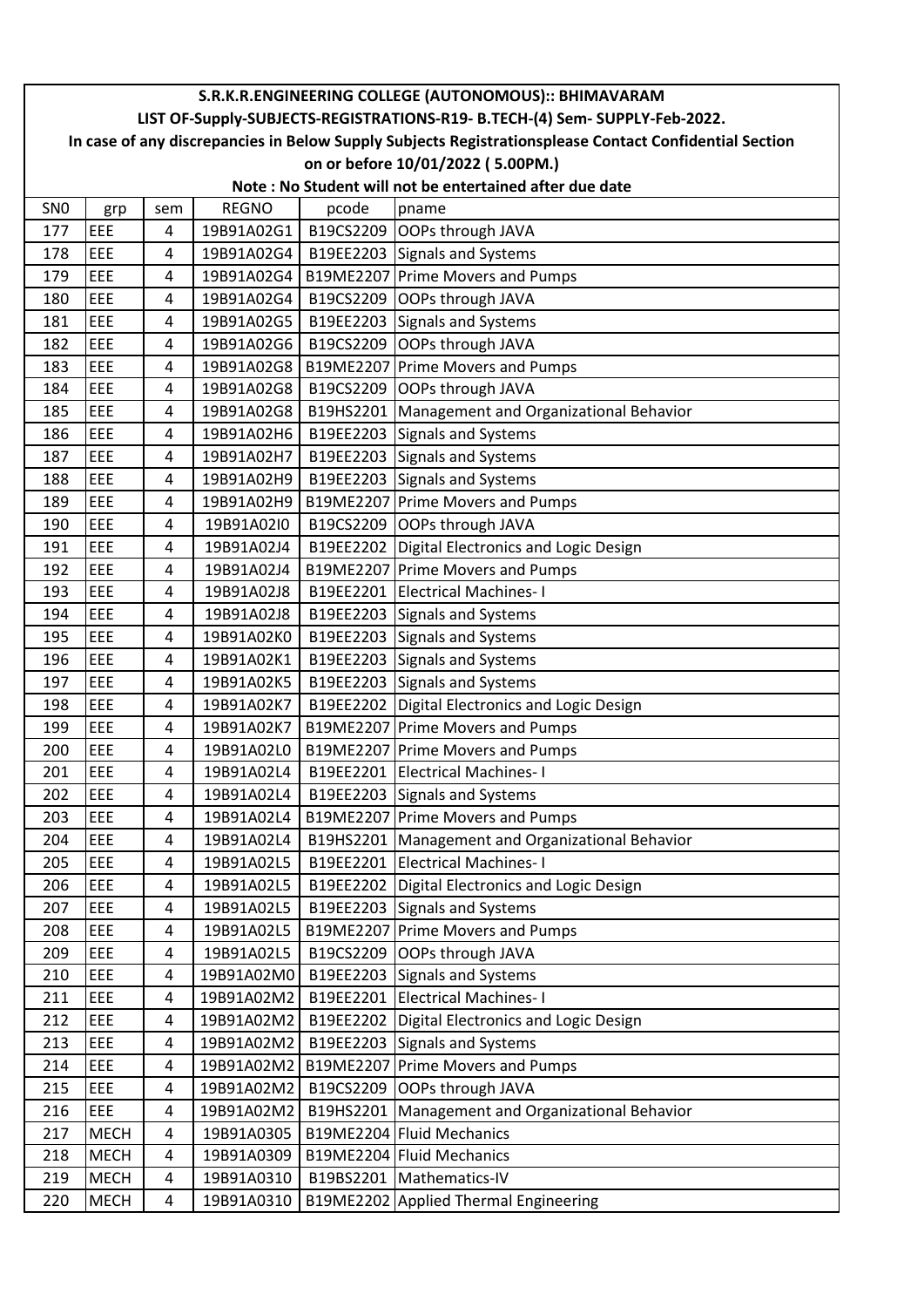|                 | S.R.K.R.ENGINEERING COLLEGE (AUTONOMOUS):: BHIMAVARAM<br>LIST OF-Supply-SUBJECTS-REGISTRATIONS-R19- B.TECH-(4) Sem- SUPPLY-Feb-2022. |                |              |       |                                                            |  |  |  |
|-----------------|--------------------------------------------------------------------------------------------------------------------------------------|----------------|--------------|-------|------------------------------------------------------------|--|--|--|
|                 | In case of any discrepancies in Below Supply Subjects Registrationsplease Contact Confidential Section                               |                |              |       |                                                            |  |  |  |
|                 | on or before 10/01/2022 (5.00PM.)                                                                                                    |                |              |       |                                                            |  |  |  |
|                 | Note: No Student will not be entertained after due date                                                                              |                |              |       |                                                            |  |  |  |
| SN <sub>0</sub> |                                                                                                                                      |                | <b>REGNO</b> |       |                                                            |  |  |  |
| 221             | grp<br><b>MECH</b>                                                                                                                   | sem            | 19B91A0310   | pcode | pname<br>B19ME2204 Fluid Mechanics                         |  |  |  |
| 222             | <b>MECH</b>                                                                                                                          | 4<br>4         | 19B91A0312   |       | B19ME2204 Fluid Mechanics                                  |  |  |  |
| 223             |                                                                                                                                      | $\overline{4}$ |              |       | B19ME2204 Fluid Mechanics                                  |  |  |  |
|                 | <b>MECH</b>                                                                                                                          |                | 19B91A0316   |       |                                                            |  |  |  |
| 224             | <b>MECH</b>                                                                                                                          | 4              | 19B91A0328   |       | B19ME2201 Advanced Strength of Materials                   |  |  |  |
| 225             | <b>MECH</b>                                                                                                                          | 4              | 19B91A0330   |       | B19BS2201   Mathematics-IV                                 |  |  |  |
| 226             | <b>MECH</b>                                                                                                                          | 4              | 19B91A0330   |       | B19ME2203 Metal Cutting and Machine Tools                  |  |  |  |
| 227             | <b>MECH</b>                                                                                                                          | 4              | 19B91A0335   |       | B19ME2202 Applied Thermal Engineering                      |  |  |  |
| 228             | <b>MECH</b>                                                                                                                          | 4              | 19B91A0335   |       | B19HS2202 Managerial Economics and Financial Accountancy   |  |  |  |
| 229             | <b>MECH</b>                                                                                                                          | 4              | 19B91A0336   |       | B19ME2204 Fluid Mechanics                                  |  |  |  |
| 230             | <b>MECH</b>                                                                                                                          | $\overline{4}$ | 19B91A0337   |       | B19ME2204 Fluid Mechanics                                  |  |  |  |
| 231             | <b>MECH</b>                                                                                                                          | 4              | 19B91A0338   |       | B19ME2204 Fluid Mechanics                                  |  |  |  |
| 232             | <b>MECH</b>                                                                                                                          | 4              | 19B91A0339   |       | B19ME2201 Advanced Strength of Materials                   |  |  |  |
| 233             | <b>MECH</b>                                                                                                                          | 4              | 19B91A0341   |       | B19ME2201 Advanced Strength of Materials                   |  |  |  |
| 234             | <b>MECH</b>                                                                                                                          | 4              | 19B91A0341   |       | B19ME2202 Applied Thermal Engineering                      |  |  |  |
| 235             | <b>MECH</b>                                                                                                                          | 4              | 19B91A0344   |       | B19BS2201   Mathematics-IV                                 |  |  |  |
| 236             | <b>MECH</b>                                                                                                                          | 4              | 19B91A0344   |       | B19ME2201 Advanced Strength of Materials                   |  |  |  |
| 237             | <b>MECH</b>                                                                                                                          | 4              | 19B91A0344   |       | B19ME2202 Applied Thermal Engineering                      |  |  |  |
| 238             | <b>MECH</b>                                                                                                                          | 4              | 19B91A0344   |       | B19ME2204 Fluid Mechanics                                  |  |  |  |
| 239             | <b>MECH</b>                                                                                                                          | 4              | 19B91A0344   |       | B19HS2202   Managerial Economics and Financial Accountancy |  |  |  |
| 240             | <b>MECH</b>                                                                                                                          | 4              | 19B91A0347   |       | B19ME2202 Applied Thermal Engineering                      |  |  |  |
| 241             | <b>MECH</b>                                                                                                                          | 4              | 19B91A0348   |       | B19ME2201 Advanced Strength of Materials                   |  |  |  |
| 242             | <b>MECH</b>                                                                                                                          | $\overline{4}$ | 19B91A0348   |       | B19ME2202 Applied Thermal Engineering                      |  |  |  |
| 243             | <b>MECH</b>                                                                                                                          | 4              | 19B91A0348   |       | B19ME2203 Metal Cutting and Machine Tools                  |  |  |  |
| 244             | <b>MECH</b>                                                                                                                          | 4              | 19B91A0348   |       | B19ME2204 Fluid Mechanics                                  |  |  |  |
| 245             | <b>MECH</b>                                                                                                                          | 4              | 19B91A0349   |       | B19BS2201   Mathematics-IV                                 |  |  |  |
| 246             | <b>MECH</b>                                                                                                                          | 4              | 19B91A0351   |       | B19ME2202 Applied Thermal Engineering                      |  |  |  |
| 247             | <b>MECH</b>                                                                                                                          | 4              | 19B91A0351   |       | B19ME2204 Fluid Mechanics                                  |  |  |  |
| 248             | <b>MECH</b>                                                                                                                          | 4              | 19B91A0354   |       | B19BS2201   Mathematics-IV                                 |  |  |  |
| 249             | <b>MECH</b>                                                                                                                          | 4              | 19B91A0354   |       | B19ME2202 Applied Thermal Engineering                      |  |  |  |
| 250             | <b>MECH</b>                                                                                                                          | 4              | 19B91A0357   |       | B19ME2202 Applied Thermal Engineering                      |  |  |  |
| 251             | <b>MECH</b>                                                                                                                          | 4              | 19B91A0358   |       | B19BS2201   Mathematics-IV                                 |  |  |  |
| 252             | <b>MECH</b>                                                                                                                          | 4              | 19B91A0358   |       | B19ME2201 Advanced Strength of Materials                   |  |  |  |
| 253             | <b>MECH</b>                                                                                                                          | 4              | 19B91A0358   |       | B19ME2202 Applied Thermal Engineering                      |  |  |  |
| 254             | <b>MECH</b>                                                                                                                          | 4              | 19B91A0358   |       | B19ME2204 Fluid Mechanics                                  |  |  |  |
| 255             | <b>MECH</b>                                                                                                                          | 4              | 19B91A0361   |       | B19ME2204 Fluid Mechanics                                  |  |  |  |
| 256             | <b>MECH</b>                                                                                                                          | 4              | 19B91A0363   |       | B19BS2201   Mathematics-IV                                 |  |  |  |
| 257             | <b>MECH</b>                                                                                                                          | 4              | 19B91A0363   |       | B19ME2201 Advanced Strength of Materials                   |  |  |  |
| 258             | <b>MECH</b>                                                                                                                          | 4              | 19B91A0364   |       | B19BS2201   Mathematics-IV                                 |  |  |  |
| 259             | <b>MECH</b>                                                                                                                          | 4              | 19B91A0364   |       | B19ME2201 Advanced Strength of Materials                   |  |  |  |
| 260             | <b>MECH</b>                                                                                                                          | 4              | 19B91A0364   |       | B19ME2202 Applied Thermal Engineering                      |  |  |  |
| 261             | <b>MECH</b>                                                                                                                          | 4              | 19B91A0364   |       | B19ME2203 Metal Cutting and Machine Tools                  |  |  |  |
| 262             | <b>MECH</b>                                                                                                                          | 4              | 19B91A0364   |       | B19HS2202 Managerial Economics and Financial Accountancy   |  |  |  |
| 263             | <b>MECH</b>                                                                                                                          | 4              | 19B91A0367   |       | B19BS2201   Mathematics-IV                                 |  |  |  |
| 264             | <b>MECH</b>                                                                                                                          | 4              | 19B91A0374   |       | B19BS2201   Mathematics-IV                                 |  |  |  |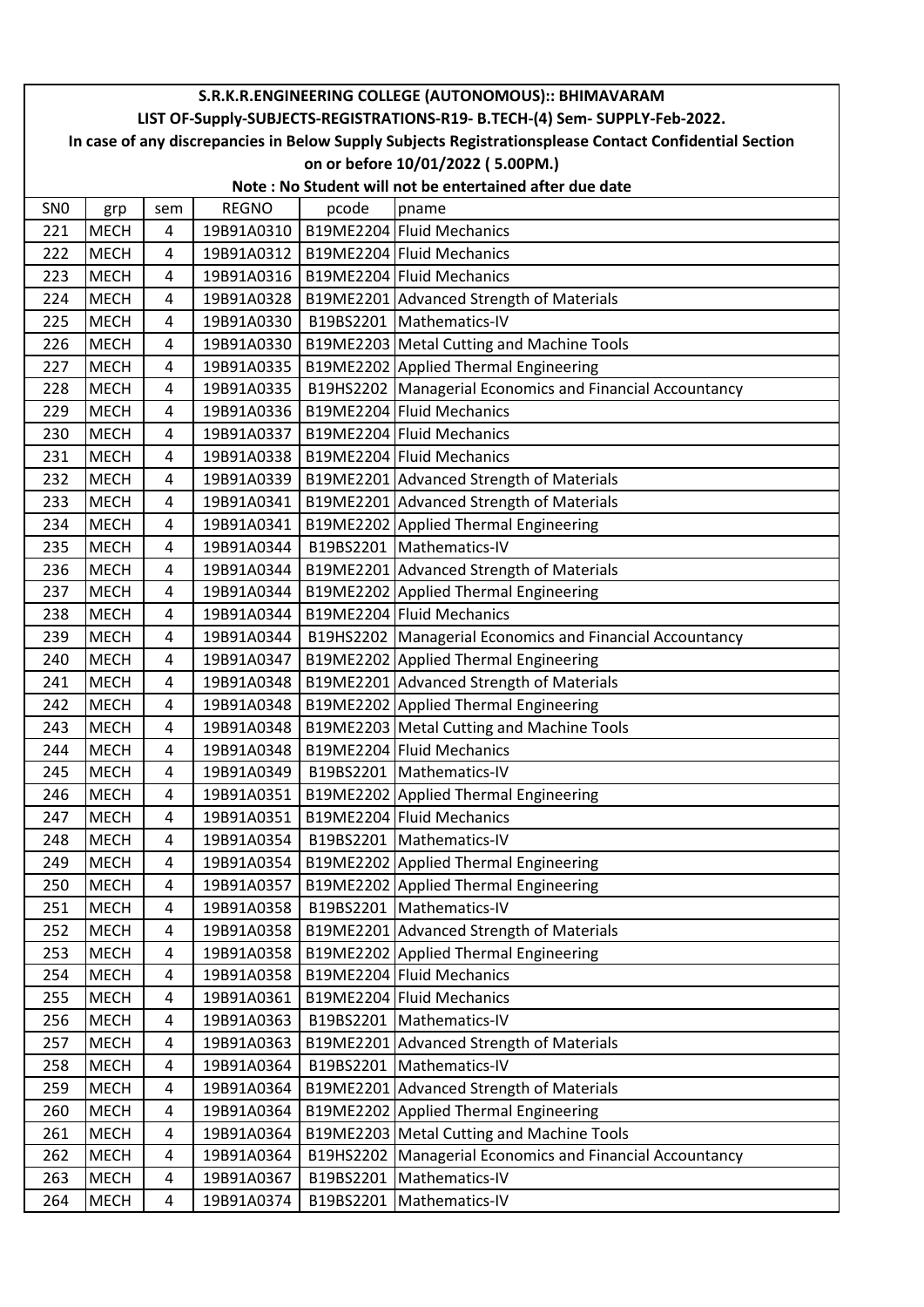|                 | S.R.K.R.ENGINEERING COLLEGE (AUTONOMOUS):: BHIMAVARAM                                                                                                                                 |     |              |           |                                                            |  |  |  |
|-----------------|---------------------------------------------------------------------------------------------------------------------------------------------------------------------------------------|-----|--------------|-----------|------------------------------------------------------------|--|--|--|
|                 | LIST OF-Supply-SUBJECTS-REGISTRATIONS-R19- B.TECH-(4) Sem- SUPPLY-Feb-2022.<br>In case of any discrepancies in Below Supply Subjects Registrationsplease Contact Confidential Section |     |              |           |                                                            |  |  |  |
|                 |                                                                                                                                                                                       |     |              |           |                                                            |  |  |  |
|                 | on or before 10/01/2022 (5.00PM.)<br>Note: No Student will not be entertained after due date                                                                                          |     |              |           |                                                            |  |  |  |
|                 |                                                                                                                                                                                       |     |              |           |                                                            |  |  |  |
| SN <sub>0</sub> | grp                                                                                                                                                                                   | sem | <b>REGNO</b> | pcode     | pname                                                      |  |  |  |
| 265             | <b>MECH</b>                                                                                                                                                                           | 4   | 19B91A0376   |           | B19BS2201   Mathematics-IV                                 |  |  |  |
| 266             | <b>MECH</b>                                                                                                                                                                           | 4   | 19B91A0376   |           | B19ME2202 Applied Thermal Engineering                      |  |  |  |
| 267             | <b>MECH</b>                                                                                                                                                                           | 4   | 19B91A0376   |           | B19ME2203 Metal Cutting and Machine Tools                  |  |  |  |
| 268             | <b>MECH</b>                                                                                                                                                                           | 4   | 19B91A0384   |           | B19ME2204 Fluid Mechanics                                  |  |  |  |
| 269             | <b>MECH</b>                                                                                                                                                                           | 4   | 19B91A0385   |           | B19ME2201 Advanced Strength of Materials                   |  |  |  |
| 270             | <b>MECH</b>                                                                                                                                                                           | 4   | 19B91A0385   |           | B19ME2202 Applied Thermal Engineering                      |  |  |  |
| 271             | <b>MECH</b>                                                                                                                                                                           | 4   | 19B91A0385   |           | B19ME2203 Metal Cutting and Machine Tools                  |  |  |  |
| 272             | <b>MECH</b>                                                                                                                                                                           | 4   | 19B91A0385   |           | B19ME2204 Fluid Mechanics                                  |  |  |  |
| 273             | <b>MECH</b>                                                                                                                                                                           | 4   | 19B91A0392   |           | B19ME2204 Fluid Mechanics                                  |  |  |  |
| 274             | <b>MECH</b>                                                                                                                                                                           | 4   | 19B91A0393   |           | B19HS2202 Managerial Economics and Financial Accountancy   |  |  |  |
| 275             | <b>MECH</b>                                                                                                                                                                           | 4   | 19B91A0397   |           | B19ME2201 Advanced Strength of Materials                   |  |  |  |
| 276             | <b>MECH</b>                                                                                                                                                                           | 4   | 19B91A0397   |           | B19ME2202 Applied Thermal Engineering                      |  |  |  |
| 277             | <b>MECH</b>                                                                                                                                                                           | 4   | 19B91A03A2   |           | B19BS2201 Mathematics-IV                                   |  |  |  |
| 278             | <b>MECH</b>                                                                                                                                                                           | 4   | 19B91A03A2   |           | B19ME2201 Advanced Strength of Materials                   |  |  |  |
| 279             | <b>MECH</b>                                                                                                                                                                           | 4   | 19B91A03A2   |           | B19ME2202 Applied Thermal Engineering                      |  |  |  |
| 280             | MECH                                                                                                                                                                                  | 4   | 19B91A03A2   |           | B19ME2203 Metal Cutting and Machine Tools                  |  |  |  |
| 281             | <b>MECH</b>                                                                                                                                                                           | 4   | 19B91A03A2   |           | B19ME2204 Fluid Mechanics                                  |  |  |  |
| 282             | <b>MECH</b>                                                                                                                                                                           | 4   | 19B91A03A2   |           | B19HS2202   Managerial Economics and Financial Accountancy |  |  |  |
| 283             | MECH                                                                                                                                                                                  | 4   | 19B91A03A5   | B19BS2201 | Mathematics-IV                                             |  |  |  |
| 284             | <b>MECH</b>                                                                                                                                                                           | 4   | 19B91A03A6   |           | B19BS2201   Mathematics-IV                                 |  |  |  |
| 285             | <b>MECH</b>                                                                                                                                                                           | 4   | 19B91A03A6   |           | B19ME2204 Fluid Mechanics                                  |  |  |  |
| 286             | <b>MECH</b>                                                                                                                                                                           | 4   | 19B91A03A6   |           | B19ME2201 Advanced Strength of Materials                   |  |  |  |
| 287             | <b>MECH</b>                                                                                                                                                                           | 4   | 19B91A03B0   |           | B19ME2201 Advanced Strength of Materials                   |  |  |  |
| 288             | <b>MECH</b>                                                                                                                                                                           | 4   | 19B91A03B0   |           | B19ME2202 Applied Thermal Engineering                      |  |  |  |
| 289             | <b>MECH</b>                                                                                                                                                                           | 4   | 19B91A03B0   |           | B19ME2203 Metal Cutting and Machine Tools                  |  |  |  |
| 290             | <b>MECH</b>                                                                                                                                                                           | 4   | 19B91A03B0   |           | B19ME2204 Fluid Mechanics                                  |  |  |  |
| 291             | <b>MECH</b>                                                                                                                                                                           | 4   | 19B91A03B3   |           | B19BS2201   Mathematics-IV                                 |  |  |  |
| 292             | MECH                                                                                                                                                                                  | 4   | 19B91A03B3   |           | B19ME2201 Advanced Strength of Materials                   |  |  |  |
| 293             | <b>MECH</b>                                                                                                                                                                           | 4   | 19B91A03B3   |           | B19ME2203 Metal Cutting and Machine Tools                  |  |  |  |
| 294             | <b>MECH</b>                                                                                                                                                                           | 4   | 19B91A03B3   |           | B19ME2204 Fluid Mechanics                                  |  |  |  |
| 295             | <b>MECH</b>                                                                                                                                                                           | 4   | 19B91A03B3   |           | B19HS2202 Managerial Economics and Financial Accountancy   |  |  |  |
| 296             | <b>MECH</b>                                                                                                                                                                           | 4   | 19B91A03B4   |           | B19BS2201   Mathematics-IV                                 |  |  |  |
| 297             | <b>MECH</b>                                                                                                                                                                           | 4   | 19B91A03B4   |           | B19ME2201 Advanced Strength of Materials                   |  |  |  |
| 298             | <b>MECH</b>                                                                                                                                                                           | 4   | 19B91A03B4   |           | B19ME2204 Fluid Mechanics                                  |  |  |  |
| 299             | MECH                                                                                                                                                                                  | 4   | 19B91A03B5   |           | B19BS2201   Mathematics-IV                                 |  |  |  |
| 300             | <b>MECH</b>                                                                                                                                                                           | 4   | 19B91A03B5   |           | B19ME2201 Advanced Strength of Materials                   |  |  |  |
| 301             | <b>MECH</b>                                                                                                                                                                           | 4   | 19B91A03B5   |           | B19ME2202 Applied Thermal Engineering                      |  |  |  |
| 302             | <b>MECH</b>                                                                                                                                                                           | 4   | 19B91A03B5   |           | B19ME2203 Metal Cutting and Machine Tools                  |  |  |  |
| 303             | <b>MECH</b>                                                                                                                                                                           | 4   | 19B91A03B5   |           | B19ME2204 Fluid Mechanics                                  |  |  |  |
| 304             | <b>MECH</b>                                                                                                                                                                           | 4   | 19B91A03B5   |           | B19HS2202 Managerial Economics and Financial Accountancy   |  |  |  |
| 305             | <b>MECH</b>                                                                                                                                                                           | 4   | 19B91A03B6   |           | B19BS2201   Mathematics-IV                                 |  |  |  |
| 306             | MECH                                                                                                                                                                                  | 4   | 19B91A03B7   |           | B19ME2204 Fluid Mechanics                                  |  |  |  |
| 307             | <b>MECH</b>                                                                                                                                                                           | 4   | 19B91A03C1   |           | B19ME2201 Advanced Strength of Materials                   |  |  |  |
| 308             | <b>MECH</b>                                                                                                                                                                           | 4   | 19B91A03C1   |           | B19ME2202 Applied Thermal Engineering                      |  |  |  |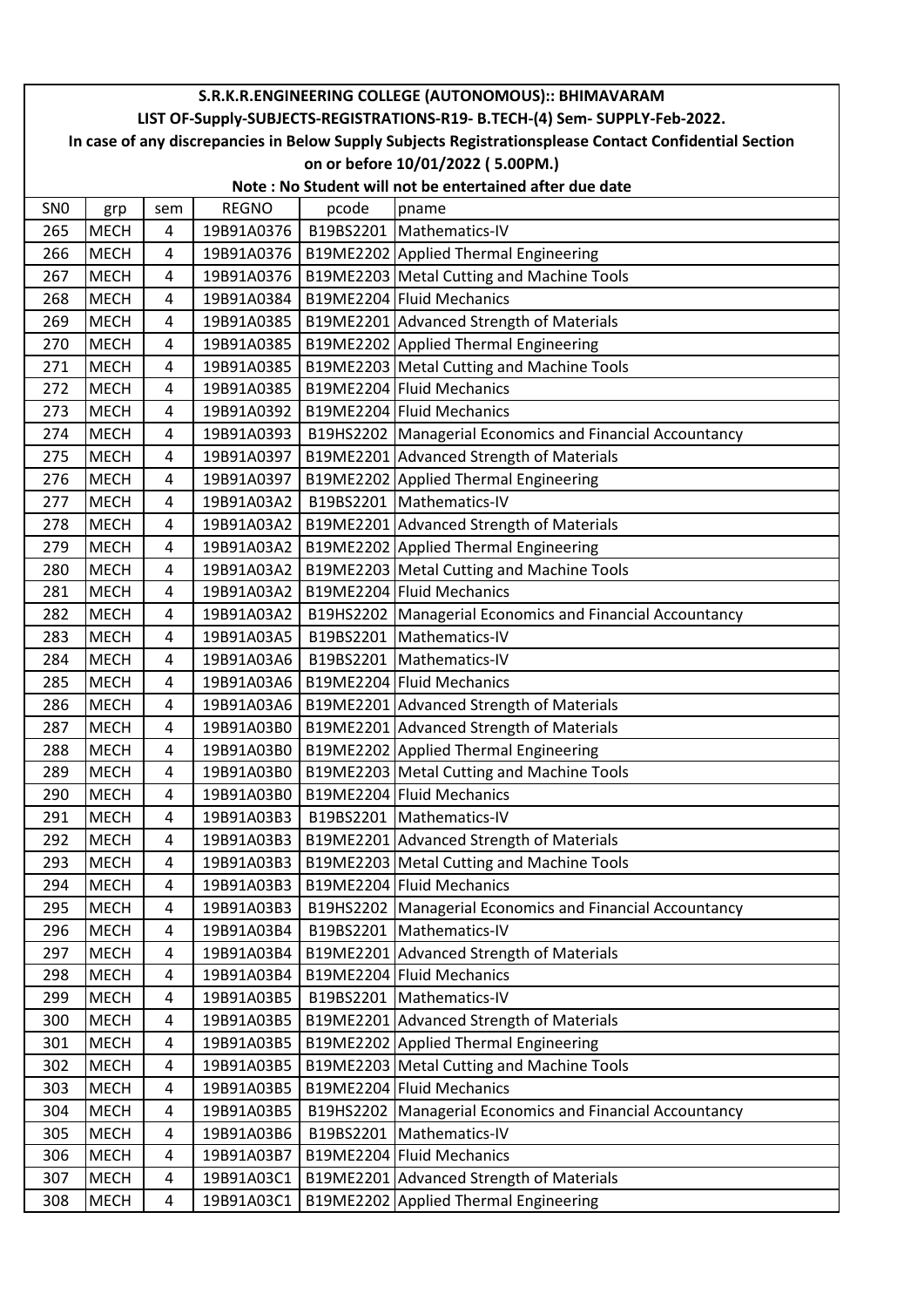|                 | S.R.K.R.ENGINEERING COLLEGE (AUTONOMOUS):: BHIMAVARAM                                                  |                |              |       |                                                            |  |  |  |
|-----------------|--------------------------------------------------------------------------------------------------------|----------------|--------------|-------|------------------------------------------------------------|--|--|--|
|                 | LIST OF-Supply-SUBJECTS-REGISTRATIONS-R19- B.TECH-(4) Sem- SUPPLY-Feb-2022.                            |                |              |       |                                                            |  |  |  |
|                 | In case of any discrepancies in Below Supply Subjects Registrationsplease Contact Confidential Section |                |              |       |                                                            |  |  |  |
|                 | on or before 10/01/2022 (5.00PM.)                                                                      |                |              |       |                                                            |  |  |  |
|                 |                                                                                                        |                |              |       | Note: No Student will not be entertained after due date    |  |  |  |
| SN <sub>0</sub> | grp                                                                                                    | sem            | <b>REGNO</b> | pcode | pname                                                      |  |  |  |
| 309             | <b>MECH</b>                                                                                            | 4              | 19B91A03C1   |       | B19ME2204 Fluid Mechanics                                  |  |  |  |
| 310             | <b>MECH</b>                                                                                            | 4              | 19B91A03C2   |       | B19ME2201 Advanced Strength of Materials                   |  |  |  |
| 311             | <b>MECH</b>                                                                                            | 4              | 19B91A03C2   |       | B19ME2202 Applied Thermal Engineering                      |  |  |  |
| 312             | <b>MECH</b>                                                                                            | 4              | 19B91A03C2   |       | B19ME2204 Fluid Mechanics                                  |  |  |  |
| 313             | <b>MECH</b>                                                                                            | 4              | 19B91A03C5   |       | B19BS2201   Mathematics-IV                                 |  |  |  |
| 314             | <b>MECH</b>                                                                                            | 4              | 19B91A03C5   |       | B19ME2201 Advanced Strength of Materials                   |  |  |  |
| 315             | <b>MECH</b>                                                                                            | 4              | 19B91A03C5   |       | B19ME2204 Fluid Mechanics                                  |  |  |  |
| 316             | <b>MECH</b>                                                                                            | 4              | 19B91A03C5   |       | B19HS2202   Managerial Economics and Financial Accountancy |  |  |  |
| 317             | <b>MECH</b>                                                                                            | 4              | 19B91A03C6   |       | B19BS2201   Mathematics-IV                                 |  |  |  |
| 318             | <b>MECH</b>                                                                                            | 4              | 19B91A03C6   |       | B19ME2202 Applied Thermal Engineering                      |  |  |  |
| 319             | <b>MECH</b>                                                                                            | 4              | 19B91A03C8   |       | B19ME2201 Advanced Strength of Materials                   |  |  |  |
| 320             | <b>MECH</b>                                                                                            | 4              | 19B91A03C8   |       | B19ME2202 Applied Thermal Engineering                      |  |  |  |
| 321             | <b>MECH</b>                                                                                            | 4              | 19B91A03C8   |       | B19ME2204 Fluid Mechanics                                  |  |  |  |
| 322             | <b>MECH</b>                                                                                            | $\overline{4}$ | 19B91A03C9   |       | B19BS2201   Mathematics-IV                                 |  |  |  |
| 323             | <b>MECH</b>                                                                                            | 4              | 19B91A03C9   |       | B19ME2201 Advanced Strength of Materials                   |  |  |  |
| 324             | <b>MECH</b>                                                                                            | 4              | 19B91A03C9   |       | B19ME2202 Applied Thermal Engineering                      |  |  |  |
| 325             | <b>MECH</b>                                                                                            | 4              | 19B91A03C9   |       | B19ME2204 Fluid Mechanics                                  |  |  |  |
| 326             | <b>MECH</b>                                                                                            | 4              | 19B91A03C9   |       | B19HS2202 Managerial Economics and Financial Accountancy   |  |  |  |
| 327             | <b>MECH</b>                                                                                            | 4              | 19B91A03D0   |       | B19ME2202 Applied Thermal Engineering                      |  |  |  |
| 328             | <b>MECH</b>                                                                                            | 4              | 19B91A03D0   |       | B19ME2204 Fluid Mechanics                                  |  |  |  |
| 329             | <b>MECH</b>                                                                                            | 4              | 19B91A03D1   |       | B19BS2201   Mathematics-IV                                 |  |  |  |
| 330             | <b>MECH</b>                                                                                            | 4              | 19B91A03D1   |       | B19ME2201 Advanced Strength of Materials                   |  |  |  |
| 331             | <b>MECH</b>                                                                                            | 4              | 19B91A03D1   |       | B19ME2202 Applied Thermal Engineering                      |  |  |  |
| 332             | <b>MECH</b>                                                                                            | 4              | 19B91A03D1   |       | B19ME2204 Fluid Mechanics                                  |  |  |  |
| 333             | <b>MECH</b>                                                                                            | 4              |              |       | 19B91A03D2   B19BS2201   Mathematics-IV                    |  |  |  |
| 334             | <b>MECH</b>                                                                                            | 4              | 19B91A03D2   |       | B19ME2202 Applied Thermal Engineering                      |  |  |  |
| 335             | <b>MECH</b>                                                                                            | 4              | 19B91A03D2   |       | B19ME2204 Fluid Mechanics                                  |  |  |  |
| 336             | <b>MECH</b>                                                                                            | 4              | 19B91A03D5   |       | B19ME2202 Applied Thermal Engineering                      |  |  |  |
| 337             | <b>MECH</b>                                                                                            | 4              | 19B91A03D6   |       | B19BS2201 Mathematics-IV                                   |  |  |  |
| 338             | <b>MECH</b>                                                                                            | 4              | 19B91A03D6   |       | B19ME2203 Metal Cutting and Machine Tools                  |  |  |  |
| 339             | <b>MECH</b>                                                                                            | 4              | 19B91A03D6   |       | B19ME2204 Fluid Mechanics                                  |  |  |  |
| 340             | <b>MECH</b>                                                                                            | 4              | 19B91A03D8   |       | B19BS2201 Mathematics-IV                                   |  |  |  |
| 341             | <b>MECH</b>                                                                                            | 4              | 19B91A03D8   |       | B19ME2204 Fluid Mechanics                                  |  |  |  |
| 342             | <b>MECH</b>                                                                                            | 4              | 19B91A03E4   |       | B19ME2202 Applied Thermal Engineering                      |  |  |  |
| 343             | <b>MECH</b>                                                                                            | 4              | 19B91A03E4   |       | B19ME2203 Metal Cutting and Machine Tools                  |  |  |  |
| 344             | <b>MECH</b>                                                                                            | 4              | 19B91A03E4   |       | B19ME2204 Fluid Mechanics                                  |  |  |  |
| 345             | <b>MECH</b>                                                                                            | 4              | 19B91A03E5   |       | B19ME2204 Fluid Mechanics                                  |  |  |  |
| 346             | <b>MECH</b>                                                                                            | 4              | 19B91A03F2   |       | B19ME2201 Advanced Strength of Materials                   |  |  |  |
| 347             | <b>MECH</b>                                                                                            | 4              | 19B91A03F2   |       | B19ME2202 Applied Thermal Engineering                      |  |  |  |
| 348             | <b>MECH</b>                                                                                            | 4              | 19B91A03F2   |       | B19ME2203 Metal Cutting and Machine Tools                  |  |  |  |
| 349             | <b>MECH</b>                                                                                            | 4              | 19B91A03F2   |       | B19ME2204 Fluid Mechanics                                  |  |  |  |
| 350             | <b>MECH</b>                                                                                            | 4              | 19B91A03F2   |       | B19HS2202 Managerial Economics and Financial Accountancy   |  |  |  |
| 351             | <b>MECH</b>                                                                                            | 4              | 19B91A03F3   |       | B19BS2201   Mathematics-IV                                 |  |  |  |
| 352             | <b>MECH</b>                                                                                            | 4              | 19B91A03F6   |       | B19BS2201 Mathematics-IV                                   |  |  |  |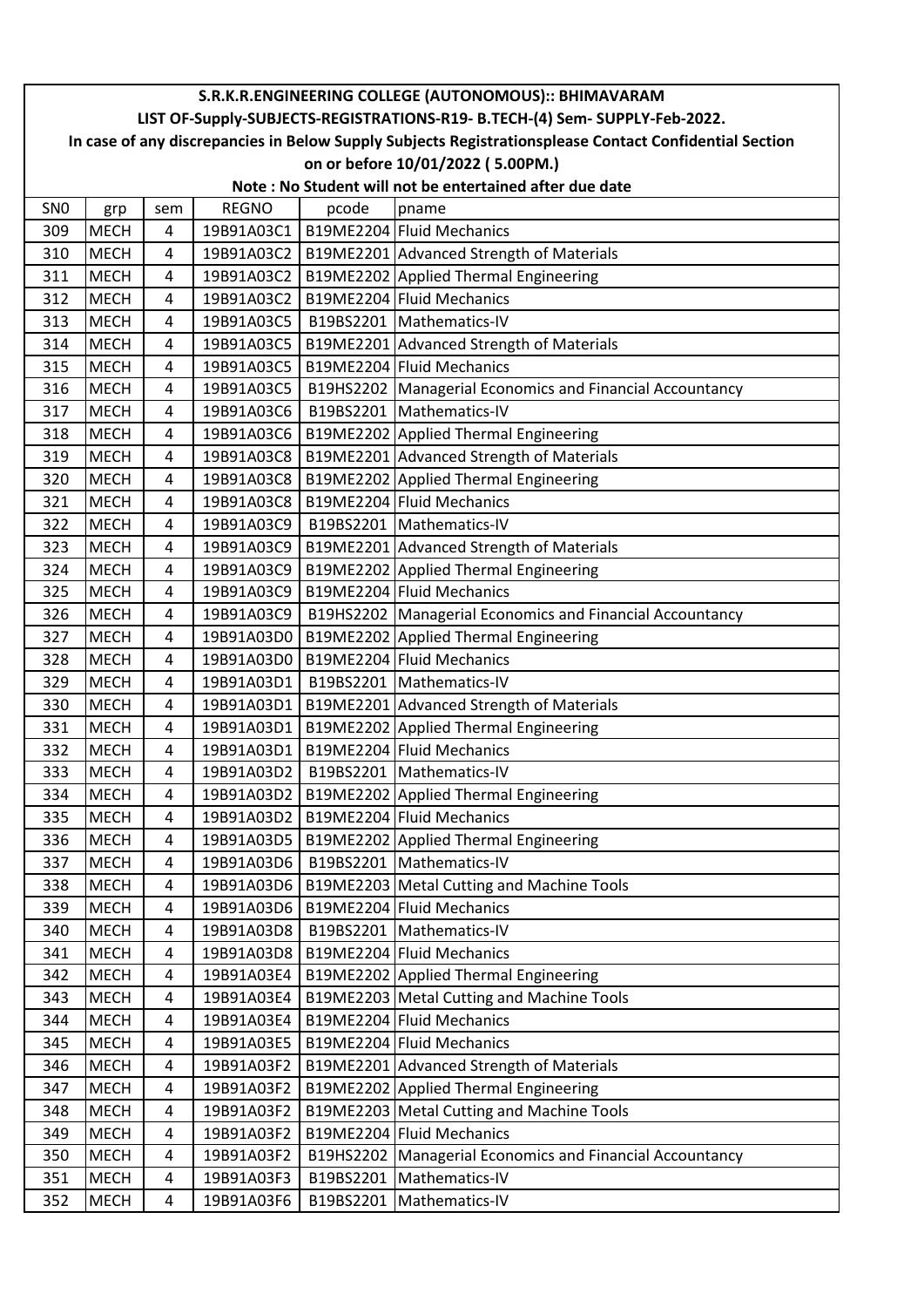|                 | S.R.K.R.ENGINEERING COLLEGE (AUTONOMOUS):: BHIMAVARAM                                                  |                |              |       |                                                            |  |  |
|-----------------|--------------------------------------------------------------------------------------------------------|----------------|--------------|-------|------------------------------------------------------------|--|--|
|                 | LIST OF-Supply-SUBJECTS-REGISTRATIONS-R19- B.TECH-(4) Sem- SUPPLY-Feb-2022.                            |                |              |       |                                                            |  |  |
|                 | In case of any discrepancies in Below Supply Subjects Registrationsplease Contact Confidential Section |                |              |       |                                                            |  |  |
|                 | on or before 10/01/2022 (5.00PM.)                                                                      |                |              |       |                                                            |  |  |
|                 |                                                                                                        |                |              |       | Note: No Student will not be entertained after due date    |  |  |
| SN <sub>0</sub> | grp                                                                                                    | sem            | <b>REGNO</b> | pcode | pname                                                      |  |  |
| 353             | <b>MECH</b>                                                                                            | 4              | 19B91A03G1   |       | B19BS2201 Mathematics-IV                                   |  |  |
| 354             | <b>MECH</b>                                                                                            | 4              | 19B91A03G1   |       | B19ME2201 Advanced Strength of Materials                   |  |  |
| 355             | <b>MECH</b>                                                                                            | 4              | 19B91A03G1   |       | B19ME2202 Applied Thermal Engineering                      |  |  |
| 356             | <b>MECH</b>                                                                                            | 4              | 19B91A03G1   |       | B19ME2203 Metal Cutting and Machine Tools                  |  |  |
| 357             | <b>MECH</b>                                                                                            | 4              | 19B91A03G1   |       | B19ME2204 Fluid Mechanics                                  |  |  |
| 358             | <b>MECH</b>                                                                                            | 4              | 19B91A03G1   |       | B19ME2205 Strength of Materials Lab                        |  |  |
| 359             | <b>MECH</b>                                                                                            | 4              | 19B91A03G1   |       | B19ME2206 Machine Tools Lab                                |  |  |
| 360             | <b>MECH</b>                                                                                            | 4              | 19B91A03G8   |       | B19BS2201   Mathematics-IV                                 |  |  |
| 361             | <b>MECH</b>                                                                                            | $\overline{4}$ | 19B91A03G8   |       | B19ME2202 Applied Thermal Engineering                      |  |  |
| 362             | <b>MECH</b>                                                                                            | 4              | 19B91A03G8   |       | B19ME2204 Fluid Mechanics                                  |  |  |
| 363             | <b>MECH</b>                                                                                            | 4              | 19B91A03H2   |       | B19BS2201 Mathematics-IV                                   |  |  |
| 364             | <b>MECH</b>                                                                                            | 4              | 19B91A03H2   |       | B19ME2202 Applied Thermal Engineering                      |  |  |
| 365             | <b>MECH</b>                                                                                            | 4              | 19B91A03H2   |       | B19ME2203 Metal Cutting and Machine Tools                  |  |  |
| 366             | <b>MECH</b>                                                                                            | $\overline{4}$ | 19B91A03H2   |       | B19ME2204 Fluid Mechanics                                  |  |  |
| 367             | <b>MECH</b>                                                                                            | 4              | 19B91A03H4   |       | B19BS2201 Mathematics-IV                                   |  |  |
| 368             | <b>MECH</b>                                                                                            | 4              | 19B91A03H4   |       | B19ME2204 Fluid Mechanics                                  |  |  |
| 369             | <b>MECH</b>                                                                                            | 4              | 19B91A03H6   |       | B19BS2201   Mathematics-IV                                 |  |  |
| 370             | <b>MECH</b>                                                                                            | 4              | 19B91A03H6   |       | B19ME2202 Applied Thermal Engineering                      |  |  |
| 371             | <b>MECH</b>                                                                                            | 4              | 19B91A03H6   |       | B19ME2203 Metal Cutting and Machine Tools                  |  |  |
| 372             | <b>MECH</b>                                                                                            | 4              | 19B91A03H6   |       | B19ME2205 Strength of Materials Lab                        |  |  |
| 373             | <b>MECH</b>                                                                                            | 4              | 19B91A03H6   |       | B19ME2206 Machine Tools Lab                                |  |  |
| 374             | <b>MECH</b>                                                                                            | 4              | 19B91A03H7   |       | B19ME2203 Metal Cutting and Machine Tools                  |  |  |
| 375             | <b>MECH</b>                                                                                            | 4              | 19B91A03H9   |       | B19BS2201 Mathematics-IV                                   |  |  |
| 376             | <b>MECH</b>                                                                                            | 4              | 19B91A03H9   |       | B19ME2202 Applied Thermal Engineering                      |  |  |
| 377             | <b>MECH</b>                                                                                            | 4              |              |       | 19B91A03H9   B19ME2203 Metal Cutting and Machine Tools     |  |  |
| 378             | <b>MECH</b>                                                                                            | 4              | 19B91A03H9   |       | B19ME2204 Fluid Mechanics                                  |  |  |
| 379             | <b>MECH</b>                                                                                            | 4              | 19B91A03I2   |       | B19ME2204 Fluid Mechanics                                  |  |  |
| 380             | <b>MECH</b>                                                                                            | 4              | 19B91A03I8   |       | B19BS2201   Mathematics-IV                                 |  |  |
| 381             | <b>MECH</b>                                                                                            | 4              | 19B91A03I8   |       | B19ME2201 Advanced Strength of Materials                   |  |  |
| 382             | <b>MECH</b>                                                                                            | 4              | 19B91A03I8   |       | B19ME2202 Applied Thermal Engineering                      |  |  |
| 383             | <b>MECH</b>                                                                                            | 4              | 19B91A03I8   |       | B19ME2203 Metal Cutting and Machine Tools                  |  |  |
| 384             | <b>MECH</b>                                                                                            | 4              | 19B91A03I8   |       | B19ME2204 Fluid Mechanics                                  |  |  |
| 385             | <b>MECH</b>                                                                                            | 4              | 19B91A03I8   |       | B19HS2202   Managerial Economics and Financial Accountancy |  |  |
| 386             | <b>MECH</b>                                                                                            | 4              | 19B91A03J1   |       | B19ME2202 Applied Thermal Engineering                      |  |  |
| 387             | <b>MECH</b>                                                                                            | 4              | 19B91A03J2   |       | B19BS2201   Mathematics-IV                                 |  |  |
| 388             | <b>MECH</b>                                                                                            | 4              | 19B91A03J2   |       | B19ME2201 Advanced Strength of Materials                   |  |  |
| 389             | <b>MECH</b>                                                                                            | 4              | 19B91A03J2   |       | B19ME2202 Applied Thermal Engineering                      |  |  |
| 390             | <b>MECH</b>                                                                                            | 4              | 19B91A03J2   |       | B19ME2203 Metal Cutting and Machine Tools                  |  |  |
| 391             | <b>MECH</b>                                                                                            | 4              | 19B91A03J3   |       | B19BS2201 Mathematics-IV                                   |  |  |
| 392             | <b>MECH</b>                                                                                            | 4              | 19B91A03J3   |       | B19ME2201 Advanced Strength of Materials                   |  |  |
| 393             | <b>MECH</b>                                                                                            | 4              | 19B91A03J3   |       | B19ME2202 Applied Thermal Engineering                      |  |  |
| 394             | <b>MECH</b>                                                                                            | 4              | 19B91A03J3   |       | B19ME2203 Metal Cutting and Machine Tools                  |  |  |
| 395             | <b>MECH</b>                                                                                            | 4              | 19B91A03J3   |       | B19ME2204 Fluid Mechanics                                  |  |  |
| 396             | <b>MECH</b>                                                                                            | 4              | 19B91A03J4   |       | B19BS2201 Mathematics-IV                                   |  |  |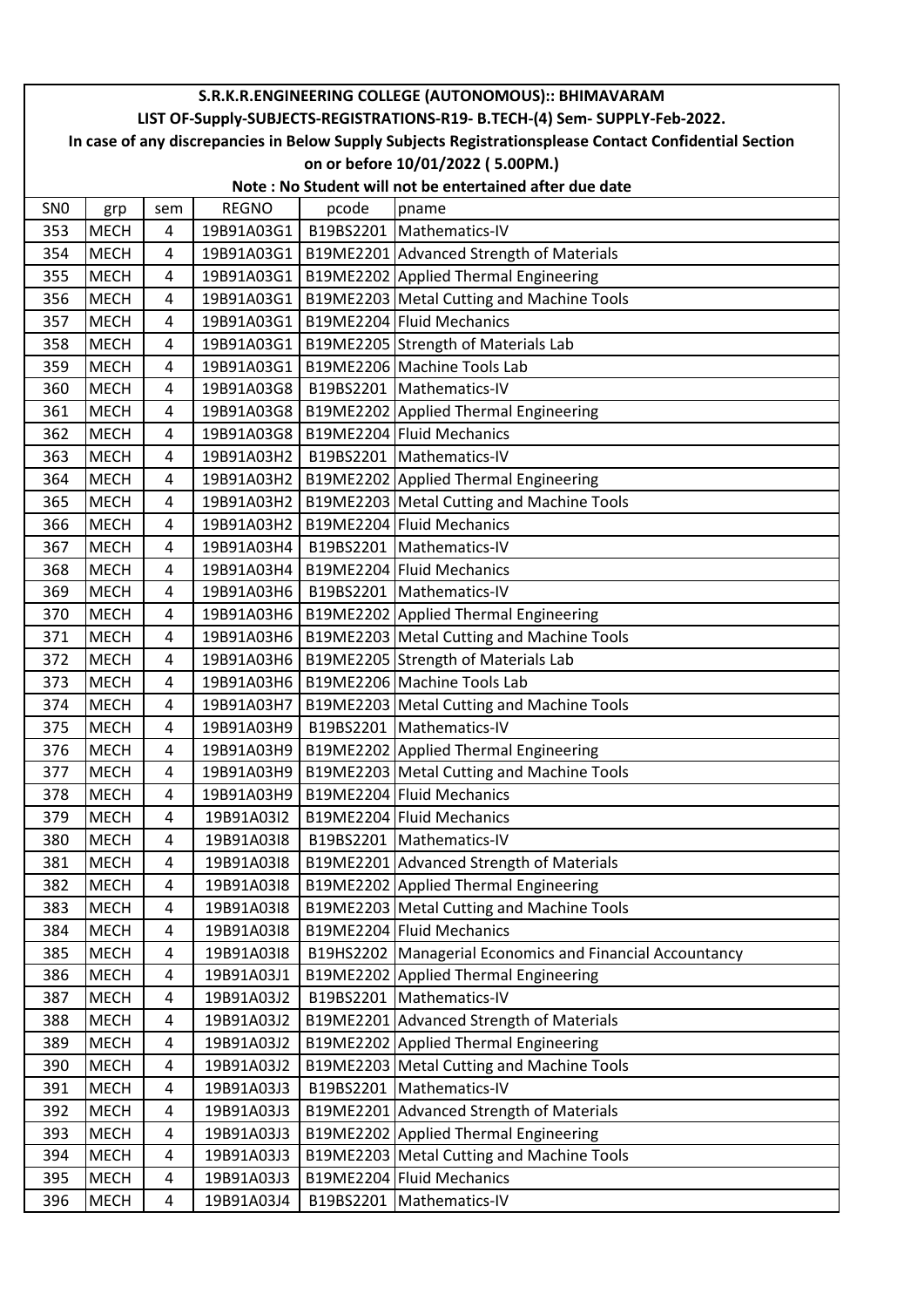|                 | S.R.K.R.ENGINEERING COLLEGE (AUTONOMOUS):: BHIMAVARAM                                                  |                |              |       |                                                            |  |  |  |  |
|-----------------|--------------------------------------------------------------------------------------------------------|----------------|--------------|-------|------------------------------------------------------------|--|--|--|--|
|                 | LIST OF-Supply-SUBJECTS-REGISTRATIONS-R19- B.TECH-(4) Sem- SUPPLY-Feb-2022.                            |                |              |       |                                                            |  |  |  |  |
|                 | In case of any discrepancies in Below Supply Subjects Registrationsplease Contact Confidential Section |                |              |       |                                                            |  |  |  |  |
|                 |                                                                                                        |                |              |       | on or before 10/01/2022 (5.00PM.)                          |  |  |  |  |
|                 |                                                                                                        |                |              |       | Note: No Student will not be entertained after due date    |  |  |  |  |
| SN <sub>0</sub> | grp                                                                                                    | sem            | <b>REGNO</b> | pcode | pname                                                      |  |  |  |  |
| 397             | <b>MECH</b>                                                                                            | 4              | 19B91A03J4   |       | B19ME2201 Advanced Strength of Materials                   |  |  |  |  |
| 398             | <b>MECH</b>                                                                                            | 4              | 19B91A03J4   |       | B19ME2202 Applied Thermal Engineering                      |  |  |  |  |
| 399             | <b>MECH</b>                                                                                            | 4              | 19B91A03J4   |       | B19ME2203 Metal Cutting and Machine Tools                  |  |  |  |  |
| 400             | <b>MECH</b>                                                                                            | 4              | 19B91A03J4   |       | B19ME2204 Fluid Mechanics                                  |  |  |  |  |
| 401             | <b>MECH</b>                                                                                            | 4              | 19B91A03J4   |       | B19HS2202 Managerial Economics and Financial Accountancy   |  |  |  |  |
| 402             | <b>MECH</b>                                                                                            | 4              | 19B91A03J6   |       | B19ME2203 Metal Cutting and Machine Tools                  |  |  |  |  |
| 403             | <b>MECH</b>                                                                                            | 4              | 19B91A03K1   |       | B19ME2204 Fluid Mechanics                                  |  |  |  |  |
| 404             | <b>MECH</b>                                                                                            | 4              | 19B91A03K2   |       | B19ME2202 Applied Thermal Engineering                      |  |  |  |  |
| 405             | <b>MECH</b>                                                                                            | 4              | 19B91A03K2   |       | B19ME2203 Metal Cutting and Machine Tools                  |  |  |  |  |
| 406             | <b>MECH</b>                                                                                            | 4              | 19B91A03K7   |       | B19BS2201 Mathematics-IV                                   |  |  |  |  |
| 407             | <b>MECH</b>                                                                                            | 4              | 19B91A03K7   |       | B19ME2202 Applied Thermal Engineering                      |  |  |  |  |
| 408             | <b>MECH</b>                                                                                            | 4              | 19B91A03K8   |       | B19ME2202 Applied Thermal Engineering                      |  |  |  |  |
| 409             | <b>MECH</b>                                                                                            | 4              | 19B91A03K8   |       | B19ME2203   Metal Cutting and Machine Tools                |  |  |  |  |
| 410             | <b>MECH</b>                                                                                            | 4              | 19B91A03K8   |       | B19ME2204 Fluid Mechanics                                  |  |  |  |  |
| 411             | <b>MECH</b>                                                                                            | 4              | 19B91A03L0   |       | B19ME2201 Advanced Strength of Materials                   |  |  |  |  |
| 412             | <b>MECH</b>                                                                                            | 4              | 19B91A03L0   |       | B19ME2202 Applied Thermal Engineering                      |  |  |  |  |
| 413             | <b>MECH</b>                                                                                            | $\overline{4}$ | 19B91A03L0   |       | B19ME2203 Metal Cutting and Machine Tools                  |  |  |  |  |
| 414             | <b>MECH</b>                                                                                            | 4              | 19B91A03L1   |       | B19ME2202 Applied Thermal Engineering                      |  |  |  |  |
| 415             | <b>MECH</b>                                                                                            | 4              | 19B91A03L1   |       | B19ME2204 Fluid Mechanics                                  |  |  |  |  |
| 416             | <b>MECH</b>                                                                                            | 4              | 19B91A03L4   |       | B19BS2201   Mathematics-IV                                 |  |  |  |  |
| 417             | <b>MECH</b>                                                                                            | 4              | 19B91A03L4   |       | B19ME2202 Applied Thermal Engineering                      |  |  |  |  |
| 418             | <b>MECH</b>                                                                                            | $\overline{4}$ | 19B91A03L4   |       | B19ME2203 Metal Cutting and Machine Tools                  |  |  |  |  |
| 419             | <b>MECH</b>                                                                                            | 4              | 19B91A03L4   |       | B19ME2204 Fluid Mechanics                                  |  |  |  |  |
| 420             | <b>MECH</b>                                                                                            | 4              | 19B91A03L8   |       | B19ME2202 Applied Thermal Engineering                      |  |  |  |  |
| 421             | <b>MECH</b>                                                                                            | 4              | 19B91A03L8   |       | B19ME2204 Fluid Mechanics                                  |  |  |  |  |
| 422             | <b>MECH</b>                                                                                            | 4              | 19B91A03L8   |       | B19HS2202 Managerial Economics and Financial Accountancy   |  |  |  |  |
| 423             | <b>MECH</b>                                                                                            | 4              | 19B91A03M1   |       | B19BS2201   Mathematics-IV                                 |  |  |  |  |
| 424             | <b>MECH</b>                                                                                            | 4              | 19B91A03M2   |       | B19ME2202 Applied Thermal Engineering                      |  |  |  |  |
| 425             | <b>MECH</b>                                                                                            | 4              | 19B91A03M2   |       | B19ME2203 Metal Cutting and Machine Tools                  |  |  |  |  |
| 426             | <b>MECH</b>                                                                                            | 4              | 19B91A03M2   |       | B19ME2204 Fluid Mechanics                                  |  |  |  |  |
| 427             | <b>MECH</b>                                                                                            | 4              | 19B91A03M4   |       | B19BS2201   Mathematics-IV                                 |  |  |  |  |
| 428             | <b>MECH</b>                                                                                            | 4              | 19B91A03M4   |       | B19ME2201 Advanced Strength of Materials                   |  |  |  |  |
| 429             | <b>MECH</b>                                                                                            | 4              | 19B91A03M4   |       | B19ME2202 Applied Thermal Engineering                      |  |  |  |  |
| 430             | <b>MECH</b>                                                                                            | 4              | 19B91A03M4   |       | B19ME2204 Fluid Mechanics                                  |  |  |  |  |
| 431             | <b>MECH</b>                                                                                            | 4              | 19B91A03M7   |       | B19ME2201 Advanced Strength of Materials                   |  |  |  |  |
| 432             | <b>MECH</b>                                                                                            | 4              | 19B91A03M7   |       | B19ME2203 Metal Cutting and Machine Tools                  |  |  |  |  |
| 433             | <b>MECH</b>                                                                                            | 4              | 19B91A03M7   |       | B19ME2204 Fluid Mechanics                                  |  |  |  |  |
| 434             | <b>MECH</b>                                                                                            | 4              | 19B91A03M8   |       | B19ME2204 Fluid Mechanics                                  |  |  |  |  |
| 435             | <b>MECH</b>                                                                                            | 4              | 19B91A03N2   |       | B19ME2204 Fluid Mechanics                                  |  |  |  |  |
| 436             | <b>MECH</b>                                                                                            | 4              | 19B91A03N2   |       | B19HS2202   Managerial Economics and Financial Accountancy |  |  |  |  |
| 437             | <b>MECH</b>                                                                                            | 4              | 19B91A03N3   |       | B19ME2201 Advanced Strength of Materials                   |  |  |  |  |
| 438             | <b>MECH</b>                                                                                            | 4              | 19B91A03N3   |       | B19ME2204 Fluid Mechanics                                  |  |  |  |  |
| 439             | <b>MECH</b>                                                                                            | 4              | 19B91A03N4   |       | B19ME2201 Advanced Strength of Materials                   |  |  |  |  |
| 440             | <b>MECH</b>                                                                                            | 4              | 19B91A03N4   |       | B19ME2204 Fluid Mechanics                                  |  |  |  |  |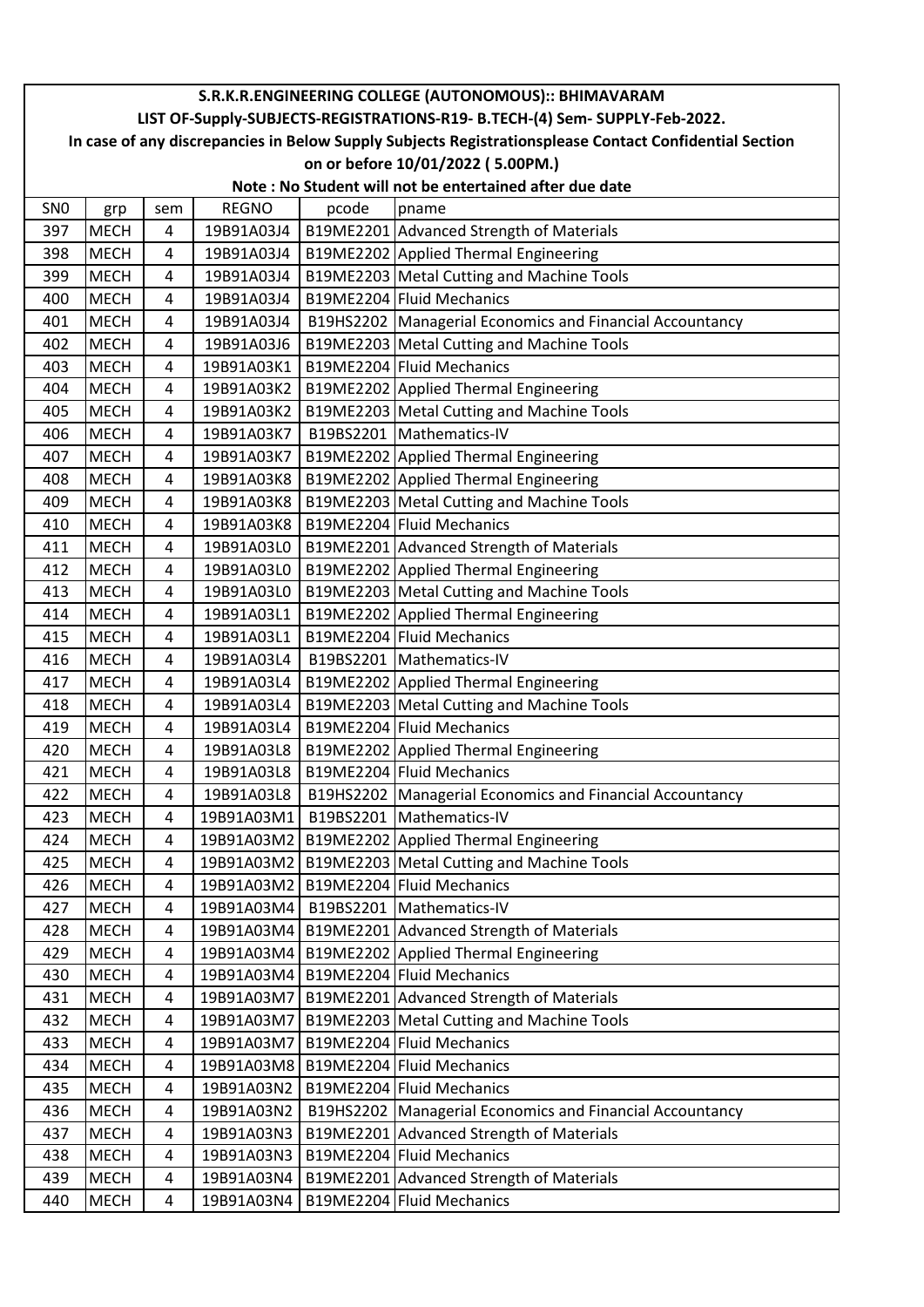|                 | S.R.K.R.ENGINEERING COLLEGE (AUTONOMOUS):: BHIMAVARAM                                                                                                                                 |                     |                          |           |                                                                                      |  |  |  |
|-----------------|---------------------------------------------------------------------------------------------------------------------------------------------------------------------------------------|---------------------|--------------------------|-----------|--------------------------------------------------------------------------------------|--|--|--|
|                 | LIST OF-Supply-SUBJECTS-REGISTRATIONS-R19- B.TECH-(4) Sem- SUPPLY-Feb-2022.<br>In case of any discrepancies in Below Supply Subjects Registrationsplease Contact Confidential Section |                     |                          |           |                                                                                      |  |  |  |
|                 |                                                                                                                                                                                       |                     |                          |           |                                                                                      |  |  |  |
|                 | on or before 10/01/2022 (5.00PM.)<br>Note: No Student will not be entertained after due date                                                                                          |                     |                          |           |                                                                                      |  |  |  |
|                 |                                                                                                                                                                                       |                     |                          |           |                                                                                      |  |  |  |
| SN <sub>0</sub> | grp                                                                                                                                                                                   | sem                 | <b>REGNO</b>             | pcode     | pname                                                                                |  |  |  |
| 441             | <b>MECH</b>                                                                                                                                                                           | 4                   | 19B91A03N6               |           | B19BS2201   Mathematics-IV                                                           |  |  |  |
| 442             | <b>MECH</b>                                                                                                                                                                           | 4                   | 19B91A03N6               |           | B19ME2201 Advanced Strength of Materials<br>B19ME2204 Fluid Mechanics                |  |  |  |
| 443<br>444      | <b>MECH</b><br><b>MECH</b>                                                                                                                                                            | 4<br>4              | 19B91A03N6<br>19B91A03P1 |           | B19BS2201   Mathematics-IV                                                           |  |  |  |
|                 |                                                                                                                                                                                       | 4                   |                          |           |                                                                                      |  |  |  |
| 445             | <b>MECH</b><br><b>MECH</b>                                                                                                                                                            |                     | 19B91A03P1<br>19B91A03P3 |           | B19ME2202 Applied Thermal Engineering                                                |  |  |  |
| 446<br>447      | <b>MECH</b>                                                                                                                                                                           | 4<br>4              | 19B91A03P3               |           | B19ME2203 Metal Cutting and Machine Tools                                            |  |  |  |
|                 |                                                                                                                                                                                       |                     |                          |           | B19HS2202   Managerial Economics and Financial Accountancy                           |  |  |  |
| 448             | <b>MECH</b><br><b>MECH</b>                                                                                                                                                            | 4                   | 19B91A03P7<br>19B91A03Q1 |           | B19HS2202 Managerial Economics and Financial Accountancy<br>B19BS2201 Mathematics-IV |  |  |  |
| 449<br>450      | <b>MECH</b>                                                                                                                                                                           | 4<br>4              | 19B91A03Q1               |           |                                                                                      |  |  |  |
| 451             | <b>MECH</b>                                                                                                                                                                           | 4                   | 19B91A03Q1               |           | B19ME2201 Advanced Strength of Materials<br>B19ME2202 Applied Thermal Engineering    |  |  |  |
|                 |                                                                                                                                                                                       | 4                   |                          |           | B19ME2204 Fluid Mechanics                                                            |  |  |  |
| 452             | <b>MECH</b>                                                                                                                                                                           |                     | 19B91A03Q1               |           |                                                                                      |  |  |  |
| 453<br>454      | <b>MECH</b>                                                                                                                                                                           | 4<br>$\overline{4}$ | 19B91A03Q2<br>19B91A03Q4 |           | B19BS2201   Mathematics-IV<br>B19BS2201   Mathematics-IV                             |  |  |  |
|                 | <b>MECH</b>                                                                                                                                                                           |                     |                          |           |                                                                                      |  |  |  |
| 455             | <b>MECH</b>                                                                                                                                                                           | 4                   | 19B91A03Q4               |           | B19ME2203   Metal Cutting and Machine Tools<br>B19ME2204 Fluid Mechanics             |  |  |  |
| 456             | <b>MECH</b>                                                                                                                                                                           | 4                   | 19B91A03Q4               |           |                                                                                      |  |  |  |
| 457             | <b>MECH</b>                                                                                                                                                                           | 4                   | 19B91A03Q4               |           | B19HS2202 Managerial Economics and Financial Accountancy                             |  |  |  |
| 458             | <b>MECH</b>                                                                                                                                                                           | 4<br>$\overline{4}$ | 19B91A03R0               |           | B19BS2201   Mathematics-IV                                                           |  |  |  |
| 459             | <b>MECH</b>                                                                                                                                                                           |                     | 19B91A03R0               |           | B19ME2201 Advanced Strength of Materials                                             |  |  |  |
| 460             | <b>MECH</b>                                                                                                                                                                           | 4                   | 19B91A03R0               |           | B19ME2202 Applied Thermal Engineering                                                |  |  |  |
| 461             | <b>MECH</b>                                                                                                                                                                           | 4                   | 19B91A03R0               |           | B19ME2203 Metal Cutting and Machine Tools                                            |  |  |  |
| 462<br>463      | <b>MECH</b>                                                                                                                                                                           | 4                   | 19B91A03R0               |           | B19ME2204 Fluid Mechanics                                                            |  |  |  |
|                 | <b>MECH</b>                                                                                                                                                                           | 4                   | 19B91A03R5               |           | B19BS2201   Mathematics-IV                                                           |  |  |  |
| 464             | <b>MECH</b>                                                                                                                                                                           | 4                   | 19B91A03R5               |           | B19ME2202 Applied Thermal Engineering                                                |  |  |  |
| 465             | <b>MECH</b>                                                                                                                                                                           | 4                   | 19B91A03R5               |           | B19ME2203 Metal Cutting and Machine Tools                                            |  |  |  |
| 466             | <b>MECH</b>                                                                                                                                                                           | 4                   | 19B91A03R5               |           | B19ME2204 Fluid Mechanics                                                            |  |  |  |
| 467             | <b>MECH</b>                                                                                                                                                                           | 4                   | 19B91A03R6               |           | B19ME2202 Applied Thermal Engineering                                                |  |  |  |
| 468             | ECE                                                                                                                                                                                   | 4                   | 19B91A0401               |           | B19EC2201 Electronic Circuit Analysis                                                |  |  |  |
| 469             | ECE<br><b>ECE</b>                                                                                                                                                                     | 4                   | 19B91A0401               |           | B19EC2203 Analog Communications<br>B19EC2204 Computer Architecture and Organization  |  |  |  |
| 470             |                                                                                                                                                                                       | 4                   | 19B91A0401               |           |                                                                                      |  |  |  |
| 471<br>472      | ECE<br>ECE                                                                                                                                                                            | 4                   | 19B91A0401               |           | B19CS2209 OOPs through JAVA                                                          |  |  |  |
| 473             | ECE                                                                                                                                                                                   | 4<br>4              | 19B91A0407<br>19B91A0417 |           | B19EC2203 Analog Communications<br>B19EC2203 Analog Communications                   |  |  |  |
|                 |                                                                                                                                                                                       |                     |                          |           |                                                                                      |  |  |  |
| 474             | ECE                                                                                                                                                                                   | 4                   | 19B91A0420               |           | B19EC2203 Analog Communications                                                      |  |  |  |
| 475             | ECE                                                                                                                                                                                   | 4                   | 19B91A0422               |           | B19EC2202 Electromagnetic Waves and Transmission Lines                               |  |  |  |
| 476<br>477      | <b>ECE</b><br>ECE                                                                                                                                                                     | 4<br>4              | 19B91A0424<br>19B91A0424 | B19EC2202 | Electromagnetic Waves and Transmission Lines                                         |  |  |  |
| 478             | ECE                                                                                                                                                                                   | 4                   |                          |           | B19EC2203 Analog Communications                                                      |  |  |  |
|                 |                                                                                                                                                                                       |                     | 19B91A0424               |           | B19EC2204 Computer Architecture and Organization                                     |  |  |  |
| 479             | ECE                                                                                                                                                                                   | 4                   | 19B91A0427               |           | B19EC2201 Electronic Circuit Analysis                                                |  |  |  |
| 480             | ECE                                                                                                                                                                                   | 4                   | 19B91A0427               |           | B19EC2202 Electromagnetic Waves and Transmission Lines                               |  |  |  |
| 481             | ECE                                                                                                                                                                                   | 4                   | 19B91A0428               | B19EC2202 | Electromagnetic Waves and Transmission Lines                                         |  |  |  |
| 482             | <b>ECE</b>                                                                                                                                                                            | 4                   | 19B91A0431               |           | B19EC2201 Electronic Circuit Analysis                                                |  |  |  |
| 483             | ECE                                                                                                                                                                                   | 4                   | 19B91A0431               |           | B19EC2202 Electromagnetic Waves and Transmission Lines                               |  |  |  |
| 484             | ECE                                                                                                                                                                                   | 4                   | 19B91A0431               |           | B19EC2203 Analog Communications                                                      |  |  |  |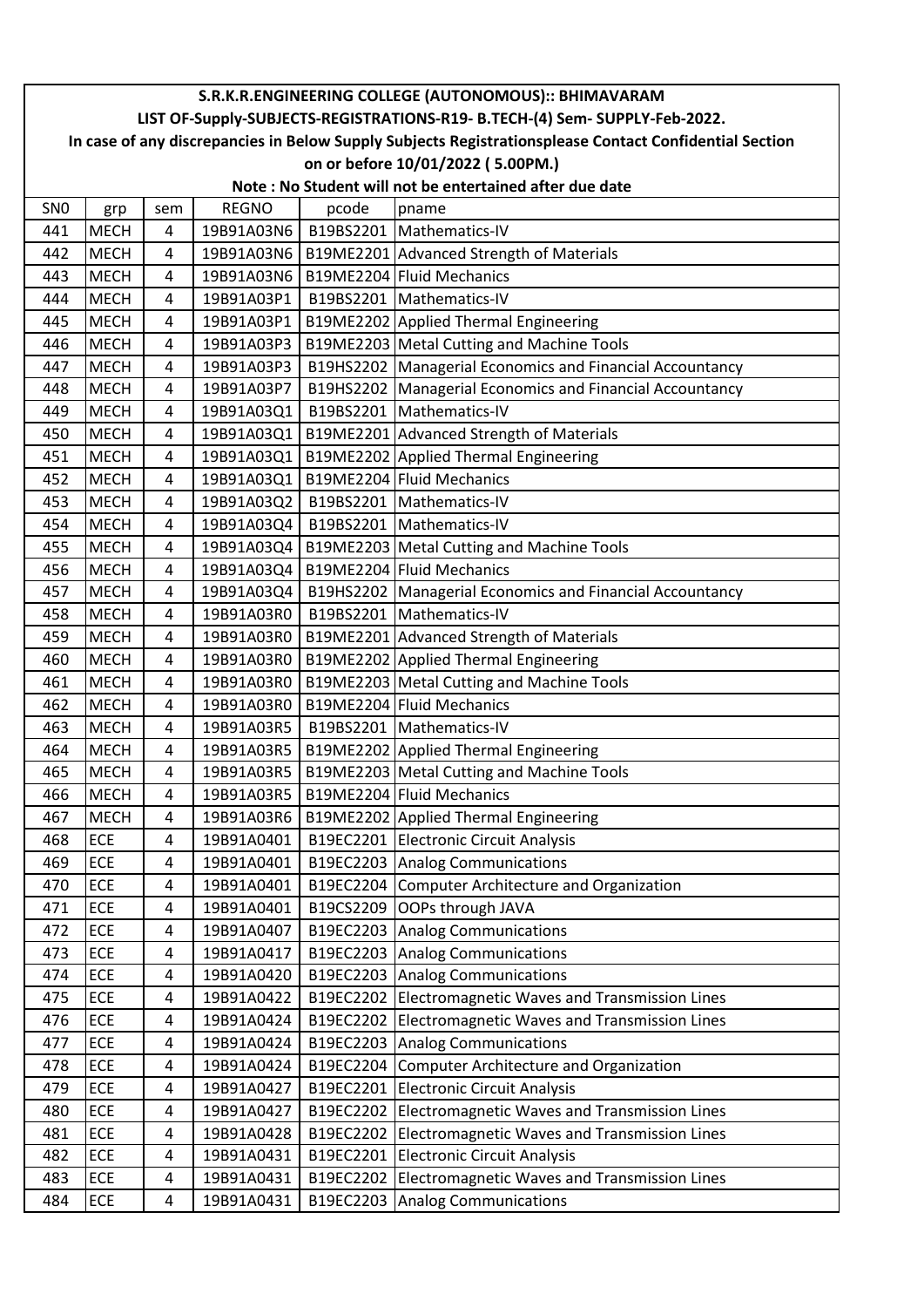|                 | S.R.K.R.ENGINEERING COLLEGE (AUTONOMOUS):: BHIMAVARAM                                                  |                |              |           |                                                         |  |  |  |
|-----------------|--------------------------------------------------------------------------------------------------------|----------------|--------------|-----------|---------------------------------------------------------|--|--|--|
|                 | LIST OF-Supply-SUBJECTS-REGISTRATIONS-R19- B.TECH-(4) Sem- SUPPLY-Feb-2022.                            |                |              |           |                                                         |  |  |  |
|                 | In case of any discrepancies in Below Supply Subjects Registrationsplease Contact Confidential Section |                |              |           |                                                         |  |  |  |
|                 |                                                                                                        |                |              |           | on or before 10/01/2022 (5.00PM.)                       |  |  |  |
|                 |                                                                                                        |                |              |           | Note: No Student will not be entertained after due date |  |  |  |
| SN <sub>0</sub> | grp                                                                                                    | sem            | <b>REGNO</b> | pcode     | pname                                                   |  |  |  |
| 485             | <b>ECE</b>                                                                                             | 4              | 19B91A0431   |           | B19EC2204 Computer Architecture and Organization        |  |  |  |
| 486             | <b>ECE</b>                                                                                             | 4              | 19B91A0431   |           | B19CS2209 OOPs through JAVA                             |  |  |  |
| 487             | ECE                                                                                                    | $\overline{4}$ | 19B91A0436   |           | B19EC2202 Electromagnetic Waves and Transmission Lines  |  |  |  |
| 488             | <b>ECE</b>                                                                                             | 4              | 19B91A0436   |           | B19EC2204 Computer Architecture and Organization        |  |  |  |
| 489             | ECE                                                                                                    | 4              | 19B91A0438   |           | B19EC2203 Analog Communications                         |  |  |  |
| 490             | ECE                                                                                                    | 4              | 19B91A0442   |           | B19EC2203 Analog Communications                         |  |  |  |
| 491             | <b>ECE</b>                                                                                             | 4              | 19B91A0442   |           | B19EC2206 Analog Communications--Lab(with Simulation)   |  |  |  |
| 492             | ECE                                                                                                    | 4              | 19B91A0444   |           | B19EC2203 Analog Communications                         |  |  |  |
| 493             | <b>ECE</b>                                                                                             | 4              | 19B91A0451   |           | B19EC2202 Electromagnetic Waves and Transmission Lines  |  |  |  |
| 494             | ECE                                                                                                    | 4              | 19B91A0452   |           | B19EC2202 Electromagnetic Waves and Transmission Lines  |  |  |  |
| 495             | ECE                                                                                                    | 4              | 19B91A0459   |           | B19EC2202 Electromagnetic Waves and Transmission Lines  |  |  |  |
| 496             | <b>ECE</b>                                                                                             | 4              | 19B91A0462   |           | B19EC2202 Electromagnetic Waves and Transmission Lines  |  |  |  |
| 497             | ECE                                                                                                    | 4              | 19B91A0466   |           | B19EC2202 Electromagnetic Waves and Transmission Lines  |  |  |  |
| 498             | <b>ECE</b>                                                                                             | 4              | 19B91A0467   |           | B19EC2203 Analog Communications                         |  |  |  |
| 499             | ECE                                                                                                    | 4              | 19B91A0468   |           | B19EC2201 Electronic Circuit Analysis                   |  |  |  |
| 500             | <b>ECE</b>                                                                                             | 4              | 19B91A0468   |           | B19EC2202 Electromagnetic Waves and Transmission Lines  |  |  |  |
| 501             | <b>ECE</b>                                                                                             | $\overline{4}$ | 19B91A0470   |           | B19EC2203 Analog Communications                         |  |  |  |
| 502             | ECE                                                                                                    | 4              | 19B91A0470   |           | B19EC2204 Computer Architecture and Organization        |  |  |  |
| 503             | <b>ECE</b>                                                                                             | 4              | 19B91A0481   |           | B19CS2209 OOPs through JAVA                             |  |  |  |
| 504             | ECE                                                                                                    | 4              | 19B91A0485   |           | B19EC2202 Electromagnetic Waves and Transmission Lines  |  |  |  |
| 505             | ECE                                                                                                    | 4              | 19B91A0485   |           | B19EC2203 Analog Communications                         |  |  |  |
| 506             | ECE                                                                                                    | $\overline{4}$ | 19B91A0485   | B19CS2209 | OOPs through JAVA                                       |  |  |  |
| 507             | <b>ECE</b>                                                                                             | 4              | 19B91A0490   | B19EC2203 | <b>Analog Communications</b>                            |  |  |  |
| 508             | ECE                                                                                                    | 4              | 19B91A0493   |           | B19EC2202 Electromagnetic Waves and Transmission Lines  |  |  |  |
| 509             | ECE                                                                                                    | 4              | 19B91A0493   |           | B19EC2203 Analog Communications                         |  |  |  |
| 510             | ECE                                                                                                    | 4              | 19B91A0494   |           | B19EC2202 Electromagnetic Waves and Transmission Lines  |  |  |  |
| 511             | ECE                                                                                                    | 4              | 19B91A0494   |           | B19EC2203 Analog Communications                         |  |  |  |
| 512             | ECE                                                                                                    | 4              | 19B91A0494   |           | B19EC2204 Computer Architecture and Organization        |  |  |  |
| 513             | ECE                                                                                                    | 4              | 19B91A04A5   | B19EC2202 | Electromagnetic Waves and Transmission Lines            |  |  |  |
| 514             | ECE                                                                                                    | 4              | 19B91A04A8   | B19EC2201 | <b>Electronic Circuit Analysis</b>                      |  |  |  |
| 515             | ECE                                                                                                    | 4              | 19B91A04A8   | B19EC2202 | Electromagnetic Waves and Transmission Lines            |  |  |  |
| 516             | ECE                                                                                                    | 4              | 19B91A04A8   | B19EC2203 | Analog Communications                                   |  |  |  |
| 517             | ECE                                                                                                    | 4              | 19B91A04A8   |           | B19EC2204 Computer Architecture and Organization        |  |  |  |
| 518             | ECE                                                                                                    | 4              | 19B91A04A8   | B19CS2209 | OOPs through JAVA                                       |  |  |  |
| 519             | ECE                                                                                                    | 4              | 19B91A04B2   | B19EC2202 | Electromagnetic Waves and Transmission Lines            |  |  |  |
| 520             | ECE                                                                                                    | 4              | 19B91A04B3   | B19EC2201 | <b>Electronic Circuit Analysis</b>                      |  |  |  |
| 521             | ECE                                                                                                    | 4              | 19B91A04B3   | B19EC2202 | Electromagnetic Waves and Transmission Lines            |  |  |  |
| 522             | ECE                                                                                                    | 4              | 19B91A04B3   |           | B19EC2203 Analog Communications                         |  |  |  |
| 523             | ECE                                                                                                    | 4              | 19B91A04B3   | B19EC2204 | Computer Architecture and Organization                  |  |  |  |
| 524             | ECE                                                                                                    | 4              | 19B91A04B3   | B19CS2209 | OOPs through JAVA                                       |  |  |  |
| 525             | ECE                                                                                                    | 4              | 19B91A04B3   | B19EC2205 | Electronic Circuit Analysis-Lab(with Simulation)        |  |  |  |
| 526             | ECE                                                                                                    | 4              | 19B91A04B3   | B19EC2206 | Analog Communications--Lab(with Simulation)             |  |  |  |
| 527             | ECE                                                                                                    | 4              | 19B91A04B4   | B19EC2203 | <b>Analog Communications</b>                            |  |  |  |
| 528             | ECE                                                                                                    | 4              | 19B91A04B4   | B19CS2209 | OOPs through JAVA                                       |  |  |  |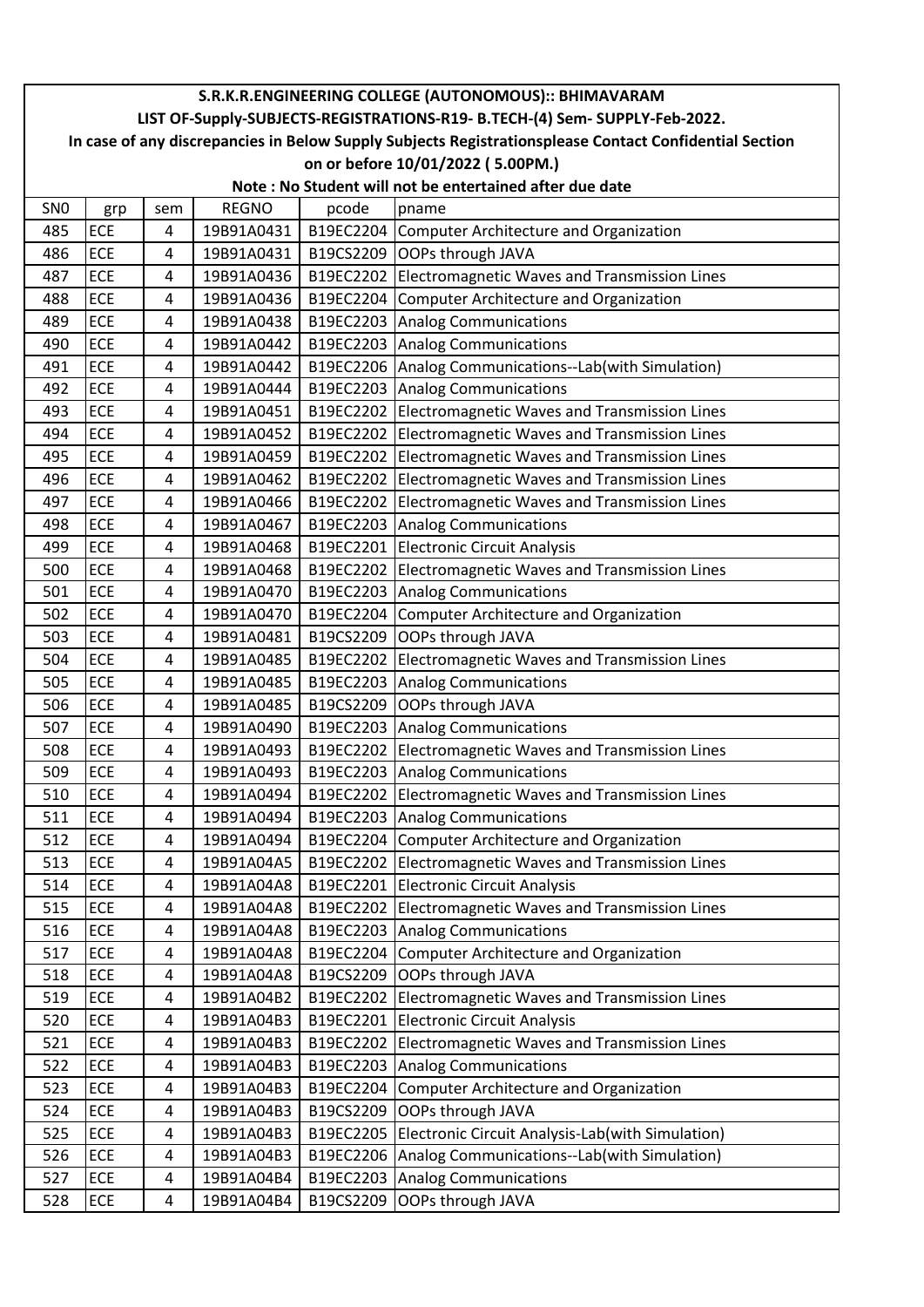|                 | S.R.K.R.ENGINEERING COLLEGE (AUTONOMOUS):: BHIMAVARAM                                                  |                     |                          |       |                                                                                       |  |  |  |
|-----------------|--------------------------------------------------------------------------------------------------------|---------------------|--------------------------|-------|---------------------------------------------------------------------------------------|--|--|--|
|                 | LIST OF-Supply-SUBJECTS-REGISTRATIONS-R19- B.TECH-(4) Sem- SUPPLY-Feb-2022.                            |                     |                          |       |                                                                                       |  |  |  |
|                 | In case of any discrepancies in Below Supply Subjects Registrationsplease Contact Confidential Section |                     |                          |       |                                                                                       |  |  |  |
|                 | on or before 10/01/2022 (5.00PM.)<br>Note: No Student will not be entertained after due date           |                     |                          |       |                                                                                       |  |  |  |
|                 |                                                                                                        |                     |                          |       |                                                                                       |  |  |  |
| SN <sub>0</sub> | grp                                                                                                    | sem                 | <b>REGNO</b>             | pcode | pname                                                                                 |  |  |  |
| 529             | ECE                                                                                                    | 4                   | 19B91A04B4               |       | B19EC2202 Electromagnetic Waves and Transmission Lines                                |  |  |  |
| 530<br>531      | ECE<br>ECE                                                                                             | 4                   | 19B91A04B4               |       | B19EC2204 Computer Architecture and Organization                                      |  |  |  |
| 532             | ECE                                                                                                    | 4<br>$\overline{4}$ | 19B91A04B4<br>19B91A04B6 |       | B19EC2201 Electronic Circuit Analysis                                                 |  |  |  |
|                 | ECE                                                                                                    |                     |                          |       | B19EC2202 Electromagnetic Waves and Transmission Lines                                |  |  |  |
| 533             |                                                                                                        | 4                   | 19B91A04B7               |       | B19EC2202 Electromagnetic Waves and Transmission Lines                                |  |  |  |
| 534<br>535      | ECE<br>ECE                                                                                             | 4<br>4              | 19B91A04B7<br>19B91A04C1 |       | B19CS2209 OOPs through JAVA                                                           |  |  |  |
|                 |                                                                                                        |                     |                          |       | B19EC2202 Electromagnetic Waves and Transmission Lines                                |  |  |  |
| 536<br>537      | ECE<br>ECE                                                                                             | 4                   | 19B91A04C1<br>19B91A04C1 |       | B19EC2203 Analog Communications<br>B19CS2209 OOPs through JAVA                        |  |  |  |
| 538             | ECE                                                                                                    | 4<br>4              | 19B91A04C2               |       |                                                                                       |  |  |  |
| 539             | ECE                                                                                                    | $\overline{4}$      | 19B91A04C3               |       | B19EC2203 Analog Communications<br>B19EC2203 Analog Communications                    |  |  |  |
| 540             | ECE                                                                                                    | 4                   | 19B91A04C5               |       |                                                                                       |  |  |  |
|                 |                                                                                                        |                     |                          |       | B19EC2201 Electronic Circuit Analysis                                                 |  |  |  |
| 541<br>542      | ECE<br>ECE                                                                                             | 4<br>4              | 19B91A04C5               |       | B19EC2202 Electromagnetic Waves and Transmission Lines                                |  |  |  |
| 543             |                                                                                                        |                     | 19B91A04C5               |       | B19EC2203 Analog Communications                                                       |  |  |  |
|                 | ECE<br>ECE                                                                                             | 4                   | 19B91A04C5               |       | B19EC2204 Computer Architecture and Organization                                      |  |  |  |
| 544             |                                                                                                        | 4                   | 19B91A04C5               |       | B19CS2209 OOPs through JAVA                                                           |  |  |  |
| 545             | ECE<br>ECE                                                                                             | 4                   | 19B91A04C9<br>19B91A04C9 |       | B19EC2202 Electromagnetic Waves and Transmission Lines                                |  |  |  |
| 546<br>547      | ECE                                                                                                    | 4<br>4              |                          |       | B19EC2203 Analog Communications                                                       |  |  |  |
| 548             | ECE                                                                                                    |                     | 19B91A04D3               |       | B19EC2202 Electromagnetic Waves and Transmission Lines                                |  |  |  |
| 549             | ECE                                                                                                    | 4                   | 19B91A04D3               |       | B19EC2203 Analog Communications                                                       |  |  |  |
| 550             | ECE                                                                                                    | 4<br>4              | 19B91A04D3<br>19B91A04D5 |       | B19CS2209 OOPs through JAVA<br>B19EC2202 Electromagnetic Waves and Transmission Lines |  |  |  |
| 551             | ECE                                                                                                    | $\overline{4}$      | 19B91A04D5               |       | B19EC2203 Analog Communications                                                       |  |  |  |
| 552             | ECE                                                                                                    | 4                   | 19B91A04D6               |       | B19EC2201 Electronic Circuit Analysis                                                 |  |  |  |
| 553             | ECE                                                                                                    | 4                   | 19B91A04D6               |       | B19EC2202 Electromagnetic Waves and Transmission Lines                                |  |  |  |
| 554             | ECE                                                                                                    | 4                   | 19B91A04D6               |       | B19EC2203 Analog Communications                                                       |  |  |  |
| 555             | ECE                                                                                                    | 4                   | 19B91A04D6               |       | B19EC2204 Computer Architecture and Organization                                      |  |  |  |
| 556             | ECE                                                                                                    | 4                   | 19B91A04D6               |       | B19CS2209 OOPs through JAVA                                                           |  |  |  |
| 557             | ECE                                                                                                    | 4                   | 19B91A04D8               |       | B19EC2201 Electronic Circuit Analysis                                                 |  |  |  |
| 558             | ECE                                                                                                    | 4                   | 19B91A04E8               |       | B19EC2202 Electromagnetic Waves and Transmission Lines                                |  |  |  |
| 559             | ECE                                                                                                    | 4                   | 19B91A04E8               |       | B19EC2203 Analog Communications                                                       |  |  |  |
| 560             | ECE                                                                                                    | 4                   | 19B91A04F2               |       | B19EC2202 Electromagnetic Waves and Transmission Lines                                |  |  |  |
| 561             | ECE                                                                                                    | 4                   | 19B91A04F2               |       | B19EC2203 Analog Communications                                                       |  |  |  |
| 562             | ECE                                                                                                    | 4                   | 19B91A04F2               |       | B19CS2209 OOPs through JAVA                                                           |  |  |  |
| 563             | ECE                                                                                                    | 4                   | 19B91A04G1               |       | B19EC2202 Electromagnetic Waves and Transmission Lines                                |  |  |  |
| 564             | ECE                                                                                                    | 4                   | 19B91A04G1               |       | B19EC2203 Analog Communications                                                       |  |  |  |
| 565             | ECE                                                                                                    | 4                   | 19B91A04G1               |       | B19EC2204 Computer Architecture and Organization                                      |  |  |  |
| 566             | ECE                                                                                                    | 4                   | 19B91A04G8               |       | B19EC2202 Electromagnetic Waves and Transmission Lines                                |  |  |  |
| 567             | ECE                                                                                                    | 4                   | 19B91A04H5               |       | B19EC2202 Electromagnetic Waves and Transmission Lines                                |  |  |  |
| 568             | ECE                                                                                                    | 4                   | 19B91A04H6               |       | B19EC2202 Electromagnetic Waves and Transmission Lines                                |  |  |  |
| 569             | ECE                                                                                                    | 4                   | 19B91A04H6               |       | B19EC2203 Analog Communications                                                       |  |  |  |
| 570             | ECE                                                                                                    | 4                   | 19B91A04H6               |       | B19CS2209 OOPs through JAVA                                                           |  |  |  |
| 571             | ECE                                                                                                    | 4                   | 19B91A04H7               |       | B19EC2203 Analog Communications                                                       |  |  |  |
| 572             | ECE                                                                                                    | 4                   | 19B91A04I1               |       | B19EC2201 Electronic Circuit Analysis                                                 |  |  |  |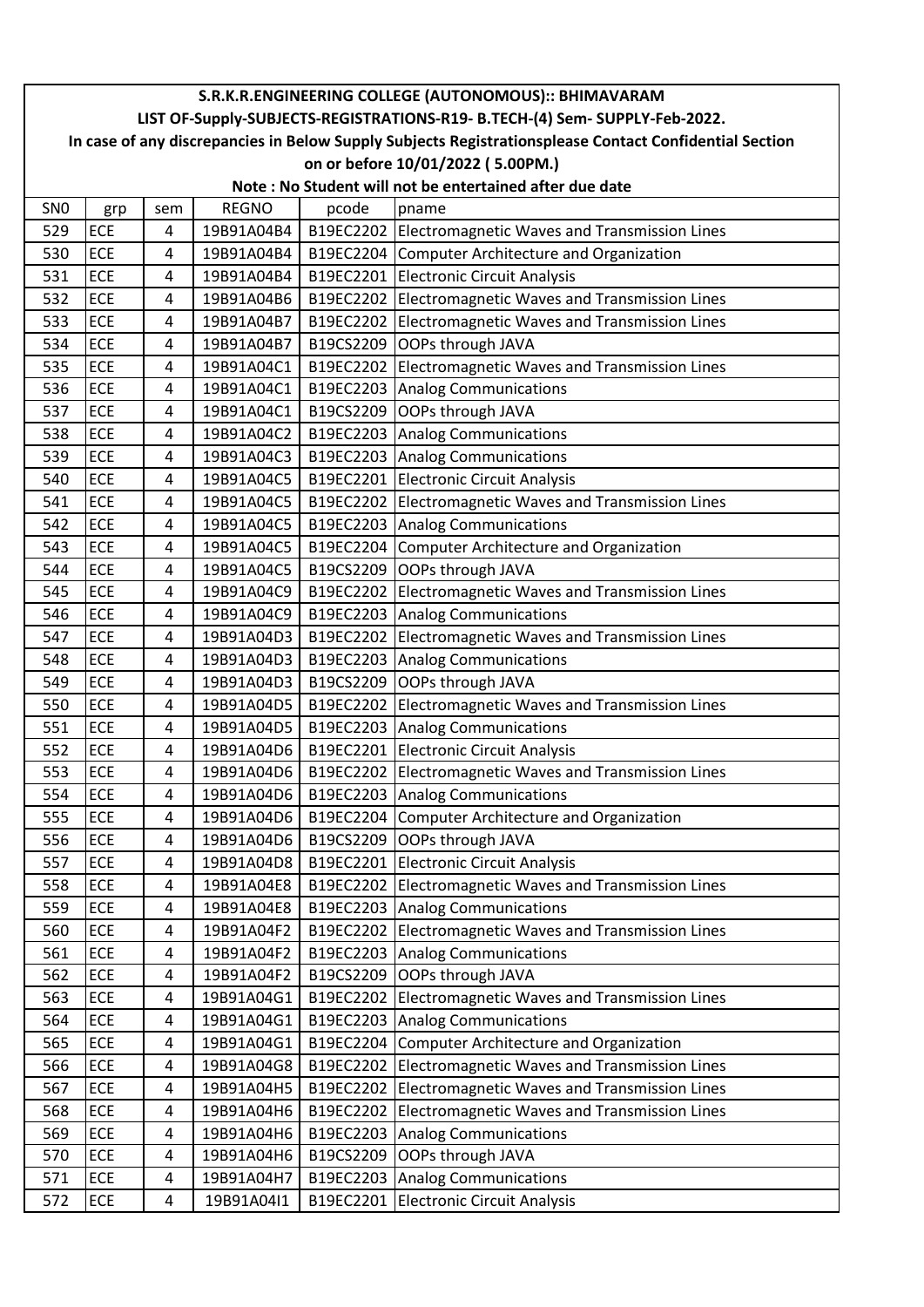|                 | S.R.K.R.ENGINEERING COLLEGE (AUTONOMOUS):: BHIMAVARAM                                                  |     |              |           |                                                        |  |  |  |
|-----------------|--------------------------------------------------------------------------------------------------------|-----|--------------|-----------|--------------------------------------------------------|--|--|--|
|                 | LIST OF-Supply-SUBJECTS-REGISTRATIONS-R19- B.TECH-(4) Sem- SUPPLY-Feb-2022.                            |     |              |           |                                                        |  |  |  |
|                 | In case of any discrepancies in Below Supply Subjects Registrationsplease Contact Confidential Section |     |              |           |                                                        |  |  |  |
|                 | on or before 10/01/2022 (5.00PM.)<br>Note: No Student will not be entertained after due date           |     |              |           |                                                        |  |  |  |
|                 |                                                                                                        |     |              |           |                                                        |  |  |  |
| SN <sub>0</sub> | grp                                                                                                    | sem | <b>REGNO</b> | pcode     | pname                                                  |  |  |  |
| 573             | ECE                                                                                                    | 4   | 19B91A04I1   |           | B19EC2202 Electromagnetic Waves and Transmission Lines |  |  |  |
| 574             | ECE                                                                                                    | 4   | 19B91A04I1   |           | B19EC2203 Analog Communications                        |  |  |  |
| 575             | ECE<br><b>ECE</b>                                                                                      | 4   | 19B91A04I8   |           | B19EC2202 Electromagnetic Waves and Transmission Lines |  |  |  |
| 576             |                                                                                                        | 4   | 19B91A04I8   |           | B19EC2203 Analog Communications                        |  |  |  |
| 577             | ECE                                                                                                    | 4   | 19B91A04I8   |           | B19EC2204 Computer Architecture and Organization       |  |  |  |
| 578             | ECE                                                                                                    | 4   | 19B91A04I8   |           | B19CS2209 OOPs through JAVA                            |  |  |  |
| 579             | ECE                                                                                                    | 4   | 19B91A04J2   |           | B19EC2203 Analog Communications                        |  |  |  |
| 580             | ECE                                                                                                    | 4   | 19B91A04J5   |           | B19EC2202 Electromagnetic Waves and Transmission Lines |  |  |  |
| 581             | <b>ECE</b>                                                                                             | 4   | 19B91A04J5   |           | B19CS2209 OOPs through JAVA                            |  |  |  |
| 582             | ECE                                                                                                    | 4   | 19B91A04J9   | B19EC2202 | Electromagnetic Waves and Transmission Lines           |  |  |  |
| 583             | ECE                                                                                                    | 4   | 19B91A04K6   |           | B19EC2202 Electromagnetic Waves and Transmission Lines |  |  |  |
| 584             | ECE                                                                                                    | 4   | 19B91A04K9   |           | B19EC2202 Electromagnetic Waves and Transmission Lines |  |  |  |
| 585             | ECE                                                                                                    | 4   | 19B91A04L4   |           | B19EC2202 Electromagnetic Waves and Transmission Lines |  |  |  |
| 586             | <b>ECE</b>                                                                                             | 4   | 19B91A04L9   |           | B19EC2201 Electronic Circuit Analysis                  |  |  |  |
| 587             | ECE                                                                                                    | 4   | 19B91A04L9   |           | B19EC2202 Electromagnetic Waves and Transmission Lines |  |  |  |
| 588             | ECE                                                                                                    | 4   | 19B91A04L9   |           | B19EC2203 Analog Communications                        |  |  |  |
| 589             | ECE                                                                                                    | 4   | 19B91A04L9   |           | B19EC2204 Computer Architecture and Organization       |  |  |  |
| 590             | ECE                                                                                                    | 4   | 19B91A04L9   |           | B19CS2209 OOPs through JAVA                            |  |  |  |
| 591             | ECE                                                                                                    | 4   | 19B91A04M9   | B19EC2202 | Electromagnetic Waves and Transmission Lines           |  |  |  |
| 592             | ECE                                                                                                    | 4   | 19B91A04M9   |           | B19EC2203 Analog Communications                        |  |  |  |
| 593             | ECE                                                                                                    | 4   | 19B91A04M9   |           | B19EC2204 Computer Architecture and Organization       |  |  |  |
| 594             | ECE                                                                                                    | 4   | 19B91A04N2   | B19CS2209 | OOPs through JAVA                                      |  |  |  |
| 595             | <b>ECE</b>                                                                                             | 4   | 19B91A04N5   |           | B19EC2202 Electromagnetic Waves and Transmission Lines |  |  |  |
| 596             | ECE                                                                                                    | 4   | 19B91A04N8   | B19EC2202 | Electromagnetic Waves and Transmission Lines           |  |  |  |
| 597             | $\mathsf{ECE}$                                                                                         | 4   | 19B91A04P7   |           | B19EC2202 Electromagnetic Waves and Transmission Lines |  |  |  |
| 598             | ECE                                                                                                    | 4   | 19B91A04P7   |           | B19EC2203 Analog Communications                        |  |  |  |
| 599             | ECE                                                                                                    | 4   | 19B91A04P7   |           | B19HS2201   Management and Organizational Behavior     |  |  |  |
| 600             | ECE                                                                                                    | 4   | 19B91A04P8   |           | B19EC2202 Electromagnetic Waves and Transmission Lines |  |  |  |
| 601             | ECE                                                                                                    | 4   | 19B91A04P8   | B19EC2203 | Analog Communications                                  |  |  |  |
| 602             | ECE                                                                                                    | 4   | 19B91A04P8   |           | B19EC2204 Computer Architecture and Organization       |  |  |  |
| 603             | ECE                                                                                                    | 4   | 19B91A04P8   |           | B19CS2209 OOPs through JAVA                            |  |  |  |
| 604             | ECE                                                                                                    | 4   | 19B91A04P9   | B19EC2202 | Electromagnetic Waves and Transmission Lines           |  |  |  |
| 605             | ECE                                                                                                    | 4   | 19B91A04P9   |           | B19EC2203 Analog Communications                        |  |  |  |
| 606             | ECE                                                                                                    | 4   | 19B91A04P9   |           | B19EC2204 Computer Architecture and Organization       |  |  |  |
| 607             | ECE                                                                                                    | 4   | 19B91A04Q6   |           | B19EC2202 Electromagnetic Waves and Transmission Lines |  |  |  |
| 608             | <b>ECE</b>                                                                                             | 4   | 19B91A04Q6   |           | B19EC2203 Analog Communications                        |  |  |  |
| 609             | ECE                                                                                                    | 4   | 19B91A04Q6   |           | B19EC2204 Computer Architecture and Organization       |  |  |  |
| 610             | ECE                                                                                                    | 4   | 19B91A04Q7   | B19EC2202 | Electromagnetic Waves and Transmission Lines           |  |  |  |
| 611             | <b>CSE</b>                                                                                             | 4   | 19B91A0511   |           | B19BS2202 Probability and Statistics                   |  |  |  |
| 612             | <b>CSE</b>                                                                                             | 4   | 19B91A0519   |           | B19BS2202 Probability and Statistics                   |  |  |  |
| 613             | <b>CSE</b>                                                                                             | 4   | 19B91A0527   |           | B19CS2204   Design and Analysis of Algorithms          |  |  |  |
| 614             | <b>CSE</b>                                                                                             | 4   | 19B91A0527   |           | B19BS2202 Probability and Statistics                   |  |  |  |
| 615             | <b>CSE</b>                                                                                             | 4   | 19B91A0533   |           | B19BS2202 Probability and Statistics                   |  |  |  |
| 616             | <b>CSE</b>                                                                                             | 4   | 19B91A0533   |           | B19CS2201 Advanced Java Programming                    |  |  |  |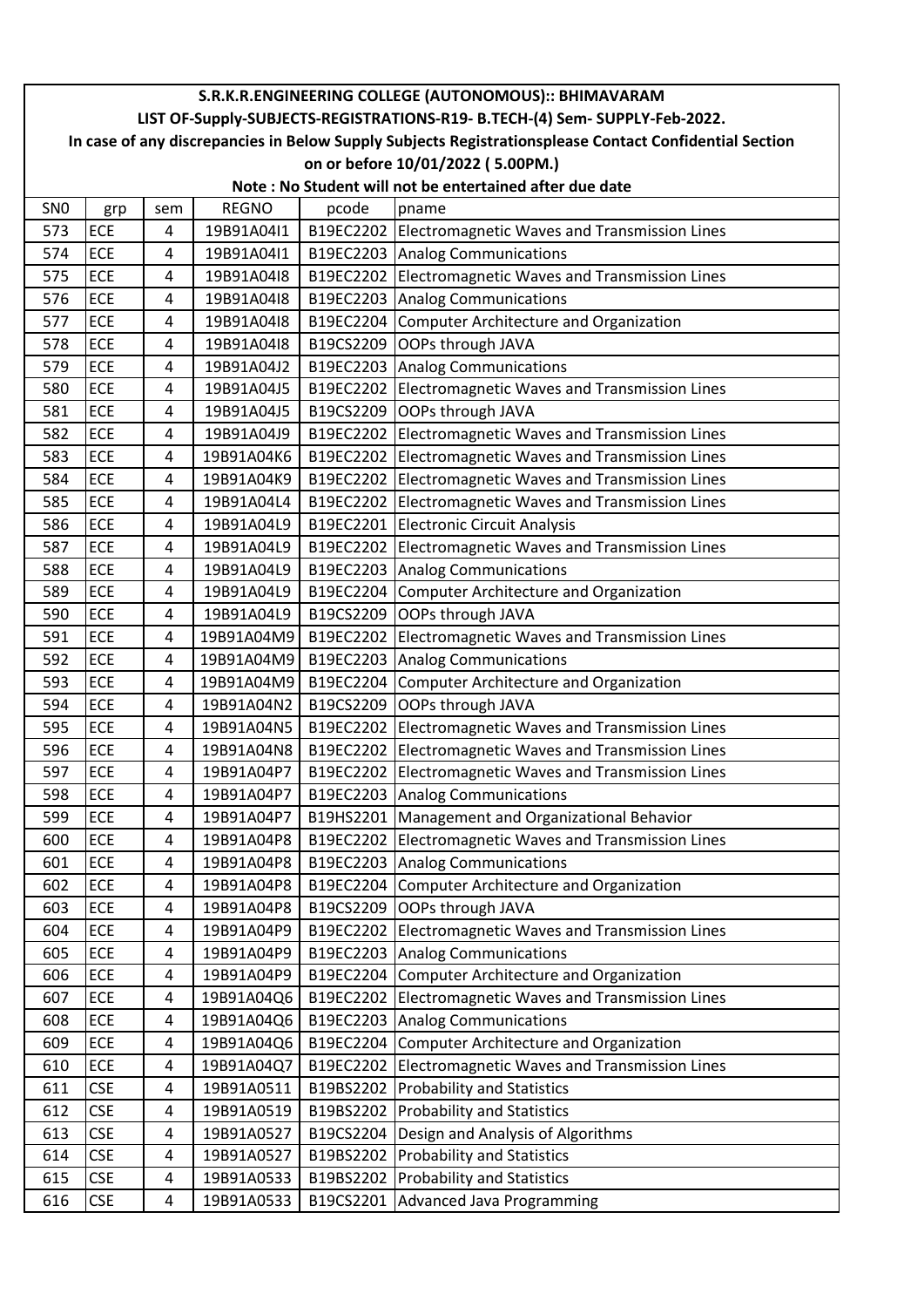|                 | S.R.K.R.ENGINEERING COLLEGE (AUTONOMOUS):: BHIMAVARAM                                                  |     |              |           |                                                         |  |  |  |
|-----------------|--------------------------------------------------------------------------------------------------------|-----|--------------|-----------|---------------------------------------------------------|--|--|--|
|                 | LIST OF-Supply-SUBJECTS-REGISTRATIONS-R19- B.TECH-(4) Sem- SUPPLY-Feb-2022.                            |     |              |           |                                                         |  |  |  |
|                 | In case of any discrepancies in Below Supply Subjects Registrationsplease Contact Confidential Section |     |              |           |                                                         |  |  |  |
|                 | on or before 10/01/2022 (5.00PM.)                                                                      |     |              |           |                                                         |  |  |  |
|                 |                                                                                                        |     |              |           | Note: No Student will not be entertained after due date |  |  |  |
| SN <sub>0</sub> | grp                                                                                                    | sem | <b>REGNO</b> | pcode     | pname                                                   |  |  |  |
| 617             | <b>CSE</b>                                                                                             | 4   | 19B91A0533   |           | B19CS2202 Operating Systems                             |  |  |  |
| 618             | <b>CSE</b>                                                                                             | 4   | 19B91A0533   |           | B19CS2203   Data Base Management Systems                |  |  |  |
| 619             | <b>CSE</b>                                                                                             | 4   | 19B91A0533   |           | B19CS2204   Design and Analysis of Algorithms           |  |  |  |
| 620             | <b>CSE</b>                                                                                             | 4   | 19B91A0533   |           | B19MC2201 Essence of Indian Traditional Knowledge       |  |  |  |
| 621             | <b>CSE</b>                                                                                             | 4   | 19B91A0541   |           | B19BS2202 Probability and Statistics                    |  |  |  |
| 622             | <b>CSE</b>                                                                                             | 4   | 19B91A0541   |           | B19CS2201 Advanced Java Programming                     |  |  |  |
| 623             | <b>CSE</b>                                                                                             | 4   | 19B91A0541   |           | B19CS2202 Operating Systems                             |  |  |  |
| 624             | <b>CSE</b>                                                                                             | 4   | 19B91A0541   |           | B19CS2203 Data Base Management Systems                  |  |  |  |
| 625             | <b>CSE</b>                                                                                             | 4   | 19B91A0541   |           | B19CS2204   Design and Analysis of Algorithms           |  |  |  |
| 626             | <b>CSE</b>                                                                                             | 4   | 19B91A0563   |           | B19BS2202 Probability and Statistics                    |  |  |  |
| 627             | <b>CSE</b>                                                                                             | 4   | 19B91A0563   |           | B19CS2202 Operating Systems                             |  |  |  |
| 628             | <b>CSE</b>                                                                                             | 4   | 19B91A0566   |           | B19CS2202 Operating Systems                             |  |  |  |
| 629             | <b>CSE</b>                                                                                             | 4   | 19B91A0569   |           | B19BS2202 Probability and Statistics                    |  |  |  |
| 630             | <b>CSE</b>                                                                                             | 4   | 19B91A0569   |           | B19CS2202 Operating Systems                             |  |  |  |
| 631             | <b>CSE</b>                                                                                             | 4   | 19B91A0569   |           | B19CS2203   Data Base Management Systems                |  |  |  |
| 632             | <b>CSE</b>                                                                                             | 4   | 19B91A0569   |           | B19CS2204   Design and Analysis of Algorithms           |  |  |  |
| 633             | <b>CSE</b>                                                                                             | 4   | 19B91A0570   |           | B19CS2203   Data Base Management Systems                |  |  |  |
| 634             | <b>CSE</b>                                                                                             | 4   | 19B91A0571   |           | B19CS2205   Advanced Java Programming Lab               |  |  |  |
| 635             | <b>CSE</b>                                                                                             | 4   | 19B91A0571   | B19CS2207 | Data Base Management Systems Lab                        |  |  |  |
| 636             | <b>CSE</b>                                                                                             | 4   | 19B91A0573   |           | B19BS2202 Probability and Statistics                    |  |  |  |
| 637             | <b>CSE</b>                                                                                             | 4   | 19B91A0587   |           | B19BS2202 Probability and Statistics                    |  |  |  |
| 638             | <b>CSE</b>                                                                                             | 4   | 19B91A0587   |           | B19CS2203   Data Base Management Systems                |  |  |  |
| 639             | <b>CSE</b>                                                                                             | 4   | 19B91A05A1   |           | B19CS2201 Advanced Java Programming                     |  |  |  |
| 640             | <b>CSE</b>                                                                                             | 4   | 19B91A05A1   |           | B19CS2202 Operating Systems                             |  |  |  |
| 641             | $\mathsf{CSE}\xspace$                                                                                  | 4   | 19B91A05A1   |           | B19CS2203 Data Base Management Systems                  |  |  |  |
| 642             | <b>CSE</b>                                                                                             | 4   | 19B91A05A1   |           | B19CS2204   Design and Analysis of Algorithms           |  |  |  |
| 643             | <b>CSE</b>                                                                                             | 4   | 19B91A05A5   |           | B19CS2202 Operating Systems                             |  |  |  |
| 644             | <b>CSE</b>                                                                                             | 4   | 19B91A05A5   |           | B19CS2203   Data Base Management Systems                |  |  |  |
| 645             | <b>CSE</b>                                                                                             | 4   | 19B91A05A5   |           | B19CS2204 Design and Analysis of Algorithms             |  |  |  |
| 646             | <b>CSE</b>                                                                                             | 4   | 19B91A05A9   |           | B19CS2203   Data Base Management Systems                |  |  |  |
| 647             | <b>CSE</b>                                                                                             | 4   | 19B91A05A9   |           | B19CS2204   Design and Analysis of Algorithms           |  |  |  |
| 648             | <b>CSE</b>                                                                                             | 4   | 19B91A05B0   | B19CS2202 | <b>Operating Systems</b>                                |  |  |  |
| 649             | <b>CSE</b>                                                                                             | 4   | 19B91A05C1   |           | B19CS2202 Operating Systems                             |  |  |  |
| 650             | <b>CSE</b>                                                                                             | 4   | 19B91A05C7   |           | B19CS2201 Advanced Java Programming                     |  |  |  |
| 651             | <b>CSE</b>                                                                                             | 4   | 19B91A05C7   |           | B19CS2203   Data Base Management Systems                |  |  |  |
| 652             | <b>CSE</b>                                                                                             | 4   | 19B91A05D5   | B19BS2202 | <b>Probability and Statistics</b>                       |  |  |  |
| 653             | <b>CSE</b>                                                                                             | 4   | 19B91A05D5   |           | B19CS2202 Operating Systems                             |  |  |  |
| 654             | <b>CSE</b>                                                                                             | 4   | 19B91A05D5   |           | B19CS2203   Data Base Management Systems                |  |  |  |
| 655             | <b>CSE</b>                                                                                             | 4   | 19B91A05D5   |           | B19CS2204   Design and Analysis of Algorithms           |  |  |  |
| 656             | <b>CSE</b>                                                                                             | 4   | 19B91A05D7   |           | B19CS2208 Socially Relevant Project(15Hr/Sem)           |  |  |  |
| 657             | <b>CSE</b>                                                                                             | 4   | 19B91A05D9   |           | B19CS2204   Design and Analysis of Algorithms           |  |  |  |
| 658             | <b>CSE</b>                                                                                             | 4   | 19B91A05D9   |           | B19BS2202 Probability and Statistics                    |  |  |  |
| 659             | <b>CSE</b>                                                                                             | 4   | 19B91A05D9   |           | B19CS2202 Operating Systems                             |  |  |  |
| 660             | <b>CSE</b>                                                                                             | 4   | 19B91A05G7   |           | B19CS2202 Operating Systems                             |  |  |  |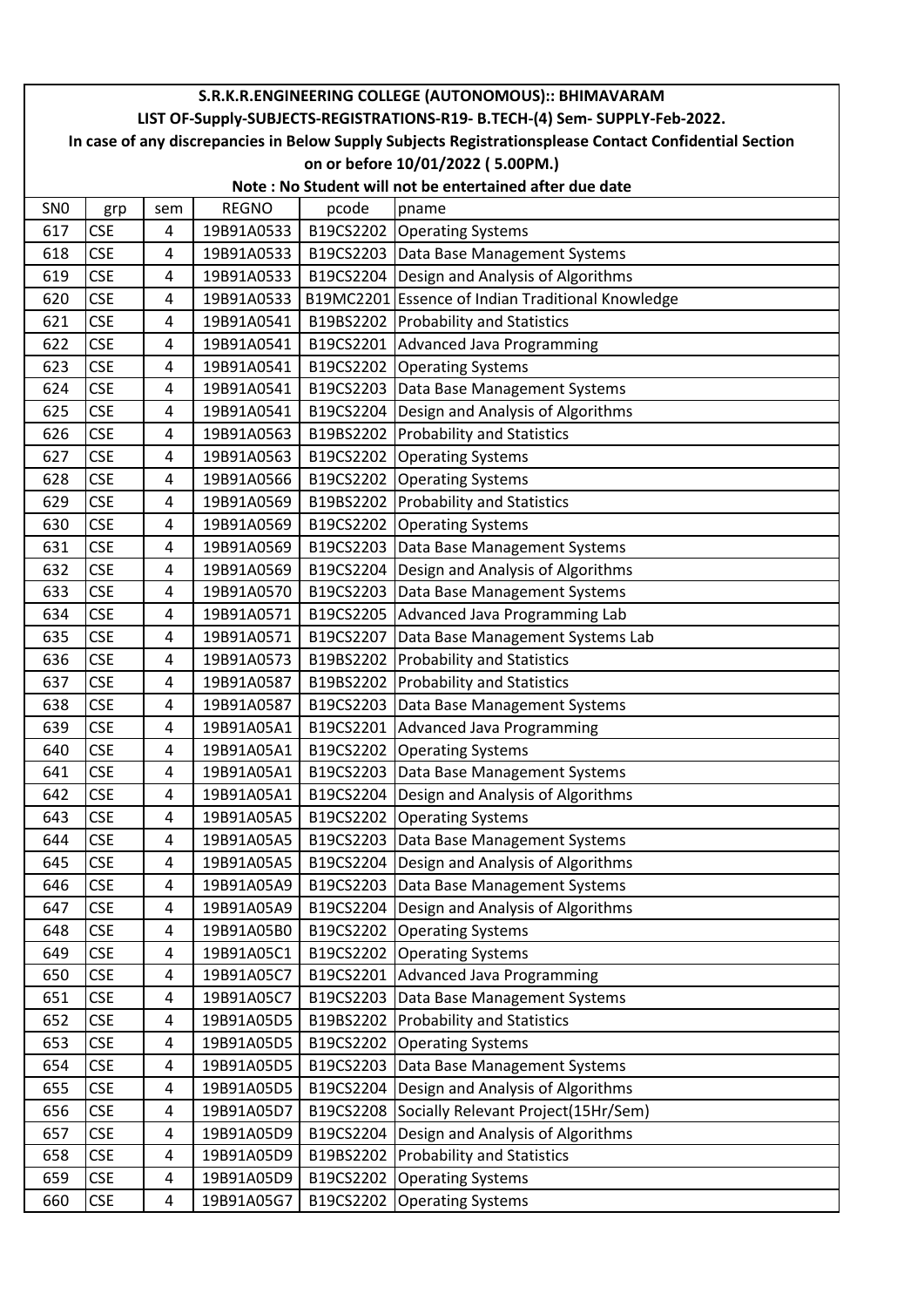|                 | S.R.K.R.ENGINEERING COLLEGE (AUTONOMOUS):: BHIMAVARAM                                                  |     |              |           |                                               |  |  |  |  |
|-----------------|--------------------------------------------------------------------------------------------------------|-----|--------------|-----------|-----------------------------------------------|--|--|--|--|
|                 | LIST OF-Supply-SUBJECTS-REGISTRATIONS-R19- B.TECH-(4) Sem- SUPPLY-Feb-2022.                            |     |              |           |                                               |  |  |  |  |
|                 | In case of any discrepancies in Below Supply Subjects Registrationsplease Contact Confidential Section |     |              |           |                                               |  |  |  |  |
|                 | on or before 10/01/2022 (5.00PM.)<br>Note: No Student will not be entertained after due date           |     |              |           |                                               |  |  |  |  |
| SN <sub>0</sub> |                                                                                                        | sem | <b>REGNO</b> | pcode     | pname                                         |  |  |  |  |
| 661             | grp<br><b>CSE</b>                                                                                      | 4   | 19B91A05G7   |           | B19CS2203   Data Base Management Systems      |  |  |  |  |
| 662             | <b>CSE</b>                                                                                             | 4   | 19B91A05G7   |           | B19CS2204   Design and Analysis of Algorithms |  |  |  |  |
| 663             | <b>CSE</b>                                                                                             | 4   | 19B91A05H0   |           | B19BS2202 Probability and Statistics          |  |  |  |  |
| 664             | <b>CSE</b>                                                                                             | 4   | 19B91A05H0   |           | B19CS2201 Advanced Java Programming           |  |  |  |  |
| 665             | <b>CSE</b>                                                                                             | 4   | 19B91A05H0   |           | B19CS2203   Data Base Management Systems      |  |  |  |  |
| 666             | <b>CSE</b>                                                                                             | 4   | 19B91A05H0   | B19CS2204 | Design and Analysis of Algorithms             |  |  |  |  |
| 667             | <b>CSE</b>                                                                                             | 4   | 19B91A05I7   |           | B19CS2203 Data Base Management Systems        |  |  |  |  |
| 668             | <b>CSE</b>                                                                                             | 4   | 19B91A05J8   | B19CS2202 | <b>Operating Systems</b>                      |  |  |  |  |
| 669             | <b>CSE</b>                                                                                             | 4   | 19B91A05J8   | B19CS2203 | Data Base Management Systems                  |  |  |  |  |
| 670             | <b>CSE</b>                                                                                             | 4   | 19B91A05J8   |           | B19CS2204 Design and Analysis of Algorithms   |  |  |  |  |
| 671             | <b>CSE</b>                                                                                             | 4   | 19B91A05K4   | B19CS2204 | Design and Analysis of Algorithms             |  |  |  |  |
| 672             | <b>CSE</b>                                                                                             | 4   | 19B91A05K4   |           | B19CS2208 Socially Relevant Project(15Hr/Sem) |  |  |  |  |
| 673             | <b>CSE</b>                                                                                             | 4   | 19B91A05K5   | B19CS2204 | Design and Analysis of Algorithms             |  |  |  |  |
| 674             | <b>CSE</b>                                                                                             | 4   | 19B91A05L2   | B19CS2203 | Data Base Management Systems                  |  |  |  |  |
| 675             | <b>CSE</b>                                                                                             | 4   | 19B91A05M2   | B19BS2202 | <b>Probability and Statistics</b>             |  |  |  |  |
| 676             | <b>CSE</b>                                                                                             | 4   | 19B91A05M2   |           | B19CS2201 Advanced Java Programming           |  |  |  |  |
| 677             | <b>CSE</b>                                                                                             | 4   | 19B91A05M9   |           | B19CS2204 Design and Analysis of Algorithms   |  |  |  |  |
| 678             | <b>CSE</b>                                                                                             | 4   | 19B91A05N9   | B19CS2203 | Data Base Management Systems                  |  |  |  |  |
| 679             | <b>CSE</b>                                                                                             | 4   | 19B91A05P8   |           | B19BS2202 Probability and Statistics          |  |  |  |  |
| 680             | <b>CSE</b>                                                                                             | 4   | 19B91A05P8   | B19CS2203 | Data Base Management Systems                  |  |  |  |  |
| 681             | <b>CSE</b>                                                                                             | 4   | 19B91A05Q3   |           | B19BS2202 Probability and Statistics          |  |  |  |  |
| 682             | <b>CSE</b>                                                                                             | 4   | 19B91A05Q6   |           | B19CS2201 Advanced Java Programming           |  |  |  |  |
| 683             | <b>CSE</b>                                                                                             | 4   | 19B91A05Q6   |           | B19CS2204 Design and Analysis of Algorithms   |  |  |  |  |
| 684             | IT                                                                                                     | 4   | 19B91A1201   | B19IT2202 | <b>Operating Systems</b>                      |  |  |  |  |
| 685             | IT                                                                                                     | 4   | 19B91A1209   | B19IT2205 | Java Programming Lab                          |  |  |  |  |
| 686             | IT                                                                                                     | 4   | 19B91A1209   |           | B19IT2206   UNIX Operating Systems Lab        |  |  |  |  |
| 687             | IT                                                                                                     | 4   | 19B91A1209   | B19IT2207 | Database Management Systems Lab               |  |  |  |  |
| 688             | IT                                                                                                     | 4   | 19B91A1209   | B19IT2208 | Socially Relevant Project                     |  |  |  |  |
| 689             | IT                                                                                                     | 4   | 19B91A1212   | B19IT2204 | Theory of Computation                         |  |  |  |  |
| 690             | IT                                                                                                     | 4   | 19B91A1233   |           | B19IT2204 Theory of Computation               |  |  |  |  |
| 691             | IT                                                                                                     | 4   | 19B91A1237   |           | B19IT2202 Operating Systems                   |  |  |  |  |
| 692             | IT                                                                                                     | 4   | 19B91A1237   | B19IT2204 | Theory of Computation                         |  |  |  |  |
| 693             | IT                                                                                                     | 4   | 19B91A1248   | B19IT2203 | Database Management Systems                   |  |  |  |  |
| 694             | IT                                                                                                     | 4   | 19B91A1253   | B19IT2201 | Java Programming                              |  |  |  |  |
| 695             | IT                                                                                                     | 4   | 19B91A1253   |           | B19IT2204 Theory of Computation               |  |  |  |  |
| 696             | IT                                                                                                     | 4   | 19B91A1258   | B19IT2203 | Database Management Systems                   |  |  |  |  |
| 697             | IT                                                                                                     | 4   | 19B91A1263   | B19IT2202 | <b>Operating Systems</b>                      |  |  |  |  |
| 698             | IT                                                                                                     | 4   | 19B91A1269   |           | B19BS2202 Probability and Statistics          |  |  |  |  |
| 699             | $\mathsf{I}\mathsf{T}$                                                                                 | 4   | 19B91A1272   | B19IT2202 | <b>Operating Systems</b>                      |  |  |  |  |
| 700             | IT                                                                                                     | 4   | 19B91A1273   |           | B19IT2202 Operating Systems                   |  |  |  |  |
| 701             | IT                                                                                                     | 4   | 19B91A1280   | B19BS2202 | <b>Probability and Statistics</b>             |  |  |  |  |
| 702             | IT                                                                                                     | 4   | 19B91A1280   | B19IT2202 | <b>Operating Systems</b>                      |  |  |  |  |
| 703             | IT                                                                                                     | 4   | 19B91A1280   | B19IT2203 | Database Management Systems                   |  |  |  |  |
| 704             | IT                                                                                                     | 4   | 19B91A1280   | B19IT2204 | Theory of Computation                         |  |  |  |  |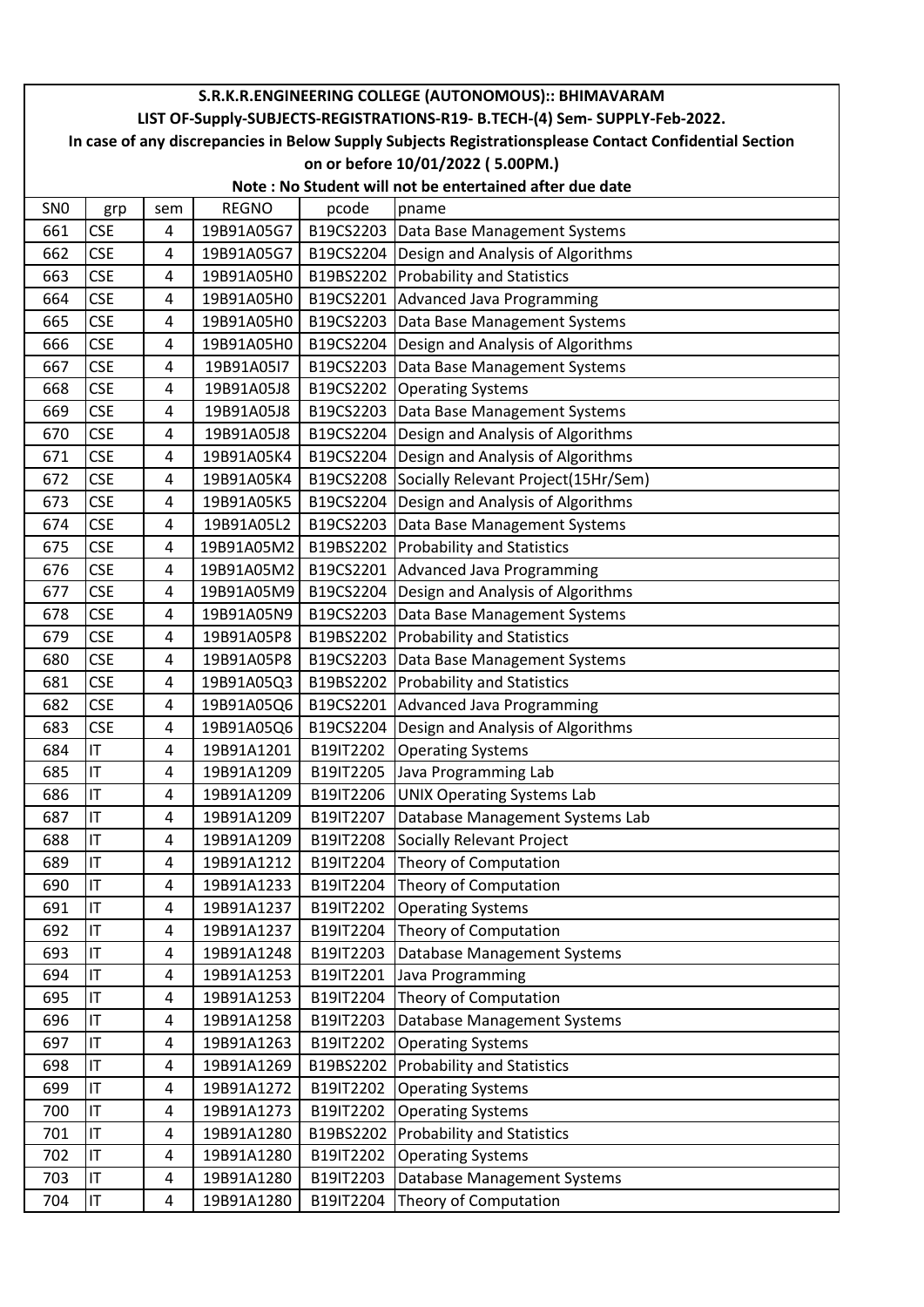|                 | S.R.K.R.ENGINEERING COLLEGE (AUTONOMOUS):: BHIMAVARAM                                                  |                         |                          |                        |                                                                         |  |  |  |
|-----------------|--------------------------------------------------------------------------------------------------------|-------------------------|--------------------------|------------------------|-------------------------------------------------------------------------|--|--|--|
|                 | LIST OF-Supply-SUBJECTS-REGISTRATIONS-R19- B.TECH-(4) Sem- SUPPLY-Feb-2022.                            |                         |                          |                        |                                                                         |  |  |  |
|                 | In case of any discrepancies in Below Supply Subjects Registrationsplease Contact Confidential Section |                         |                          |                        |                                                                         |  |  |  |
|                 | on or before 10/01/2022 (5.00PM.)<br>Note: No Student will not be entertained after due date           |                         |                          |                        |                                                                         |  |  |  |
|                 |                                                                                                        |                         |                          |                        |                                                                         |  |  |  |
| SN <sub>0</sub> | grp                                                                                                    | sem                     | <b>REGNO</b>             | pcode                  | pname                                                                   |  |  |  |
| 705             | IT                                                                                                     | 4                       | 19B91A1284               |                        | B19IT2201 Java Programming                                              |  |  |  |
| 706             | IT                                                                                                     | 4                       | 19B91A1284               |                        | B19IT2202 Operating Systems                                             |  |  |  |
| 707             | IT                                                                                                     | 4                       | 19B91A1284               |                        | B19IT2204 Theory of Computation                                         |  |  |  |
| 708             | IT                                                                                                     | 4                       | 19B91A1293               |                        | B19IT2202 Operating Systems                                             |  |  |  |
| 709             | IT                                                                                                     | 4                       | 19B91A1294               |                        | B19BS2202 Probability and Statistics                                    |  |  |  |
| 710             | IT<br>IT                                                                                               | 4                       | 19B91A1294               |                        | B19IT2201 Java Programming                                              |  |  |  |
| 711             |                                                                                                        | 4                       | 19B91A1294               |                        | B19IT2202 Operating Systems                                             |  |  |  |
| 712             | IT<br>IT                                                                                               | 4                       | 19B91A1294               | B19IT2203              | Database Management Systems                                             |  |  |  |
| 713<br>714      | IT                                                                                                     | 4                       | 19B91A1294<br>19B91A1297 | B19IT2204<br>B19IT2202 | Theory of Computation                                                   |  |  |  |
| 715             | IT                                                                                                     | 4<br>$\overline{4}$     | 19B91A1297               |                        | <b>Operating Systems</b>                                                |  |  |  |
|                 |                                                                                                        |                         |                          | B19IT2204              | Theory of Computation                                                   |  |  |  |
| 716             | IT                                                                                                     | 4                       | 19B91A12A0               | B19IT2201              | Java Programming                                                        |  |  |  |
| 717<br>718      | IT<br>IT                                                                                               | 4                       | 19B91A12A1               | B19IT2203              | Database Management Systems                                             |  |  |  |
|                 | IT                                                                                                     | 4                       | 19B91A12A2               | B19IT2202              | <b>Operating Systems</b>                                                |  |  |  |
| 719             | IT                                                                                                     | 4                       | 19B91A12A3               | B19IT2204              | Theory of Computation                                                   |  |  |  |
| 720             | IT                                                                                                     | 4                       | 19B91A12B2               | B19IT2202              | <b>Operating Systems</b>                                                |  |  |  |
| 721<br>722      | IT                                                                                                     | 4<br>4                  | 19B91A12B2<br>19B91A12B4 |                        | B19IT2204 Theory of Computation<br>B19BS2202 Probability and Statistics |  |  |  |
| 723             | IT                                                                                                     | 4                       |                          |                        |                                                                         |  |  |  |
| 724             | IT                                                                                                     |                         | 19B91A12B4<br>19B91A12B4 |                        | B19IT2202 Operating Systems                                             |  |  |  |
| 725             | IT                                                                                                     | 4                       |                          | B19IT2203              | Database Management Systems                                             |  |  |  |
| 726             | IT                                                                                                     | 4<br>4                  | 19B91A12D5<br>19B91A12D5 |                        | B19BS2202 Probability and Statistics                                    |  |  |  |
| 727             | IT                                                                                                     | $\overline{4}$          | 19B91A12D5               | B19IT2201<br>B19IT2202 | Java Programming<br><b>Operating Systems</b>                            |  |  |  |
| 728             | IT                                                                                                     | 4                       | 19B91A12D5               | B19IT2203              | Database Management Systems                                             |  |  |  |
| 729             | IT                                                                                                     | 4                       | 19B91A12D5               |                        | B19IT2204 Theory of Computation                                         |  |  |  |
| 730             | IT                                                                                                     | 4                       | 19B91A12D8               |                        | B19BS2202 Probability and Statistics                                    |  |  |  |
| 731             | IT                                                                                                     | 4                       | 19B91A12E1               |                        | B19BS2202 Probability and Statistics                                    |  |  |  |
| 732             | IT                                                                                                     | 4                       | 19B91A12E1               |                        | B19IT2201 Java Programming                                              |  |  |  |
| 733             | IT                                                                                                     | 4                       | 19B91A12E5               | B19IT2203              | Database Management Systems                                             |  |  |  |
| 734             | IT                                                                                                     | 4                       | 19B91A12G6               | B19IT2203              | Database Management Systems                                             |  |  |  |
| 735             | IT                                                                                                     | 4                       | 19B91A12I5               |                        | B19BS2202 Probability and Statistics                                    |  |  |  |
| 736             | IT.                                                                                                    | 4                       | 19B91A12I5               | B19IT2202              | <b>Operating Systems</b>                                                |  |  |  |
| 737             | <b>CE</b>                                                                                              | 4                       | 19B91B0101               |                        | B19CE2202 Structural Analysis-I                                         |  |  |  |
| 738             | <b>CE</b>                                                                                              | 4                       | 19B91B0101               |                        | B19CE2204 Hydraulics and Hydraulic Machinery                            |  |  |  |
| 739             | <b>CE</b>                                                                                              | 4                       | 19B91B0102               |                        | B19CE2202 Structural Analysis-I                                         |  |  |  |
| 740             | CE                                                                                                     | 4                       | 19B91B0102               |                        | B19CE2204 Hydraulics and Hydraulic Machinery                            |  |  |  |
| 741             | CE                                                                                                     | 4                       | 19B91B0103               |                        | B19CE2204 Hydraulics and Hydraulic Machinery                            |  |  |  |
| 742             | CE                                                                                                     | $\overline{4}$          | 19B91B0104               |                        | B19CE2202 Structural Analysis-I                                         |  |  |  |
| 743             | <b>CE</b>                                                                                              | 4                       | 19B91B0104               |                        | B19CE2204 Hydraulics and Hydraulic Machinery                            |  |  |  |
| 744             | <b>CE</b>                                                                                              | 4                       | 19B91B0105               |                        | B19CE2201 Engineering Geology                                           |  |  |  |
| 745             | CE                                                                                                     | 4                       | 19B91B0105               |                        | B19CE2202 Structural Analysis-I                                         |  |  |  |
| 746             | <b>CE</b>                                                                                              | 4                       | 19B91B0105               |                        | B19CE2204 Hydraulics and Hydraulic Machinery                            |  |  |  |
| 747             | СE                                                                                                     | 4                       | 19B91B0106               |                        | B19CE2202 Structural Analysis-I                                         |  |  |  |
| 748             | <b>CE</b>                                                                                              | $\overline{\mathbf{4}}$ | 19B91B0106               |                        | B19CE2204 Hydraulics and Hydraulic Machinery                            |  |  |  |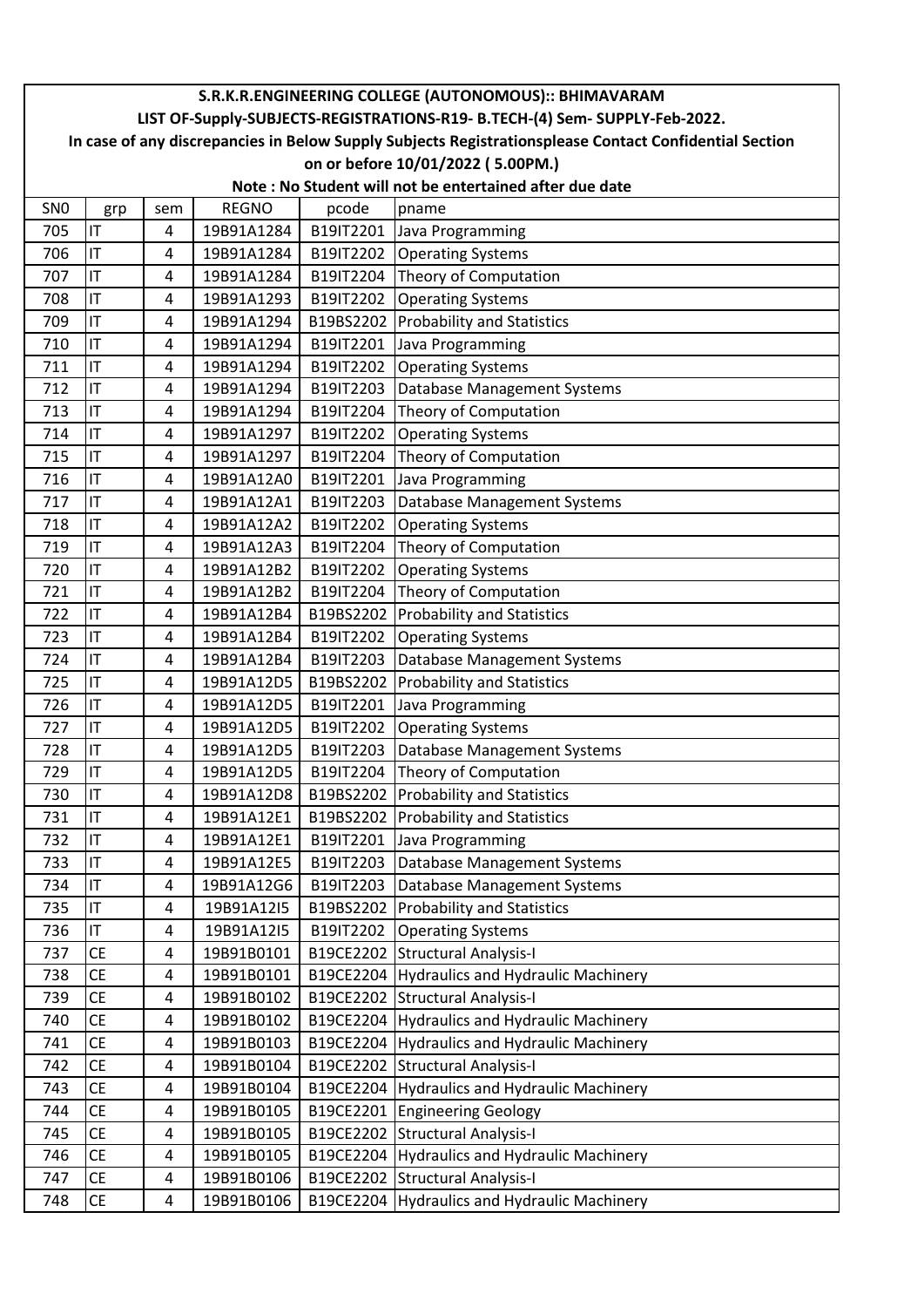| LIST OF-Supply-SUBJECTS-REGISTRATIONS-R19- B.TECH-(4) Sem- SUPPLY-Feb-2022.<br>In case of any discrepancies in Below Supply Subjects Registrationsplease Contact Confidential Section<br>on or before 10/01/2022 (5.00PM.)<br>Note: No Student will not be entertained after due date<br>SN <sub>0</sub><br><b>REGNO</b><br>pcode<br>pname<br>grp<br>sem<br>B19CE2202 Structural Analysis-I<br>749<br><b>CE</b><br>19B91B0107<br>4<br><b>CE</b><br>B19CE2204 Hydraulics and Hydraulic Machinery<br>750<br>4<br>19B91B0107<br>B19CE2202 Structural Analysis-I<br>751<br><b>CE</b><br>19B91B0108<br>4<br><b>CE</b><br>752<br>19B91B0108<br>B19CE2203 Concrete Technology<br>4<br><b>CE</b><br>B19CE2204 Hydraulics and Hydraulic Machinery<br>753<br>19B91B0108<br>4<br><b>CE</b><br>B19CE2202 Structural Analysis-I<br>19B91B0112<br>754<br>4<br><b>CE</b><br>B19CE2204 Hydraulics and Hydraulic Machinery<br>755<br>4<br>19B91B0114<br><b>CE</b><br>B19CE2202 Structural Analysis-I<br>756<br>19B91B0117<br>4<br><b>CE</b><br>B19CE2202 Structural Analysis-I<br>757<br>19B91B0118<br>4<br><b>CE</b><br>758<br>19B91B0119<br>B19CE2202 Structural Analysis-I<br>4<br><b>CE</b><br>B19CE2202 Structural Analysis-I<br>759<br>19B91B0121<br>$\overline{4}$<br><b>CE</b><br>760<br>4<br>19B91B0122<br>B19CE2202 Structural Analysis-I<br><b>CE</b><br>19B91B0122<br>B19CE2204 Hydraulics and Hydraulic Machinery<br>761<br>4<br><b>CE</b><br>762<br>B19CE2205 Environmental Engineering-II<br>4<br>19B91B0122<br><b>CE</b><br>B19CE2203 Concrete Technology<br>763<br>19B91B0123<br>4<br><b>CE</b><br>19B91B0125<br>B19CE2202 Structural Analysis-I<br>764<br>4<br><b>CE</b><br>19B91B0128<br>765<br>B19CE2202 Structural Analysis-I<br>4 |
|----------------------------------------------------------------------------------------------------------------------------------------------------------------------------------------------------------------------------------------------------------------------------------------------------------------------------------------------------------------------------------------------------------------------------------------------------------------------------------------------------------------------------------------------------------------------------------------------------------------------------------------------------------------------------------------------------------------------------------------------------------------------------------------------------------------------------------------------------------------------------------------------------------------------------------------------------------------------------------------------------------------------------------------------------------------------------------------------------------------------------------------------------------------------------------------------------------------------------------------------------------------------------------------------------------------------------------------------------------------------------------------------------------------------------------------------------------------------------------------------------------------------------------------------------------------------------------------------------------------------------------------------------------------------------------------------------------------------------------------|
|                                                                                                                                                                                                                                                                                                                                                                                                                                                                                                                                                                                                                                                                                                                                                                                                                                                                                                                                                                                                                                                                                                                                                                                                                                                                                                                                                                                                                                                                                                                                                                                                                                                                                                                                        |
|                                                                                                                                                                                                                                                                                                                                                                                                                                                                                                                                                                                                                                                                                                                                                                                                                                                                                                                                                                                                                                                                                                                                                                                                                                                                                                                                                                                                                                                                                                                                                                                                                                                                                                                                        |
|                                                                                                                                                                                                                                                                                                                                                                                                                                                                                                                                                                                                                                                                                                                                                                                                                                                                                                                                                                                                                                                                                                                                                                                                                                                                                                                                                                                                                                                                                                                                                                                                                                                                                                                                        |
|                                                                                                                                                                                                                                                                                                                                                                                                                                                                                                                                                                                                                                                                                                                                                                                                                                                                                                                                                                                                                                                                                                                                                                                                                                                                                                                                                                                                                                                                                                                                                                                                                                                                                                                                        |
|                                                                                                                                                                                                                                                                                                                                                                                                                                                                                                                                                                                                                                                                                                                                                                                                                                                                                                                                                                                                                                                                                                                                                                                                                                                                                                                                                                                                                                                                                                                                                                                                                                                                                                                                        |
|                                                                                                                                                                                                                                                                                                                                                                                                                                                                                                                                                                                                                                                                                                                                                                                                                                                                                                                                                                                                                                                                                                                                                                                                                                                                                                                                                                                                                                                                                                                                                                                                                                                                                                                                        |
|                                                                                                                                                                                                                                                                                                                                                                                                                                                                                                                                                                                                                                                                                                                                                                                                                                                                                                                                                                                                                                                                                                                                                                                                                                                                                                                                                                                                                                                                                                                                                                                                                                                                                                                                        |
|                                                                                                                                                                                                                                                                                                                                                                                                                                                                                                                                                                                                                                                                                                                                                                                                                                                                                                                                                                                                                                                                                                                                                                                                                                                                                                                                                                                                                                                                                                                                                                                                                                                                                                                                        |
|                                                                                                                                                                                                                                                                                                                                                                                                                                                                                                                                                                                                                                                                                                                                                                                                                                                                                                                                                                                                                                                                                                                                                                                                                                                                                                                                                                                                                                                                                                                                                                                                                                                                                                                                        |
|                                                                                                                                                                                                                                                                                                                                                                                                                                                                                                                                                                                                                                                                                                                                                                                                                                                                                                                                                                                                                                                                                                                                                                                                                                                                                                                                                                                                                                                                                                                                                                                                                                                                                                                                        |
|                                                                                                                                                                                                                                                                                                                                                                                                                                                                                                                                                                                                                                                                                                                                                                                                                                                                                                                                                                                                                                                                                                                                                                                                                                                                                                                                                                                                                                                                                                                                                                                                                                                                                                                                        |
|                                                                                                                                                                                                                                                                                                                                                                                                                                                                                                                                                                                                                                                                                                                                                                                                                                                                                                                                                                                                                                                                                                                                                                                                                                                                                                                                                                                                                                                                                                                                                                                                                                                                                                                                        |
|                                                                                                                                                                                                                                                                                                                                                                                                                                                                                                                                                                                                                                                                                                                                                                                                                                                                                                                                                                                                                                                                                                                                                                                                                                                                                                                                                                                                                                                                                                                                                                                                                                                                                                                                        |
|                                                                                                                                                                                                                                                                                                                                                                                                                                                                                                                                                                                                                                                                                                                                                                                                                                                                                                                                                                                                                                                                                                                                                                                                                                                                                                                                                                                                                                                                                                                                                                                                                                                                                                                                        |
|                                                                                                                                                                                                                                                                                                                                                                                                                                                                                                                                                                                                                                                                                                                                                                                                                                                                                                                                                                                                                                                                                                                                                                                                                                                                                                                                                                                                                                                                                                                                                                                                                                                                                                                                        |
|                                                                                                                                                                                                                                                                                                                                                                                                                                                                                                                                                                                                                                                                                                                                                                                                                                                                                                                                                                                                                                                                                                                                                                                                                                                                                                                                                                                                                                                                                                                                                                                                                                                                                                                                        |
|                                                                                                                                                                                                                                                                                                                                                                                                                                                                                                                                                                                                                                                                                                                                                                                                                                                                                                                                                                                                                                                                                                                                                                                                                                                                                                                                                                                                                                                                                                                                                                                                                                                                                                                                        |
|                                                                                                                                                                                                                                                                                                                                                                                                                                                                                                                                                                                                                                                                                                                                                                                                                                                                                                                                                                                                                                                                                                                                                                                                                                                                                                                                                                                                                                                                                                                                                                                                                                                                                                                                        |
|                                                                                                                                                                                                                                                                                                                                                                                                                                                                                                                                                                                                                                                                                                                                                                                                                                                                                                                                                                                                                                                                                                                                                                                                                                                                                                                                                                                                                                                                                                                                                                                                                                                                                                                                        |
|                                                                                                                                                                                                                                                                                                                                                                                                                                                                                                                                                                                                                                                                                                                                                                                                                                                                                                                                                                                                                                                                                                                                                                                                                                                                                                                                                                                                                                                                                                                                                                                                                                                                                                                                        |
|                                                                                                                                                                                                                                                                                                                                                                                                                                                                                                                                                                                                                                                                                                                                                                                                                                                                                                                                                                                                                                                                                                                                                                                                                                                                                                                                                                                                                                                                                                                                                                                                                                                                                                                                        |
|                                                                                                                                                                                                                                                                                                                                                                                                                                                                                                                                                                                                                                                                                                                                                                                                                                                                                                                                                                                                                                                                                                                                                                                                                                                                                                                                                                                                                                                                                                                                                                                                                                                                                                                                        |
| <b>CE</b><br>19B91B0128<br>B19CE2203 Concrete Technology<br>766<br>4                                                                                                                                                                                                                                                                                                                                                                                                                                                                                                                                                                                                                                                                                                                                                                                                                                                                                                                                                                                                                                                                                                                                                                                                                                                                                                                                                                                                                                                                                                                                                                                                                                                                   |
| <b>CE</b><br>B19CE2204 Hydraulics and Hydraulic Machinery<br>767<br>4<br>19B91B0128                                                                                                                                                                                                                                                                                                                                                                                                                                                                                                                                                                                                                                                                                                                                                                                                                                                                                                                                                                                                                                                                                                                                                                                                                                                                                                                                                                                                                                                                                                                                                                                                                                                    |
| B19CE2205 Environmental Engineering-II<br><b>CE</b><br>19B91B0128<br>768<br>4                                                                                                                                                                                                                                                                                                                                                                                                                                                                                                                                                                                                                                                                                                                                                                                                                                                                                                                                                                                                                                                                                                                                                                                                                                                                                                                                                                                                                                                                                                                                                                                                                                                          |
| <b>CE</b><br>B19CE2202 Structural Analysis-I<br>769<br>4<br>19B91B0129                                                                                                                                                                                                                                                                                                                                                                                                                                                                                                                                                                                                                                                                                                                                                                                                                                                                                                                                                                                                                                                                                                                                                                                                                                                                                                                                                                                                                                                                                                                                                                                                                                                                 |
| B19CE2204 Hydraulics and Hydraulic Machinery<br>770<br><b>CE</b><br>19B91B0129<br>4                                                                                                                                                                                                                                                                                                                                                                                                                                                                                                                                                                                                                                                                                                                                                                                                                                                                                                                                                                                                                                                                                                                                                                                                                                                                                                                                                                                                                                                                                                                                                                                                                                                    |
| <b>CE</b><br>771<br>19B91B0129<br>B19CE2205   Environmental Engineering-II<br>4                                                                                                                                                                                                                                                                                                                                                                                                                                                                                                                                                                                                                                                                                                                                                                                                                                                                                                                                                                                                                                                                                                                                                                                                                                                                                                                                                                                                                                                                                                                                                                                                                                                        |
| <b>CE</b><br>B19CE2204 Hydraulics and Hydraulic Machinery<br>772<br>4<br>19B91B0130                                                                                                                                                                                                                                                                                                                                                                                                                                                                                                                                                                                                                                                                                                                                                                                                                                                                                                                                                                                                                                                                                                                                                                                                                                                                                                                                                                                                                                                                                                                                                                                                                                                    |
| <b>CE</b><br>B19CE2202 Structural Analysis-I<br>773<br>4<br>19B91B0132                                                                                                                                                                                                                                                                                                                                                                                                                                                                                                                                                                                                                                                                                                                                                                                                                                                                                                                                                                                                                                                                                                                                                                                                                                                                                                                                                                                                                                                                                                                                                                                                                                                                 |
| <b>CE</b><br>B19CE2204 Hydraulics and Hydraulic Machinery<br>4<br>19B91B0132<br>774                                                                                                                                                                                                                                                                                                                                                                                                                                                                                                                                                                                                                                                                                                                                                                                                                                                                                                                                                                                                                                                                                                                                                                                                                                                                                                                                                                                                                                                                                                                                                                                                                                                    |
| B19CE2202 Structural Analysis-I<br>CE<br>19B91B0134<br>775<br>4                                                                                                                                                                                                                                                                                                                                                                                                                                                                                                                                                                                                                                                                                                                                                                                                                                                                                                                                                                                                                                                                                                                                                                                                                                                                                                                                                                                                                                                                                                                                                                                                                                                                        |
| <b>CE</b><br>19B91B0135<br>B19CE2202 Structural Analysis-I<br>776<br>4                                                                                                                                                                                                                                                                                                                                                                                                                                                                                                                                                                                                                                                                                                                                                                                                                                                                                                                                                                                                                                                                                                                                                                                                                                                                                                                                                                                                                                                                                                                                                                                                                                                                 |
| CE<br>B19CE2202 Structural Analysis-I<br>777<br>19B91B0137<br>4                                                                                                                                                                                                                                                                                                                                                                                                                                                                                                                                                                                                                                                                                                                                                                                                                                                                                                                                                                                                                                                                                                                                                                                                                                                                                                                                                                                                                                                                                                                                                                                                                                                                        |
| B19CE2204 Hydraulics and Hydraulic Machinery<br>778<br>CE<br>19B91B0137<br>4                                                                                                                                                                                                                                                                                                                                                                                                                                                                                                                                                                                                                                                                                                                                                                                                                                                                                                                                                                                                                                                                                                                                                                                                                                                                                                                                                                                                                                                                                                                                                                                                                                                           |
| <b>CE</b><br>B19CE2202 Structural Analysis-I<br>779<br>19B91B0140<br>4                                                                                                                                                                                                                                                                                                                                                                                                                                                                                                                                                                                                                                                                                                                                                                                                                                                                                                                                                                                                                                                                                                                                                                                                                                                                                                                                                                                                                                                                                                                                                                                                                                                                 |
| 19B91B0142<br>B19CE2202 Structural Analysis-I<br>780<br>CE<br>4<br><b>CE</b><br>B19CE2202 Structural Analysis-I<br>781                                                                                                                                                                                                                                                                                                                                                                                                                                                                                                                                                                                                                                                                                                                                                                                                                                                                                                                                                                                                                                                                                                                                                                                                                                                                                                                                                                                                                                                                                                                                                                                                                 |
| 19B91B0143<br>4                                                                                                                                                                                                                                                                                                                                                                                                                                                                                                                                                                                                                                                                                                                                                                                                                                                                                                                                                                                                                                                                                                                                                                                                                                                                                                                                                                                                                                                                                                                                                                                                                                                                                                                        |
| 782<br>CE<br>B19CE2203 Concrete Technology<br>19B91B0143<br>4<br>783<br>CE                                                                                                                                                                                                                                                                                                                                                                                                                                                                                                                                                                                                                                                                                                                                                                                                                                                                                                                                                                                                                                                                                                                                                                                                                                                                                                                                                                                                                                                                                                                                                                                                                                                             |
| B19CE2204 Hydraulics and Hydraulic Machinery<br>19B91B0143<br>4<br><b>CE</b><br>784                                                                                                                                                                                                                                                                                                                                                                                                                                                                                                                                                                                                                                                                                                                                                                                                                                                                                                                                                                                                                                                                                                                                                                                                                                                                                                                                                                                                                                                                                                                                                                                                                                                    |
| B19CE2202 Structural Analysis-I<br>19B91B0144<br>4<br>19B91B0145<br>B19CE2201 Engineering Geology<br>785<br>CE<br>4                                                                                                                                                                                                                                                                                                                                                                                                                                                                                                                                                                                                                                                                                                                                                                                                                                                                                                                                                                                                                                                                                                                                                                                                                                                                                                                                                                                                                                                                                                                                                                                                                    |
| CE<br>B19CE2202 Structural Analysis-I<br>786<br>$\overline{4}$<br>19B91B0145                                                                                                                                                                                                                                                                                                                                                                                                                                                                                                                                                                                                                                                                                                                                                                                                                                                                                                                                                                                                                                                                                                                                                                                                                                                                                                                                                                                                                                                                                                                                                                                                                                                           |
| B19CE2203 Concrete Technology<br>787<br>СE<br>19B91B0145<br>4                                                                                                                                                                                                                                                                                                                                                                                                                                                                                                                                                                                                                                                                                                                                                                                                                                                                                                                                                                                                                                                                                                                                                                                                                                                                                                                                                                                                                                                                                                                                                                                                                                                                          |
| <b>CE</b><br>B19CE2204 Hydraulics and Hydraulic Machinery<br>788<br>19B91B0145<br>4                                                                                                                                                                                                                                                                                                                                                                                                                                                                                                                                                                                                                                                                                                                                                                                                                                                                                                                                                                                                                                                                                                                                                                                                                                                                                                                                                                                                                                                                                                                                                                                                                                                    |
| B19CE2202 Structural Analysis-I<br>789<br><b>CE</b><br>19B91B0146<br>4                                                                                                                                                                                                                                                                                                                                                                                                                                                                                                                                                                                                                                                                                                                                                                                                                                                                                                                                                                                                                                                                                                                                                                                                                                                                                                                                                                                                                                                                                                                                                                                                                                                                 |
| B19CE2204 Hydraulics and Hydraulic Machinery<br>790<br><b>CE</b><br>19B91B0146<br>4                                                                                                                                                                                                                                                                                                                                                                                                                                                                                                                                                                                                                                                                                                                                                                                                                                                                                                                                                                                                                                                                                                                                                                                                                                                                                                                                                                                                                                                                                                                                                                                                                                                    |
| B19CS2201 Advanced Java Programming<br>791<br><b>CSE</b><br>19B91B0505<br>4                                                                                                                                                                                                                                                                                                                                                                                                                                                                                                                                                                                                                                                                                                                                                                                                                                                                                                                                                                                                                                                                                                                                                                                                                                                                                                                                                                                                                                                                                                                                                                                                                                                            |
| 792<br>B19CS2202 Operating Systems<br><b>CSE</b><br>$\overline{\mathbf{4}}$<br>19B91B0505                                                                                                                                                                                                                                                                                                                                                                                                                                                                                                                                                                                                                                                                                                                                                                                                                                                                                                                                                                                                                                                                                                                                                                                                                                                                                                                                                                                                                                                                                                                                                                                                                                              |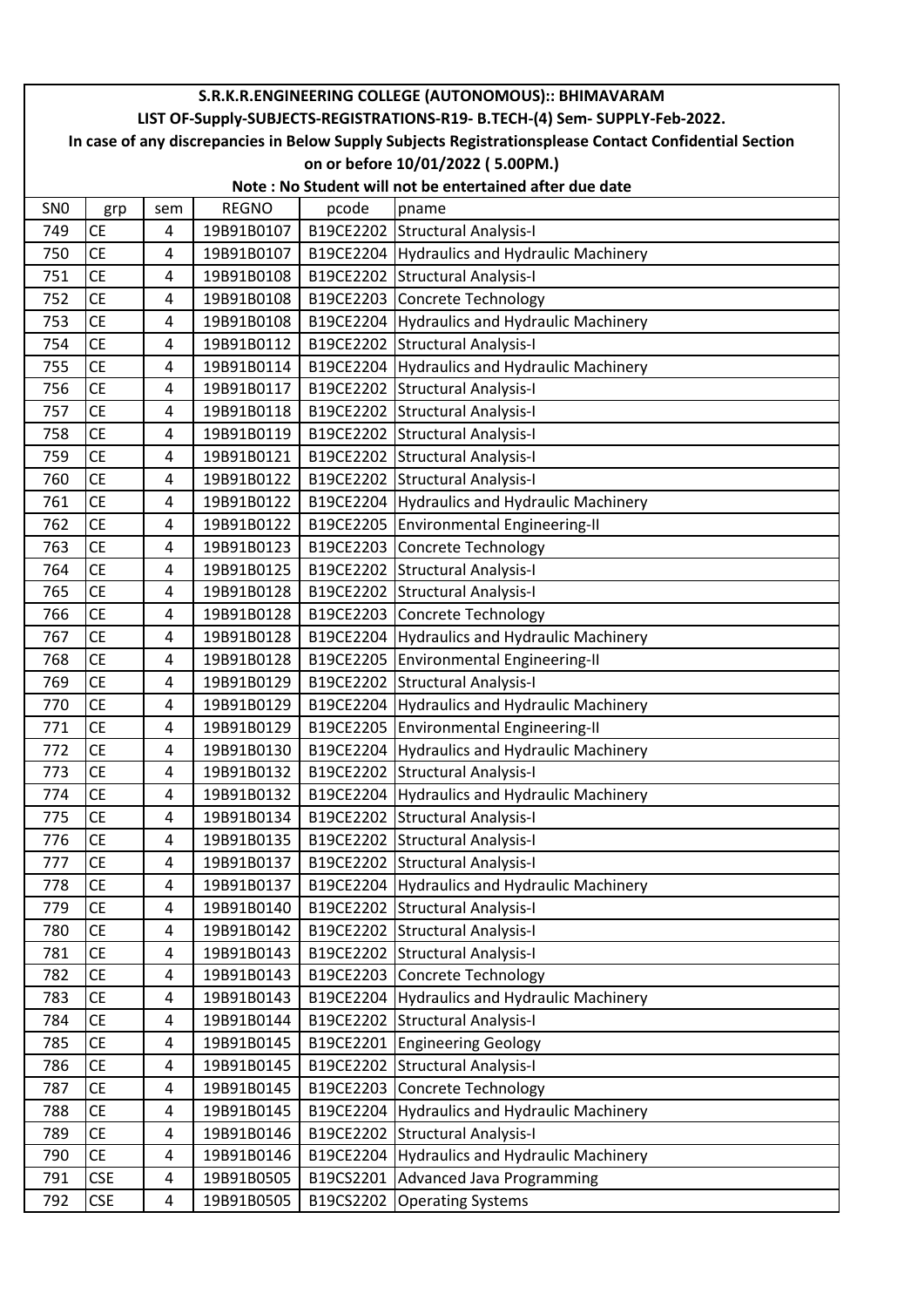|                                                                                                        | S.R.K.R.ENGINEERING COLLEGE (AUTONOMOUS):: BHIMAVARAM |     |              |           |                                                          |  |  |
|--------------------------------------------------------------------------------------------------------|-------------------------------------------------------|-----|--------------|-----------|----------------------------------------------------------|--|--|
| LIST OF-Supply-SUBJECTS-REGISTRATIONS-R19- B.TECH-(4) Sem- SUPPLY-Feb-2022.                            |                                                       |     |              |           |                                                          |  |  |
| In case of any discrepancies in Below Supply Subjects Registrationsplease Contact Confidential Section |                                                       |     |              |           |                                                          |  |  |
| on or before 10/01/2022 (5.00PM.)                                                                      |                                                       |     |              |           |                                                          |  |  |
|                                                                                                        |                                                       |     |              |           | Note: No Student will not be entertained after due date  |  |  |
| SN <sub>0</sub>                                                                                        | grp                                                   | sem | <b>REGNO</b> | pcode     | pname                                                    |  |  |
| 793                                                                                                    | <b>CSE</b>                                            | 4   | 19B91B0505   |           | B19CS2203   Data Base Management Systems                 |  |  |
| 794                                                                                                    | <b>CSE</b>                                            | 4   | 19B91B0505   |           | B19CS2204 Design and Analysis of Algorithms              |  |  |
| 795                                                                                                    | <b>CSE</b>                                            | 4   | 19B91B0507   |           | B19BS2202 Probability and Statistics                     |  |  |
| 796                                                                                                    | <b>CSE</b>                                            | 4   | 19B91B0507   | B19CS2202 | <b>Operating Systems</b>                                 |  |  |
| 797                                                                                                    | <b>CSE</b>                                            | 4   | 19B91B0507   |           | B19CS2203 Data Base Management Systems                   |  |  |
| 798                                                                                                    | <b>CSE</b>                                            | 4   | 19B91B0507   |           | B19CS2204   Design and Analysis of Algorithms            |  |  |
| 799                                                                                                    | <b>CSE</b>                                            | 4   | 19B91B0537   |           | B19CS2203   Data Base Management Systems                 |  |  |
| 800                                                                                                    | <b>CSE</b>                                            | 4   | 19B91B0539   |           | B19CS2203   Data Base Management Systems                 |  |  |
| 801                                                                                                    | <b>CSE</b>                                            | 4   | 19B91B0550   |           | B19CS2203   Data Base Management Systems                 |  |  |
| 802                                                                                                    | <b>CSE</b>                                            | 4   | 19B91B0563   |           | B19BS2202 Probability and Statistics                     |  |  |
| 803                                                                                                    | <b>CSE</b>                                            | 4   | 19B91B0563   |           | B19CS2203 Data Base Management Systems                   |  |  |
| 804                                                                                                    | <b>CE</b>                                             | 4   | 20B95A0101   |           | B19CE2202 Structural Analysis-I                          |  |  |
| 805                                                                                                    | <b>CE</b>                                             | 4   | 20B95A0103   |           | B19CE2202 Structural Analysis-I                          |  |  |
| 806                                                                                                    | <b>CE</b>                                             | 4   | 20B95A0120   |           | B19CE2202 Structural Analysis-I                          |  |  |
| 807                                                                                                    | <b>CE</b>                                             | 4   | 20B95A0123   |           | B19CE2202 Structural Analysis-I                          |  |  |
| 808                                                                                                    | EEE                                                   | 4   | 20B95A0207   |           | B19EE2203 Signals and Systems                            |  |  |
| 809                                                                                                    | EEE                                                   | 4   | 20B95A0207   |           | B19HS2201   Management and Organizational Behavior       |  |  |
| 810                                                                                                    | EEE                                                   | 4   | 20B95A0210   |           | B19EE2203 Signals and Systems                            |  |  |
| 811                                                                                                    | EEE                                                   | 4   | 20B95A0224   |           | B19EE2202 Digital Electronics and Logic Design           |  |  |
| 812                                                                                                    | EEE                                                   | 4   | 20B95A0224   | B19CS2209 | OOPs through JAVA                                        |  |  |
| 813                                                                                                    | EEE                                                   | 4   | 20B95A0225   |           | B19EE2203 Signals and Systems                            |  |  |
| 814                                                                                                    | EEE                                                   | 4   | 20B95A0225   | B19ME2207 | <b>Prime Movers and Pumps</b>                            |  |  |
| 815                                                                                                    | EEE                                                   | 4   | 20B95A0225   | B19CS2209 | OOPs through JAVA                                        |  |  |
| 816                                                                                                    | EEE                                                   | 4   | 20B95A0225   |           | B19HS2201   Management and Organizational Behavior       |  |  |
| 817                                                                                                    | <b>IEEE</b>                                           | 4   | 20B95A0235   |           | B19CS2209   OOPs through JAVA                            |  |  |
| 818                                                                                                    | EEE                                                   | 4   | 20B95A0236   |           | B19EE2203 Signals and Systems                            |  |  |
| 819                                                                                                    | EEE                                                   | 4   | 20B95A0241   |           | B19EE2203 Signals and Systems                            |  |  |
| 820                                                                                                    | <b>MECH</b>                                           | 4   | 20B95A0302   |           | B19BS2201   Mathematics-IV                               |  |  |
| 821                                                                                                    | <b>MECH</b>                                           | 4   | 20B95A0302   |           | B19ME2201 Advanced Strength of Materials                 |  |  |
| 822                                                                                                    | <b>MECH</b>                                           | 4   | 20B95A0312   |           | B19BS2201   Mathematics-IV                               |  |  |
| 823                                                                                                    | <b>MECH</b>                                           | 4   | 20B95A0316   |           | B19ME2201 Advanced Strength of Materials                 |  |  |
| 824                                                                                                    | <b>MECH</b>                                           | 4   | 20B95A0318   |           | B19BS2201 Mathematics-IV                                 |  |  |
| 825                                                                                                    | <b>MECH</b>                                           | 4   | 20B95A0318   |           | B19ME2201 Advanced Strength of Materials                 |  |  |
| 826                                                                                                    | <b>MECH</b>                                           | 4   | 20B95A0318   |           | B19ME2202 Applied Thermal Engineering                    |  |  |
| 827                                                                                                    | <b>MECH</b>                                           | 4   | 20B95A0318   |           | B19ME2203 Metal Cutting and Machine Tools                |  |  |
| 828                                                                                                    | <b>MECH</b>                                           | 4   | 20B95A0318   |           | B19ME2204 Fluid Mechanics                                |  |  |
| 829                                                                                                    | <b>MECH</b>                                           | 4   | 20B95A0319   |           | B19BS2201   Mathematics-IV                               |  |  |
| 830                                                                                                    | <b>MECH</b>                                           | 4   | 20B95A0319   |           | B19ME2201 Advanced Strength of Materials                 |  |  |
| 831                                                                                                    | <b>MECH</b>                                           | 4   | 20B95A0319   |           | B19ME2202 Applied Thermal Engineering                    |  |  |
| 832                                                                                                    | <b>MECH</b>                                           | 4   | 20B95A0319   |           | B19ME2203 Metal Cutting and Machine Tools                |  |  |
| 833                                                                                                    | <b>MECH</b>                                           | 4   | 20B95A0319   |           | B19ME2204 Fluid Mechanics                                |  |  |
| 834                                                                                                    | <b>MECH</b>                                           | 4   | 20B95A0319   |           | B19HS2202 Managerial Economics and Financial Accountancy |  |  |
| 835                                                                                                    | <b>MECH</b>                                           | 4   | 20B95A0323   |           | B19BS2201   Mathematics-IV                               |  |  |
| 836                                                                                                    | <b>MECH</b>                                           | 4   | 20B95A0323   | B19ME2201 | Advanced Strength of Materials                           |  |  |